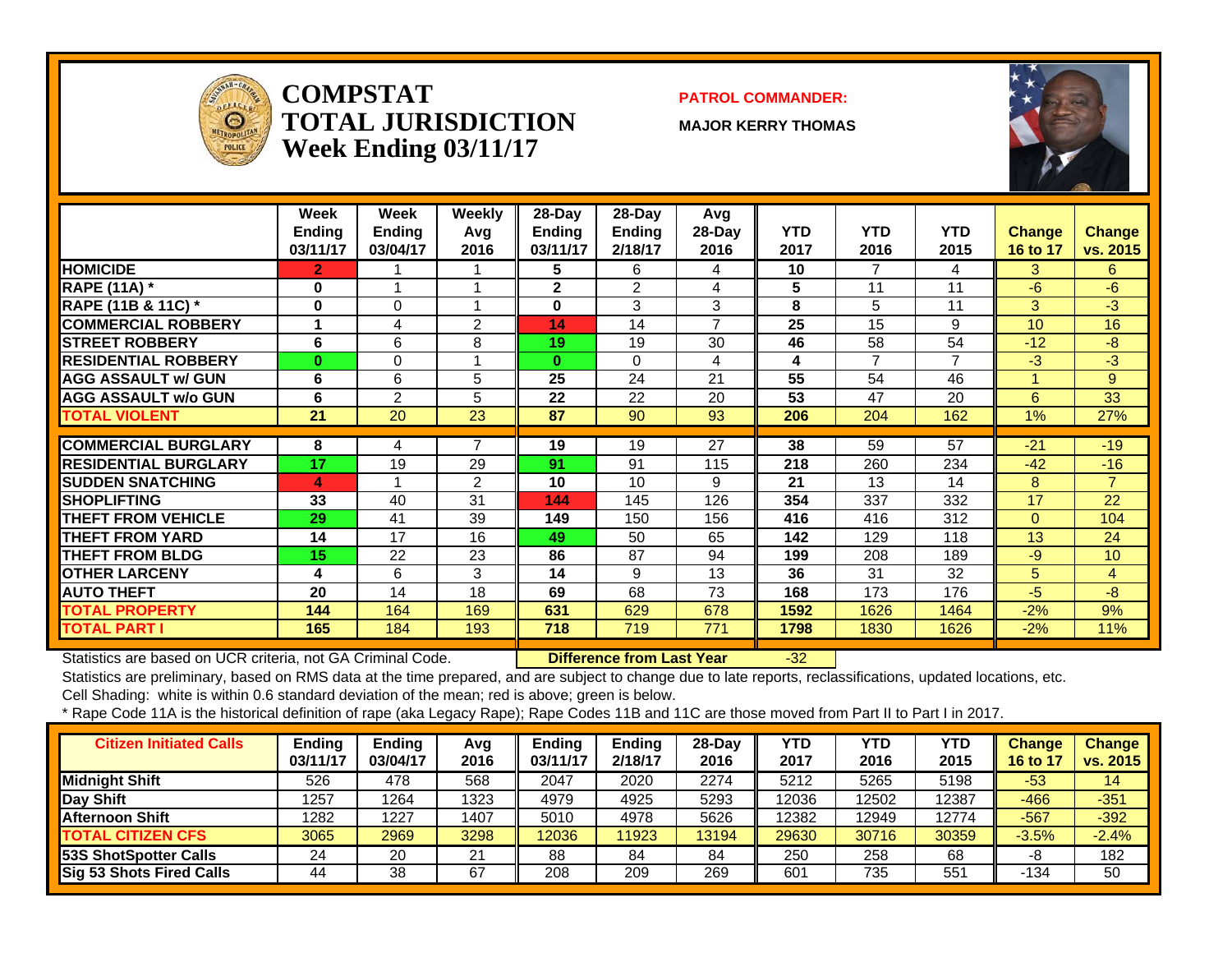# **Unincorporated Chatham County PATROL COMMANDER:**

**MAJOR KERRY THOMAS**





# **Week Ending 03/11/17**

|                             | <b>Week</b><br><b>Ending</b> | <b>Week</b><br><b>Ending</b> | Weekly<br>Avg | 28-Day<br>Ending | 28-Day<br>Ending | Avg<br>28-Day | <b>YTD</b> | <b>YTD</b>               | <b>YTD</b>      | <b>Change</b>   | <b>Change</b>  |
|-----------------------------|------------------------------|------------------------------|---------------|------------------|------------------|---------------|------------|--------------------------|-----------------|-----------------|----------------|
|                             | 03/11/17                     | 03/04/17                     | 2016          | 03/11/17         | 2/18/17          | 2016          | 2017       | 2016                     | 2015            | 16 to 17        | vs. 2015       |
| <b>HOMICIDE</b>             | 0                            |                              | 0.1           |                  | 2                | 0.5           | 3          | 0                        |                 | 3               | $\overline{2}$ |
| <b>RAPE (11A) *</b>         | 0                            | 0                            | 0.1           | 0                | $\Omega$         | 0.5           | $\bf{0}$   |                          |                 | $-1$            | $-1$           |
| RAPE (11B & 11C) *          | $\bf{0}$                     | 0                            | 0.1           | $\bf{0}$         |                  | 0.4           | 3          |                          | $\overline{2}$  | $\overline{2}$  | 1              |
| <b>COMMERCIAL ROBBERY</b>   | $\bf{0}$                     | 0                            | 0.2           |                  |                  | 0.9           |            | 3                        | $\overline{2}$  | $-2$            | $-1$           |
| <b>STREET ROBBERY</b>       | $\overline{2}$               | 0                            | 0.5           | 4                | $\Omega$         | 2.1           | 4          | 3                        | $\Omega$        | 4               | $\overline{4}$ |
| <b>RESIDENTIAL ROBBERY</b>  | $\bf{0}$                     | 0                            | 0.2           | $\bf{0}$         | $\Omega$         | 0.8           |            | $\overline{2}$           |                 | $-1$            | $\mathbf{0}$   |
| <b>AGG ASSAULT w/ GUN</b>   | $\bf{0}$                     |                              | 0.8           | 3                | 4                | 3.2           | 7          | 5                        | $\overline{2}$  | $\overline{2}$  | 5              |
| <b>AGG ASSAULT W/o GUN</b>  | $\bf{0}$                     |                              | 0.8           | 4                | 4                | 3.1           | 9          | $\overline{\phantom{a}}$ | 3               | $\overline{2}$  | 6              |
| <b>TOTAL VIOLENT</b>        | $\mathbf{2}$                 | 3                            | 2.9           | $\overline{13}$  | $\overline{12}$  | 11.5          | 28         | $\overline{22}$          | $\overline{12}$ | 27%             | 133%           |
|                             |                              |                              |               |                  |                  |               |            |                          |                 |                 |                |
| <b>COMMERCIAL BURGLARY</b>  |                              | 0                            | 0.7           | 16               | 3                | 2.7           | 5          | 5                        | 5               | 0               | $\Omega$       |
| <b>RESIDENTIAL BURGLARY</b> | 5                            | 5                            | 6.7           | 24               | 18               | 26.7          | 60         | 62                       | 56              | $-2$            | $\overline{4}$ |
| <b>SUDDEN SNATCHING</b>     | $\bf{0}$                     | 0                            | 0.3           | 0                | 5                | 1.1           | $\bf{0}$   | 2                        | $\Omega$        | $\overline{-2}$ | $\Omega$       |
| <b>SHOPLIFTING</b>          | 3                            | $\overline{ }$               | 6.1           | 25               | 21               | 24.4          | 60         | 67                       | 86              | $-7$            | $-26$          |
| THEFT FROM VEHICLE          | 5                            | 4                            | 7.1           | 19               | 28               | 28.3          | 63         | 80                       | 43              | $-17$           | 20             |
| <b>THEFT FROM YARD</b>      | 3                            |                              | 2.8           | 5.               | 8                | 11.1          | 14         | 27                       | 17              | $-13$           | $-3$           |
| <b>THEFT FROM BLDG</b>      | 3                            | 3                            | 3.8           | 12               | 17               | 15.1          | 42         | 39                       | 27              | 3               | 15             |
| <b>OTHER LARCENY</b>        | $\overline{2}$               |                              | 0.9           | 5                | $\Omega$         | 3.7           | 13         | 12                       | 8               |                 | 5              |
| <b>AUTO THEFT</b>           | 4                            | 4                            | 3.0           | 4                | 10               | 12.2          | 32         | 29                       | 21              | 3               | 11             |
| <b>TOTAL PROPERTY</b>       | 26                           | 25                           | 31.3          | 107              | 110              | 125.3         | 289        | 323                      | 263             | $-11%$          | 10%            |
| <b>TOTAL PART I</b>         | 28                           | 28                           | 34.2          | 120              | 122              | 136.8         | 317        | 345                      | 275             | $-8%$           | 15%            |

Statistics are based on UCR criteria, not GA Criminal Code. **Difference from Last Year** -28

Statistics are preliminary, based on RMS data at the time prepared, and are subject to change due to late reports, reclassifications, updated locations, etc. Cell Shading: white is within 0.6 standard deviation of the mean; red is above; green is below.

| <b>Shots Fired Calls</b>        | Week<br><b>Ending</b><br>03/11/17 | Week<br><b>Ending</b><br>03/04/17 | Weekly<br>Avq<br>2016 | $28-Dav$<br>Endina<br>03/11/17 | $28-Day$<br><b>Ending</b><br>2/18/17 | Avg<br>$28-Day$<br>2016 | <b>YTD</b><br>2017 | YTD<br>2016 | YTD<br>2015 | <b>Change</b><br>16 to 17 | <b>Change</b><br>vs. 2015 |
|---------------------------------|-----------------------------------|-----------------------------------|-----------------------|--------------------------------|--------------------------------------|-------------------------|--------------------|-------------|-------------|---------------------------|---------------------------|
| <b>53S ShotSpotter Calls</b>    |                                   |                                   | 0.0                   |                                |                                      | 0.0                     |                    |             |             |                           |                           |
| <b>Sig 53 Shots Fired Calls</b> |                                   | . .                               | ں. ا                  | 42                             | 42                                   | 45.                     | 110                | 125         | 119         | -15                       | -৬                        |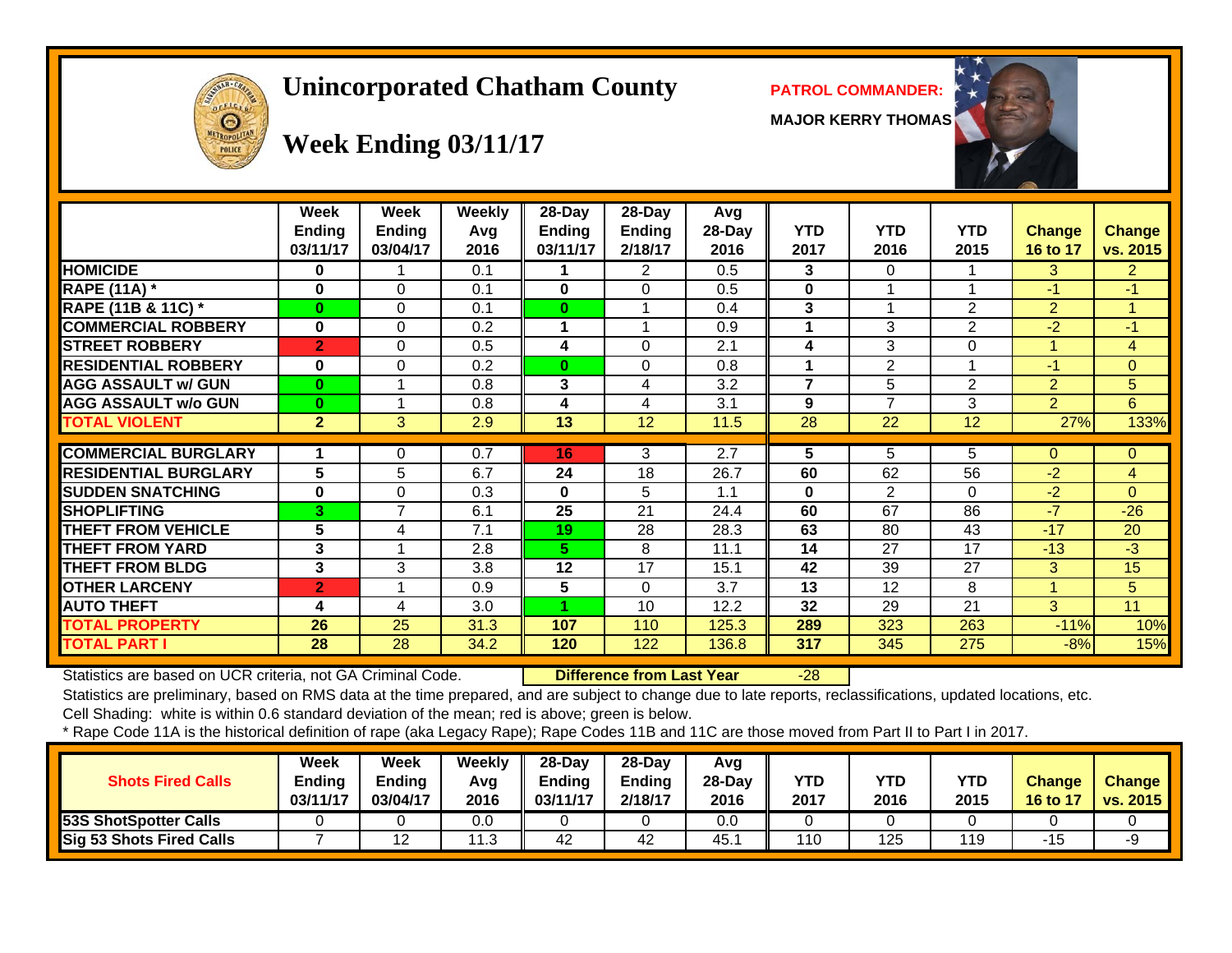

# City of Savannah Only **PATROL COMMANDER:**

**MAJOR KERRY THOMAS**



#### **Week Ending 03/11/17**

|                             | Week<br><b>Ending</b><br>03/11/17 | Week<br><b>Endina</b><br>03/04/17 | Weekly<br>Avg<br>2016 | 28-Day<br>Ending<br>03/11/17 | $28$ -Day<br><b>Ending</b><br>2/18/17 | Avg<br>28-Day<br>2016 | <b>YTD</b><br>2017 | <b>YTD</b><br>2016 | <b>YTD</b><br>2015 | <b>Change</b><br>16 to 17 | <b>Change</b><br>vs. 2015 |
|-----------------------------|-----------------------------------|-----------------------------------|-----------------------|------------------------------|---------------------------------------|-----------------------|--------------------|--------------------|--------------------|---------------------------|---------------------------|
| <b>HOMICIDE</b>             | $\overline{2}$                    | 0                                 |                       | 4                            | 4                                     | 3                     | 7                  | $\overline{ }$     | 3                  | $\Omega$                  | $\overline{4}$            |
| <b>RAPE (11A) *</b>         | 0                                 |                                   |                       | $\mathbf{2}$                 | 2                                     | 3                     | 5                  | 10                 | 10                 | -5                        | -5                        |
| RAPE (11B & 11C) *          | 0                                 | $\Omega$                          | 1                     | 0                            | $\overline{2}$                        | 3                     | 5                  | 4                  | 9                  | 1                         | -4                        |
| <b>COMMERCIAL ROBBERY</b>   |                                   | 4                                 |                       | 13                           | 13                                    | 6                     | 24                 | 12                 | 7                  | 12                        | 17                        |
| <b>STREET ROBBERY</b>       | 4                                 | 6                                 | $\overline{7}$        | 15                           | 19                                    | 28                    | 42                 | 55                 | 54                 | $-13$                     | $-12$                     |
| <b>RESIDENTIAL ROBBERY</b>  | $\bf{0}$                          | 0                                 |                       | $\bf{0}$                     | $\Omega$                              | 3                     | 3                  | 5                  | 6                  | $-2$                      | $-3$                      |
| <b>AGG ASSAULT w/ GUN</b>   | 6                                 | 5                                 | 5                     | 22                           | 20                                    | 18                    | 48                 | 49                 | 44                 | -1                        | 4                         |
| <b>AGG ASSAULT w/o GUN</b>  | 6                                 |                                   | 4                     | 18                           | 18                                    | 17                    | 44                 | 40                 | 17                 | $\overline{4}$            | 27                        |
| <b>TOTAL VIOLENT</b>        | 19                                | 17                                | 20                    | 74                           | 78                                    | 81                    | 178                | 182                | 150                | $-2%$                     | 19%                       |
|                             |                                   |                                   |                       |                              |                                       |                       |                    |                    |                    |                           |                           |
| <b>COMMERCIAL BURGLARY</b>  | 7                                 | 4                                 | 6                     | 3.                           | 16                                    | 24                    | 33                 | 54                 | 52                 | $-21$                     | $-19$                     |
| <b>RESIDENTIAL BURGLARY</b> | 12                                | 14                                | 22                    | 67                           | 73                                    | 88                    | 158                | 198                | 178                | $-40$                     | $-20$                     |
| <b>SUDDEN SNATCHING</b>     | 4                                 |                                   | 2                     | 10                           | 5                                     |                       | 21                 | 11                 | 14                 | 10                        | $\overline{7}$            |
| <b>SHOPLIFTING</b>          | 30                                | 33                                | 25                    | 119                          | 124                                   | 101                   | 294                | 270                | 246                | 24                        | 48                        |
| <b>THEFT FROM VEHICLE</b>   | 24                                | 37                                | 32                    | 130                          | 122                                   | 128                   | 353                | 336                | 269                | 17                        | 84                        |
| <b>THEFT FROM YARD</b>      | 11                                | 16                                | 14                    | 44                           | 42                                    | 54                    | 128                | 102                | 101                | 26                        | 27                        |
| <b>THEFT FROM BLDG</b>      | 12                                | 19                                | 20                    | 74                           | 70                                    | 79                    | 157                | 169                | 162                | $-12$                     | $-5$                      |
| <b>OTHER LARCENY</b>        | $\mathbf{2}$                      | 5                                 | 2                     | 9                            | 9                                     | 9                     | 23                 | 19                 | 24                 | $\overline{4}$            | $-1$                      |
| <b>AUTO THEFT</b>           | 16                                | 10                                | 15                    | 68                           | 58                                    | 61                    | 136                | 144                | 155                | -8                        | $-19$                     |
| <b>TOTAL PROPERTY</b>       | 118                               | 139                               | 138                   | 524                          | 519                                   | 553                   | 1303               | 1303               | 1201               | $0\%$                     | 8%                        |
| <b>TOTAL PART I</b>         | 137                               | 156                               | 158                   | 598                          | 597                                   | 634                   | 1481               | 1485               | 1351               | 0%                        | 10%                       |

Statistics are based on UCR criteria, not GA Criminal Code. **Difference from Last Year** -4

Statistics are preliminary, based on RMS data at the time prepared, and are subject to change due to late reports, reclassifications, updated locations, etc.

Cell Shading: white is within 0.6 standard deviation of the mean; red is above; green is below.

| <b>Shots Fired Calls</b>     | Week<br>Ending<br>03/11/17 | Week<br>Ending<br>03/04/17 | Weekly<br>Avg<br>2016 | $28-Dav$<br><b>Endina</b><br>03/11/17 | $28-Dav$<br><b>Ending</b><br>2/18/17 | Avg<br>$28-Dav$<br>2016 | <b>YTD</b><br>2017 | YTD<br>2016 | <b>YTD</b><br>2015 | <b>Change</b><br>16 to 17 | <b>Change</b><br><b>vs. 2015</b> |
|------------------------------|----------------------------|----------------------------|-----------------------|---------------------------------------|--------------------------------------|-------------------------|--------------------|-------------|--------------------|---------------------------|----------------------------------|
| <b>53S ShotSpotter Calls</b> | 24                         | 20                         | 21.0                  | 88                                    | 84                                   | 83.9                    | 250                | 258         | 68                 |                           | 182                              |
| Sig 53 Shots Fired Calls     | 37<br>، ب                  | 26                         | 56.7                  | 166                                   | 167                                  | 224.2                   | 491                | 610         | 432                | 119                       | 59                               |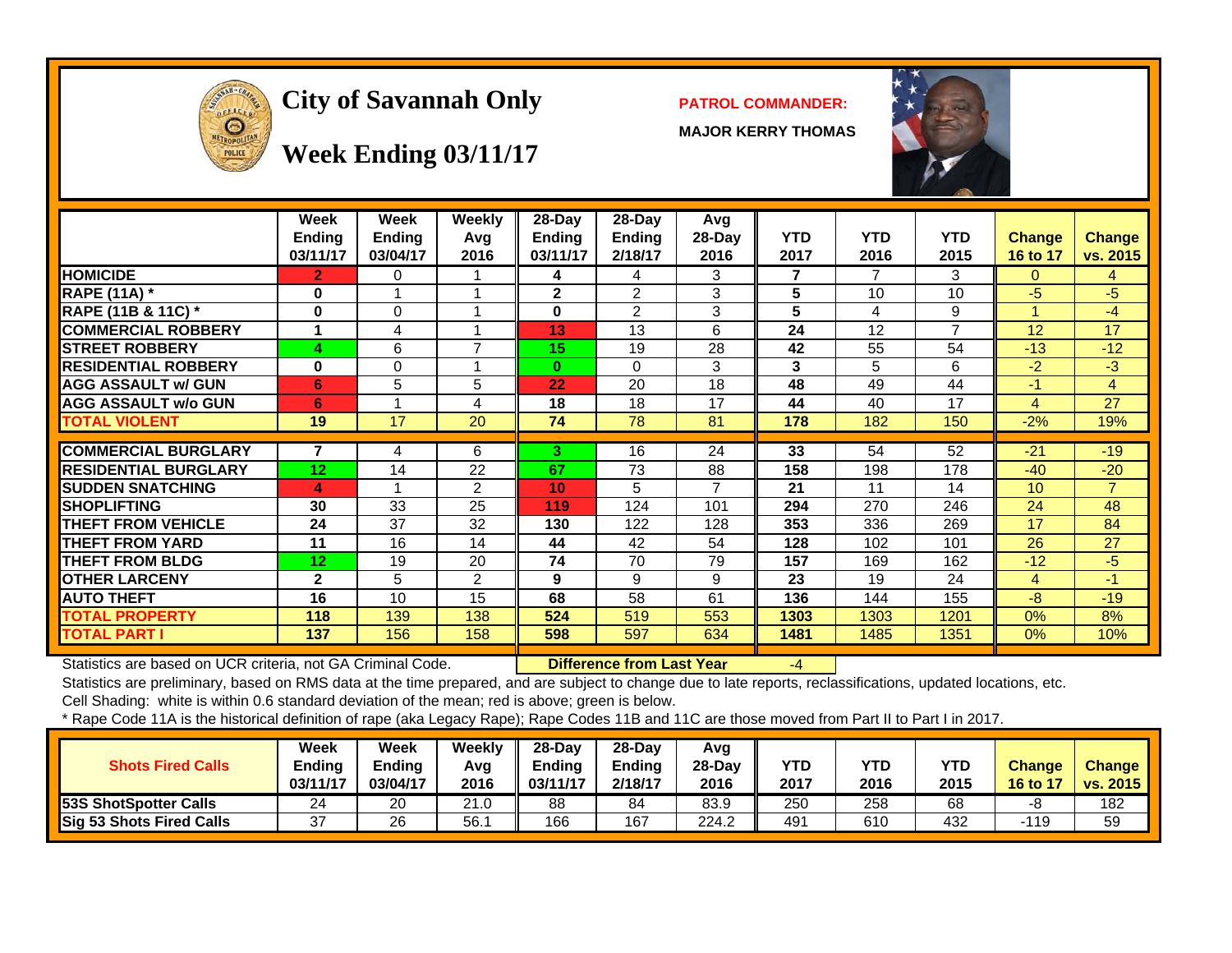

#### **COMPSTATWEST CHATHAM PRECINCTWeek Ending 03/11/17**

**PRECINCT COMMANDER:**

**CAPT. JOHN BEST**



|                             | Week<br><b>Ending</b><br>03/11/17 | Week<br><b>Ending</b><br>03/04/17 | Weekly<br>Avg<br>2016 | 28-Day<br>Ending<br>03/11/17 | 28-Day<br>Ending<br>2/18/17 | Avg<br>$28-Day$<br>2016 | <b>YTD</b><br>2017 | <b>YTD</b><br>2016 | <b>YTD</b><br>2015 | <b>Change</b><br>16 to 17 | <b>Change</b><br>vs. 2015 |
|-----------------------------|-----------------------------------|-----------------------------------|-----------------------|------------------------------|-----------------------------|-------------------------|--------------------|--------------------|--------------------|---------------------------|---------------------------|
| <b>HOMICIDE</b>             |                                   | 0                                 | 0                     |                              |                             | 0                       | $\mathbf{2}$       | $\Omega$           | $\Omega$           | $\overline{2}$            | $\overline{2}$            |
| <b>RAPE (11A) *</b>         | 0                                 | $\Omega$                          | 0                     | $\bf{0}$                     | 0                           |                         | $\mathbf{2}$       | $\overline{2}$     | $\overline{2}$     | $\Omega$                  | $\mathbf{0}$              |
| RAPE (11B & 11C) *          | $\bf{0}$                          | $\Omega$                          | 0                     | 0                            | 1                           | $\Omega$                | 3                  | $\Omega$           | $\Omega$           | 3                         | 3                         |
| <b>COMMERCIAL ROBBERY</b>   | $\bf{0}$                          | $\Omega$                          | $\Omega$              | $\bf{0}$                     | $\Omega$                    |                         |                    | 3                  | 3                  | $-2$                      | $-2$                      |
| <b>STREET ROBBERY</b>       | $\bf{0}$                          |                                   |                       | 3                            | 3                           | 3                       | 3                  | 3                  | 4                  | $\Omega$                  | $-1$                      |
| <b>RESIDENTIAL ROBBERY</b>  | 0                                 | $\Omega$                          | 0                     | $\bf{0}$                     | $\Omega$                    |                         |                    | 5                  | $\overline{2}$     | $-4$                      | $-1$                      |
| <b>AGG ASSAULT w/ GUN</b>   | $\bf{0}$                          |                                   |                       | 2                            | $\overline{2}$              | 4                       | 9                  | 10                 | 4                  | $-1$                      | 5                         |
| <b>AGG ASSAULT w/o GUN</b>  | 1                                 |                                   |                       | 3                            | 3                           | 4                       | 11                 | 8                  | 4                  | 3                         | $\overline{7}$            |
| <b>TOTAL VIOLENT</b>        | $\overline{2}$                    | 3                                 | 4                     | 9                            | 10                          | 15                      | 32                 | 31                 | 19                 | 3%                        | 68%                       |
|                             |                                   |                                   |                       |                              |                             |                         |                    |                    |                    |                           |                           |
| <b>COMMERCIAL BURGLARY</b>  | 1                                 | 0                                 |                       |                              |                             | 5.                      | 10                 | 9                  | 21                 |                           | $-11$                     |
| <b>RESIDENTIAL BURGLARY</b> | 5                                 | 2                                 | 6                     | 23                           | 23                          | 22                      | 62                 | 63                 | 49                 | $-1$                      | 13                        |
| <b>SUDDEN SNATCHING</b>     | 0                                 | $\Omega$                          | 0                     | $\bf{0}$                     | $\Omega$                    |                         |                    |                    | 2                  | $\Omega$                  | $-1$                      |
| <b>SHOPLIFTING</b>          | $\overline{2}$                    | 5                                 | 3                     | 9                            | 10                          | 14                      | 32                 | 35                 | 43                 | $-3$                      | $-11$                     |
| <b>THEFT FROM VEHICLE</b>   | $\mathbf{2}$                      | 7                                 | $\overline{7}$        | 18                           | 18                          | 29                      | 57                 | 79                 | 47                 | $-22$                     | 10                        |
| <b>THEFT FROM YARD</b>      | $\mathbf{2}$                      | 3                                 | 3                     | 6                            | 6                           | 10                      | 21                 | 31                 | 23                 | $-10$                     | $-2$                      |
| <b>THEFT FROM BLDG</b>      | 7                                 | 6                                 | 4                     | 21                           | 20                          | 16                      | 44                 | 35                 | 33                 | 9                         | 11                        |
| <b>OTHER LARCENY</b>        | 0                                 | $\Omega$                          |                       | $\overline{2}$               | 2                           | 4                       | 12                 | 5                  | 8                  | $\overline{7}$            | $\overline{4}$            |
| <b>AUTO THEFT</b>           | 6                                 | 3                                 | 4                     | 18                           | 17                          | 16                      | 38                 | 34                 | 43                 | $\overline{4}$            | $-5$                      |
| <b>TOTAL PROPERTY</b>       | 25                                | 26                                | 29                    | 98                           | 97                          | 118                     | 277                | 292                | 269                | $-5%$                     | 3%                        |
| <b>TOTAL PART I</b>         | 27                                | 29                                | 33                    | 107                          | 107                         | 133                     | 309                | 323                | 288                | $-4%$                     | 7%                        |

Statistics are based on UCR criteria, not GA Criminal Code. **Difference from Last Year** -14

Statistics are preliminary, based on RMS data at the time prepared, and are subject to change due to late reports, reclassifications, updated locations, etc.

Cell Shading: white is within 0.6 standard deviation of the mean; red is above; green is below.

| <b>Citizen Initiated Calls</b>  | Week<br><b>Ending</b><br>03/11/17 | <b>Week</b><br><b>Ending</b><br>03/04/17 | Weekly<br>Avq<br>2016 | $28$ -Day<br><b>Ending</b><br>03/11/17 | 28-Day<br><b>Ending</b><br>2/18/17 | Avg<br>$28$ -Day<br>2016 | <b>YTD</b><br>2017 | <b>YTD</b><br>2016 | <b>YTD</b><br>2015 | <b>Change</b><br>16 to 17 | <b>Change</b><br>vs. 2015 |
|---------------------------------|-----------------------------------|------------------------------------------|-----------------------|----------------------------------------|------------------------------------|--------------------------|--------------------|--------------------|--------------------|---------------------------|---------------------------|
| <b>Midnight Shift</b>           | 103                               | 103                                      | 114                   | 430                                    | 445                                | 455                      | 1102               | 1087               | 1066               | 15                        | 36                        |
| Day Shift                       | 278                               | 245                                      | 282                   | 1036                                   | 1045                               | 1127                     | 2589               | 2770               | 2689               | $-181$                    | $-100$                    |
| <b>Afternoon Shift</b>          | 284                               | 283                                      | 294                   | 1091                                   | 1075                               | 1177                     | 2626               | 2772               | 2696               | $-146$                    | $-70$                     |
| <b>TOTAL CITIZEN CFS</b>        | 665                               | 665                                      | 690                   | 2557                                   | 2565                               | 2758                     | 6317               | 6629               | 6450               | $-4.7%$                   | $-2.1%$                   |
| <b>53S ShotSpotter Calls</b>    |                                   |                                          |                       |                                        |                                    |                          |                    | 78                 |                    | $-78$                     |                           |
| <b>Sig 53 Shots Fired Calls</b> |                                   |                                          |                       | 41                                     | 42                                 | 37                       | 80                 | 114                | 84                 | -34                       | -4                        |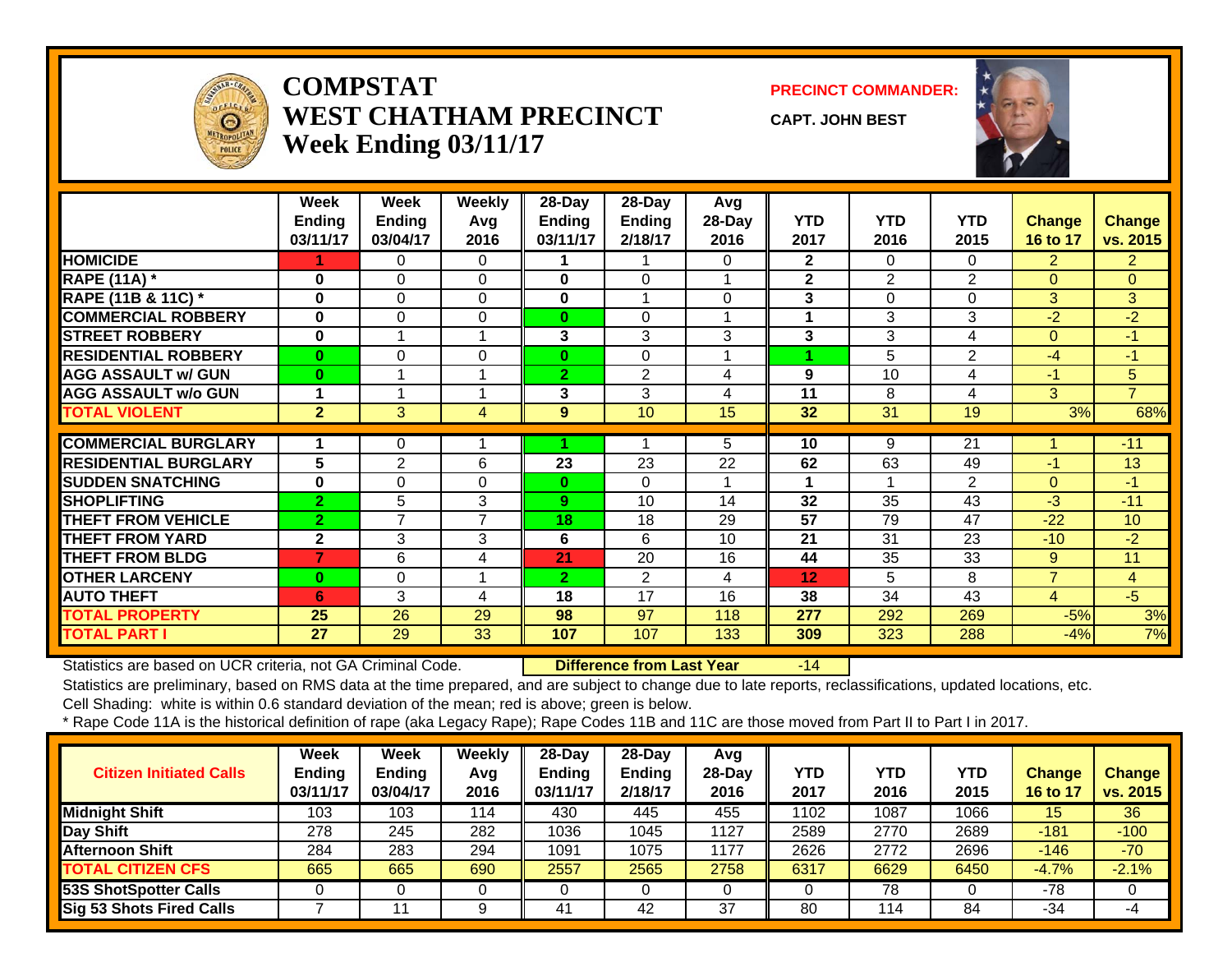# **BEAT 11 West Chatham Precinct Week Ending 03/11/17**



|                             |               |               | <b>Last 4 Weeks</b> |              | 28 Days        | 28 Day  |                |                |                |                |                      |
|-----------------------------|---------------|---------------|---------------------|--------------|----------------|---------|----------------|----------------|----------------|----------------|----------------------|
|                             | <b>Ending</b> | <b>Ending</b> | <b>Endina</b>       | Ending       | <b>Ending</b>  | Average | <b>YTD</b>     | <b>YTD</b>     | <b>YTD</b>     | <b>Change</b>  | <b>Change</b>        |
|                             | 02/18/17      | 02/25/17      | 03/04/17            | 03/11/17     | 03/11/17       | 2016    | 2017           | 2016           | 2015           | 16 to 17       | vs. 2015             |
| <b>HOMICIDE</b>             | $\Omega$      | $\Omega$      | $\mathbf 0$         | $\Omega$     | $\Omega$       | 0.0     | $\Omega$       | $\Omega$       | $\Omega$       | $\mathbf{0}$   | $\Omega$             |
| <b>RAPE (11A) *</b>         | $\Omega$      | $\Omega$      | $\Omega$            | $\Omega$     | $\Omega$       | 0.1     | $\Omega$       | $\Omega$       | $\Omega$       | $\Omega$       | $\Omega$             |
| RAPE (11B & 11C) *          | $\Omega$      | $\Omega$      | $\Omega$            | $\Omega$     | $\Omega$       | 0.0     | $\Omega$       | $\Omega$       | $\Omega$       | $\Omega$       | $\Omega$             |
| <b>COMMERCIAL ROBBERY</b>   | $\Omega$      | $\Omega$      | $\Omega$            | $\Omega$     | $\Omega$       | 0.3     | $\Omega$       | $\Omega$       | $\mathbf{1}$   | $\Omega$       | -1                   |
| <b>STREET ROBBERY</b>       | $\Omega$      | $\Omega$      | $\Omega$            | $\Omega$     | $\Omega$       | 0.2     | $\Omega$       | $\Omega$       | $\mathbf{1}$   | $\Omega$       | $-1$                 |
| <b>RESIDENTIAL ROBBERY</b>  | $\Omega$      | $\Omega$      | $\Omega$            | $\Omega$     | $\Omega$       | 0.1     | $\Omega$       | $\Omega$       | $\Omega$       | $\Omega$       | $\Omega$             |
| <b>AGG ASSAULT w/ GUN</b>   | $\Omega$      | 0             | $\Omega$            | 0            | $\Omega$       | 0.1     | $\overline{2}$ | $\Omega$       | 0              | $\overline{2}$ | $\overline{2}$       |
| <b>AGG ASSAULT w/o GUN</b>  | $\Omega$      | $\Omega$      | $\Omega$            | $\Omega$     | $\Omega$       | 0.5     | $\overline{2}$ | $\overline{2}$ | 0              | $\Omega$       | $\overline{2}$       |
| <b>TOTAL VIOLENT</b>        | $\mathbf{0}$  | $\Omega$      | $\Omega$            | $\Omega$     | $\Omega$       | 1.2     | 4              | $\overline{2}$ | $\overline{2}$ | 100%           | 100%                 |
| <b>COMMERCIAL BURGLARY</b>  | $\Omega$      | $\Omega$      | $\Omega$            | 0            | $\Omega$       | 0.4     | 1              | $\Omega$       | 3              | 1              | $-2$                 |
| <b>RESIDENTIAL BURGLARY</b> | $\Omega$      | $\Omega$      | $\mathbf 0$         | $\Omega$     | $\Omega$       | 1.1     | 4              | 5              | 6              | $-1$           | $-2$                 |
| <b>SUDDEN SNATCHING</b>     | 0             | $\Omega$      | 0                   | 0            | $\Omega$       | 0.1     | $\Omega$       | $\Omega$       | 0              | $\mathbf{0}$   | $\Omega$             |
| <b>SHOPLIFTING</b>          | 0             | 0             | $\Omega$            | $\Omega$     | $\Omega$       | 0.2     | $\Omega$       | $\Omega$       | 0              | $\Omega$       | $\Omega$             |
| <b>THEFT FROM VEHICLE</b>   | $\mathbf{1}$  | $\mathbf{1}$  | $\Omega$            | $\Omega$     | $\overline{2}$ | 3.6     | 11             | 6              | $\overline{2}$ | 5              | 9                    |
| <b>THEFT FROM YARD</b>      | 0             | 1             | 1                   | 0            | 2              | 1.9     | $\overline{7}$ | 7              | 4              | $\Omega$       | 3                    |
| <b>THEFT FROM BLDG</b>      | $\mathbf{1}$  | $\Omega$      | 3                   | 4            | 8              | 3.3     | 11             | 8              | 10             | 3              | 1                    |
| <b>OTHER LARCENY</b>        | $\Omega$      | $\Omega$      | $\Omega$            | $\Omega$     | $\Omega$       | 0.7     | $\mathbf{1}$   | $\Omega$       | $\Omega$       | $\overline{1}$ | $\overline{1}$       |
| <b>AUTO THEFT</b>           | $\mathbf{1}$  | $\mathbf{1}$  | 1                   | $\mathbf{1}$ | 4              | 2.2     | 7              | 4              | 6              | 3              | $\blacktriangleleft$ |
| <b>TOTAL PROPERTY</b>       |               |               |                     |              | 16             | 13.5    | 42             | 30             | 31             | 40%            | 35%                  |
|                             | 3             | 3             | 5                   | 5            |                |         |                |                |                |                |                      |
| <b>TOTAL PART I</b>         | 3             | 3             | 5                   | 5            | 16             | 14.7    | 46             | 32             | 33             | 44%            | 39%                  |

 **Difference from Last Year**r 14

Statistics are based on UCR criteria, not GA Criminal Code.

\* Rape Code 11A is the historical definition of rape (aka Legacy Rape); Rape Codes 11B and 11C are those moved from Part II to Part I in 2017.

|                                 | <b>Week</b>   | Week          | Week          | Week              | 28 Davs       | 28 Dav     |      |      |      |               |               |
|---------------------------------|---------------|---------------|---------------|-------------------|---------------|------------|------|------|------|---------------|---------------|
| <b>Shots Fired Calls</b>        | <b>Ending</b> | <b>Ending</b> | <b>Ending</b> | Ending            | <b>Ending</b> | Average II | YTD  | YTD  | YTD  | <b>Change</b> | <b>Change</b> |
|                                 | 02/18/17      | 02/25/17      | 03/04/17      | 03/11/17 03/11/17 |               | 2016       | 2017 | 2016 | 2015 | 16 to 17      | vs. 2015      |
| <b>153S ShotSpotter Calls</b>   |               |               |               |                   |               | 0.0        |      |      |      | 0%            | $0\%$         |
| <b>Sig 53 Shots Fired Calls</b> |               |               |               |                   | 4             | 1.4        |      |      |      | 25%           | $-50%$        |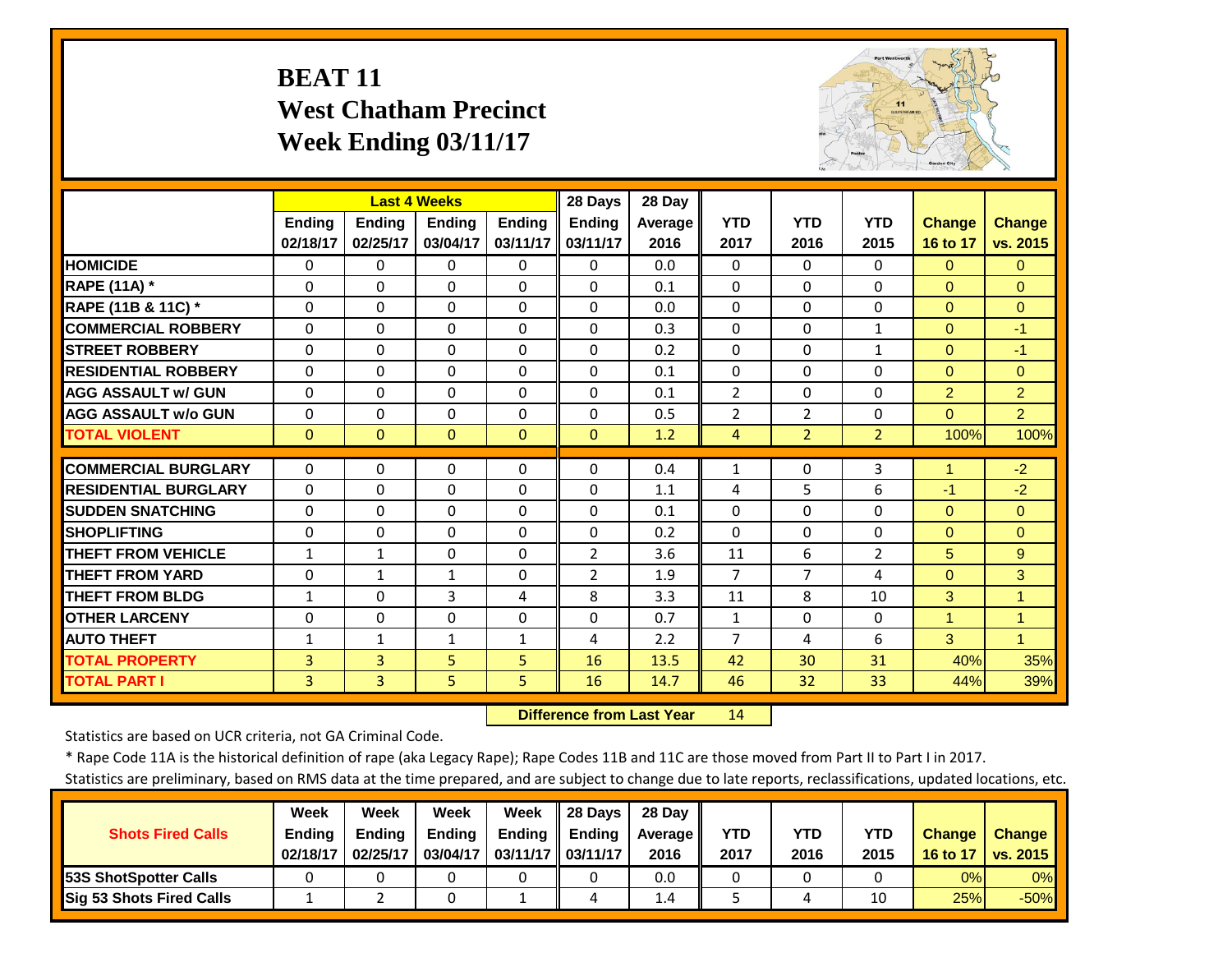# **BEAT 12 West Chatham Precinct Week Ending 03/11/17**



|                             |                | <b>Last 4 Weeks</b> |                |                | 28 Days        | 28 Day  |                |                |                |                      |                |
|-----------------------------|----------------|---------------------|----------------|----------------|----------------|---------|----------------|----------------|----------------|----------------------|----------------|
|                             | <b>Ending</b>  | <b>Ending</b>       | <b>Ending</b>  | Ending         | <b>Ending</b>  | Average | <b>YTD</b>     | <b>YTD</b>     | <b>YTD</b>     | <b>Change</b>        | <b>Change</b>  |
|                             | 02/18/17       | 02/25/17            | 03/04/17       | 03/11/17       | 03/11/17       | 2016    | 2017           | 2016           | 2015           | 16 to 17             | vs. 2015       |
| <b>HOMICIDE</b>             | $\mathbf{0}$   | 0                   | $\Omega$       | $\Omega$       | $\Omega$       | 0.1     | $\Omega$       | 0              | $\Omega$       | $\Omega$             | $\Omega$       |
| RAPE (11A) *                | $\Omega$       | 0                   | $\Omega$       | $\Omega$       | $\Omega$       | 0.2     | $\Omega$       | $\Omega$       | $\mathbf{1}$   | $\Omega$             | $-1$           |
| RAPE (11B & 11C) *          | $\Omega$       | $\Omega$            | $\Omega$       | $\Omega$       | $\Omega$       | 0.0     | $\Omega$       | $\Omega$       | $\Omega$       | $\Omega$             | $\Omega$       |
| <b>COMMERCIAL ROBBERY</b>   | $\Omega$       | $\Omega$            | $\Omega$       | $\Omega$       | $\Omega$       | 0.3     | $\Omega$       | $\mathbf{1}$   | $\mathbf{1}$   | $-1$                 | $-1$           |
| <b>STREET ROBBERY</b>       | $\Omega$       | $\Omega$            | $\Omega$       | $\Omega$       | $\Omega$       | 0.6     | $\Omega$       | $\overline{2}$ | $\mathbf{1}$   | $-2$                 | $-1$           |
| <b>RESIDENTIAL ROBBERY</b>  | $\Omega$       | 0                   | $\Omega$       | $\Omega$       | $\Omega$       | 0.3     | $\Omega$       | $\Omega$       | $\Omega$       | $\Omega$             | $\Omega$       |
| <b>AGG ASSAULT w/ GUN</b>   | $\mathbf{1}$   | 0                   | $\Omega$       | $\Omega$       | $\mathbf{1}$   | 0.7     | $\overline{2}$ | $\Omega$       | 0              | $\overline{2}$       | $\overline{2}$ |
| <b>AGG ASSAULT w/o GUN</b>  | $\Omega$       | 0                   | $\Omega$       | $\mathbf{1}$   | $\mathbf{1}$   | 0.8     | $\overline{2}$ | $\overline{2}$ | $\mathbf{1}$   | $\Omega$             | $\mathbf{1}$   |
| <b>TOTAL VIOLENT</b>        | $\mathbf{1}$   | $\Omega$            | $\Omega$       | $\mathbf{1}$   | $\overline{2}$ | 3.0     | 4              | 5.             | 4              | $-20%$               | 0%             |
| <b>COMMERCIAL BURGLARY</b>  | $\mathbf{0}$   |                     |                |                |                |         |                |                |                |                      |                |
|                             |                | 0                   | 0              | 0              | $\Omega$       | 0.5     | $\mathbf{1}$   | $\mathbf{1}$   | 3              | $\Omega$             | $-2$           |
| <b>RESIDENTIAL BURGLARY</b> | $\overline{2}$ | 2                   | 1              | $\Omega$       | 5              | 7.1     | 9              | 18             | 13             | $-9$                 | $-4$           |
| <b>SUDDEN SNATCHING</b>     | $\Omega$       | 0                   | $\Omega$       | $\Omega$       | $\Omega$       | 0.3     | $\Omega$       | 0              | $\Omega$       | $\Omega$             | $\Omega$       |
| <b>SHOPLIFTING</b>          | $\overline{2}$ | 0                   | $\Omega$       | $\Omega$       | 2              | 2.9     | 4              | 10             | 5              | $-6$                 | $-1$           |
| <b>THEFT FROM VEHICLE</b>   | $\overline{2}$ | $\overline{2}$      | $\mathbf{1}$   | 2              | $\overline{7}$ | 8.6     | 18             | 19             | 15             | -1                   | 3              |
| <b>THEFT FROM YARD</b>      | $\Omega$       | 0                   | $\Omega$       | $\Omega$       | $\Omega$       | 2.6     | $\mathbf{1}$   | 4              | 6              | $-3$                 | $-5$           |
| <b>THEFT FROM BLDG</b>      | $\Omega$       | 1                   | $\Omega$       | $\overline{2}$ | 3              | 2.7     | 8              | $\overline{7}$ | 4              | $\blacktriangleleft$ | $\overline{4}$ |
| <b>OTHER LARCENY</b>        | $\overline{2}$ | 0                   | $\Omega$       | $\Omega$       | $\overline{2}$ | 0.9     | 3              | 3              | $\overline{2}$ | $\Omega$             | $\mathbf{1}$   |
| <b>AUTO THEFT</b>           | $\Omega$       | $\mathbf{1}$        | $\overline{2}$ | $\Omega$       | 3              | 4.0     | 4              | 8              | 10             | $-4$                 | $-6$           |
| <b>TOTAL PROPERTY</b>       | 8              | 6                   | 4              | $\overline{4}$ | 22             | 29.5    | 48             | 70             | 58             | $-31%$               | $-17%$         |
| <b>TOTAL PART I</b>         | 9              | 6                   | $\overline{4}$ | 5              | 24             | 32.6    | 52             | 75             | 62             | $-31%$               | $-16%$         |

 **Difference from Last Year**‐23

Statistics are based on UCR criteria, not GA Criminal Code.

\* Rape Code 11A is the historical definition of rape (aka Legacy Rape); Rape Codes 11B and 11C are those moved from Part II to Part I in 2017.

|                                 | Week          | Week          | Week          | Week              | 28 Days       | 28 Dav     |      |      |      |               |               |
|---------------------------------|---------------|---------------|---------------|-------------------|---------------|------------|------|------|------|---------------|---------------|
| <b>Shots Fired Calls</b>        | <b>Ending</b> | <b>Ending</b> | <b>Ending</b> | <b>Ending</b>     | <b>Ending</b> | Average II | YTD  | YTD  | YTD  | <b>Change</b> | <b>Change</b> |
|                                 | 02/18/17      | 02/25/17      | 03/04/17      | 03/11/17 03/11/17 |               | 2016       | 2017 | 2016 | 2015 | 16 to 17      | vs. 2015      |
| <b>153S ShotSpotter Calls</b>   |               |               |               |                   |               | 0.0        |      |      |      | 0%            | $0\%$         |
| <b>Sig 53 Shots Fired Calls</b> |               |               |               |                   |               | 6.4        | 22   | 15   |      | 47%           | 29%           |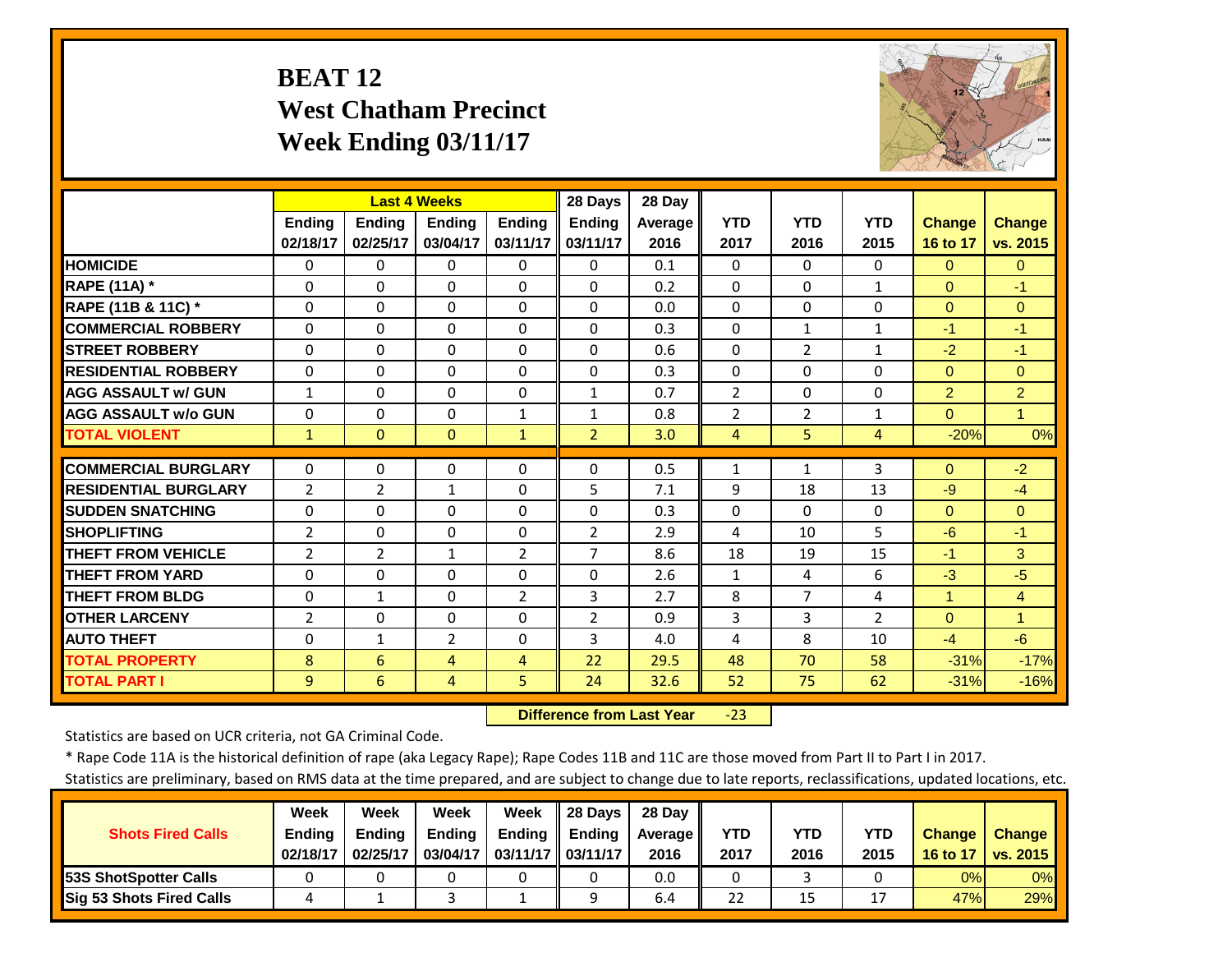# **BEAT 13 West Chatham Precinct Week Ending 03/11/17**



|                             |                | <b>Last 4 Weeks</b> |                |               | 28 Days        | 28 Day  |                |                |                |                |                |
|-----------------------------|----------------|---------------------|----------------|---------------|----------------|---------|----------------|----------------|----------------|----------------|----------------|
|                             | <b>Ending</b>  | <b>Endina</b>       | <b>Endina</b>  | <b>Ending</b> | <b>Ending</b>  | Average | <b>YTD</b>     | <b>YTD</b>     | <b>YTD</b>     | <b>Change</b>  | <b>Change</b>  |
|                             | 02/18/17       | 02/25/17            | 03/04/17       | 03/11/17      | 03/11/17       | 2016    | 2017           | 2016           | 2015           | 16 to 17       | vs. 2015       |
| <b>HOMICIDE</b>             | $\Omega$       | 0                   | $\Omega$       | $\mathbf{1}$  | $\mathbf{1}$   | 0.1     | $\mathbf{1}$   | $\Omega$       | $\Omega$       | $\mathbf{1}$   | $\mathbf{1}$   |
| <b>RAPE (11A) *</b>         | $\Omega$       | 0                   | 0              | $\Omega$      | $\Omega$       | 0.4     | $\mathbf{1}$   | $\mathbf{1}$   | $\Omega$       | $\mathbf{0}$   | 1              |
| RAPE (11B & 11C) *          | $\Omega$       | 0                   | $\Omega$       | $\Omega$      | $\Omega$       | 0.1     | $\Omega$       | $\Omega$       | $\Omega$       | $\Omega$       | $\Omega$       |
| <b>COMMERCIAL ROBBERY</b>   | $\Omega$       | 0                   | $\Omega$       | $\Omega$      | $\Omega$       | 0.2     | $\mathbf{1}$   | $\Omega$       | $\Omega$       | $\mathbf{1}$   | -1             |
| <b>STREET ROBBERY</b>       | $\Omega$       | 0                   | $\mathbf{1}$   | $\Omega$      | $\mathbf{1}$   | 0.8     | $\mathbf{1}$   | $\Omega$       | $\Omega$       | $\overline{1}$ | $\overline{1}$ |
| <b>RESIDENTIAL ROBBERY</b>  | $\Omega$       | 0                   | $\Omega$       | $\Omega$      | $\Omega$       | 0.2     | $\Omega$       | $\mathbf{1}$   | $\Omega$       | $-1$           | $\Omega$       |
| <b>AGG ASSAULT w/ GUN</b>   | $\Omega$       | 0                   | 0              | $\Omega$      | $\Omega$       | 1.2     | $\overline{2}$ | 6              | 3              | $-4$           | $-1$           |
| <b>AGG ASSAULT w/o GUN</b>  | $\Omega$       | 0                   | $\Omega$       | $\Omega$      | $\Omega$       | 0.8     | 4              | 3              | $\mathbf{1}$   |                | 3              |
| <b>TOTAL VIOLENT</b>        | $\mathbf{0}$   | $\Omega$            | $\mathbf{1}$   | $\mathbf{1}$  | $\overline{2}$ | 3.6     | 10             | 11             | 4              | $-9%$          | 150%           |
| <b>COMMERCIAL BURGLARY</b>  | $\Omega$       | 0                   | 0              | $\mathbf{1}$  | $\mathbf{1}$   | 1.1     | 4              | $\overline{2}$ | 7              | $\overline{2}$ | $-3$           |
| <b>RESIDENTIAL BURGLARY</b> |                |                     |                |               |                | 3.1     | 9              | 8              |                | 1              | $-1$           |
|                             | 4              | 0                   | $\Omega$       | $\Omega$      | 4              |         |                |                | 10             |                |                |
| <b>SUDDEN SNATCHING</b>     | $\Omega$       | 0                   | 0              | $\Omega$      | 0              | 0.3     | $\mathbf{1}$   | $\Omega$       | $\overline{2}$ |                | $-1$           |
| <b>SHOPLIFTING</b>          | $\Omega$       | 0                   | $\mathbf{1}$   | $\mathbf{1}$  | $\overline{2}$ | 1.6     | 4              | $\overline{2}$ | $\overline{2}$ | 2              | $\overline{2}$ |
| <b>THEFT FROM VEHICLE</b>   | $\overline{2}$ | 0                   | $\overline{2}$ | $\Omega$      | 4              | 4.2     | $\overline{7}$ | 18             | 6              | $-11$          | 1              |
| <b>THEFT FROM YARD</b>      | $\Omega$       | 0                   | $\mathbf{1}$   | $\mathbf{1}$  | $\overline{2}$ | 1.9     | 4              | $\overline{7}$ | 4              | $-3$           | $\Omega$       |
| <b>THEFT FROM BLDG</b>      | $\Omega$       | $\mathbf{1}$        | $\mathbf{1}$   | $\Omega$      | $\overline{2}$ | 2.1     | 4              | 4              | 6              | $\Omega$       | $-2$           |
| <b>OTHER LARCENY</b>        | $\Omega$       | 0                   | $\Omega$       | $\Omega$      | $\Omega$       | 0.1     | $\Omega$       | $\Omega$       | $\Omega$       | $\Omega$       | $\Omega$       |
| <b>AUTO THEFT</b>           | $\mathbf{1}$   | $\overline{2}$      | $\Omega$       | $\Omega$      | 3              | 2.7     | $\overline{7}$ | 6              | 10             | $\overline{1}$ | $-3$           |
| <b>TOTAL PROPERTY</b>       | $\overline{7}$ | 3                   | 5              | 3             | 18             | 17.1    | 40             | 47             | 47             | $-15%$         | $-15%$         |
| <b>TOTAL PART I</b>         | $\overline{7}$ | $\overline{3}$      | 6              | 4             | 20             | 20.8    | 50             | 58             | 51             | $-14%$         | $-2%$          |

 **Difference from Last Year** $-8$ 

Statistics are based on UCR criteria, not GA Criminal Code.

\* Rape Code 11A is the historical definition of rape (aka Legacy Rape); Rape Codes 11B and 11C are those moved from Part II to Part I in 2017.

|                                 | Week          | Week          | Week          | Week                | 28 Davs       | 28 Day     |            |      |            |               |                 |
|---------------------------------|---------------|---------------|---------------|---------------------|---------------|------------|------------|------|------------|---------------|-----------------|
| <b>Shots Fired Calls</b>        | <b>Ending</b> | <b>Ending</b> | <b>Ending</b> | Ending              | <b>Endina</b> | Average II | <b>YTD</b> | YTD  | <b>YTD</b> | <b>Change</b> | <b>Change</b>   |
|                                 | 02/18/17      | 02/25/17      | 03/04/17      | 03/11/17   03/11/17 |               | 2016       | 2017       | 2016 | 2017       | 16 to 17      | <b>vs. 2015</b> |
| <b>153S ShotSpotter Calls</b>   |               |               |               |                     |               | 0.2        |            | 12   |            | 0%            | $0\%$           |
| <b>Sig 53 Shots Fired Calls</b> |               |               |               |                     |               | 8.1        | 12         | 28   | 15         | $-57%$        | $-20%$          |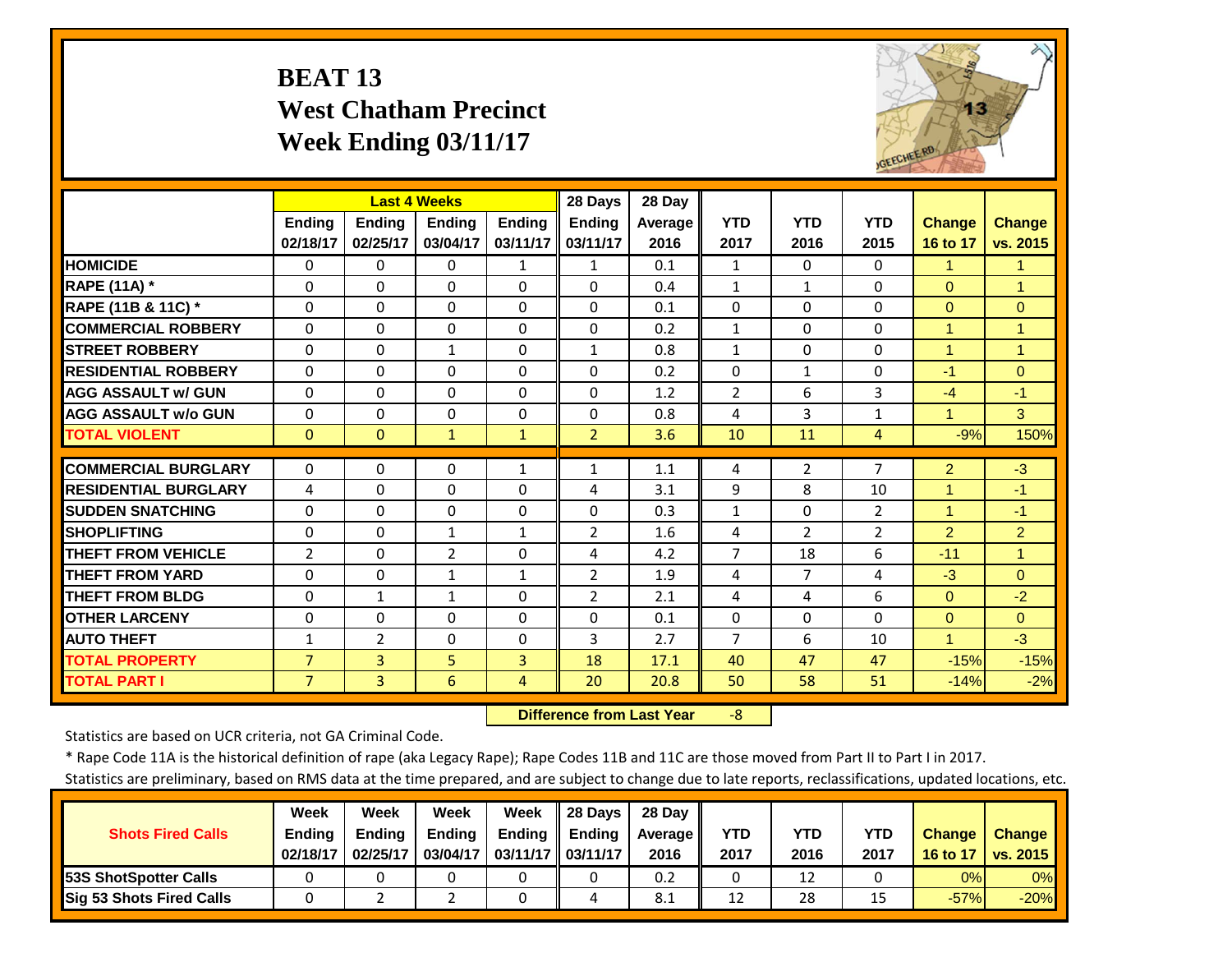# **BEAT 14 West Chatham Precinct Week Ending 03/11/17**



|                             |                |                | <b>Last 4 Weeks</b> |               | 28 Days        | 28 Day  |                |                |                |                |                      |
|-----------------------------|----------------|----------------|---------------------|---------------|----------------|---------|----------------|----------------|----------------|----------------|----------------------|
|                             | <b>Ending</b>  | <b>Endina</b>  | <b>Endina</b>       | <b>Ending</b> | <b>Ending</b>  | Average | <b>YTD</b>     | <b>YTD</b>     | <b>YTD</b>     | <b>Change</b>  | <b>Change</b>        |
|                             | 02/18/17       | 02/25/17       | 03/04/17            | 03/11/17      | 03/11/17       | 2016    | 2017           | 2016           | 2015           | 16 to 17       | vs. 2015             |
| <b>HOMICIDE</b>             | $\Omega$       | 0              | $\Omega$            | 0             | $\Omega$       | 0.2     | $\Omega$       | $\Omega$       | $\Omega$       | $\Omega$       | $\Omega$             |
| <b>RAPE (11A) *</b>         | $\Omega$       | 0              | $\Omega$            | $\Omega$      | $\Omega$       | 0.0     | $\mathbf{1}$   | $\Omega$       | $\Omega$       | $\overline{1}$ | 1                    |
| RAPE (11B & 11C) *          | $\Omega$       | 0              | $\Omega$            | $\Omega$      | $\Omega$       | 0.0     | $\mathbf{1}$   | $\Omega$       | $\Omega$       | $\mathbf{1}$   | $\overline{1}$       |
| <b>COMMERCIAL ROBBERY</b>   | $\Omega$       | 0              | $\Omega$            | $\Omega$      | $\Omega$       | 0.2     | $\Omega$       | $\Omega$       | $\Omega$       | $\Omega$       | $\Omega$             |
| <b>STREET ROBBERY</b>       | $\mathbf{1}$   | 0              | $\Omega$            | $\Omega$      | 1              | 0.4     | $\mathbf{1}$   | $\Omega$       | $\Omega$       | $\mathbf{1}$   | $\blacktriangleleft$ |
| <b>RESIDENTIAL ROBBERY</b>  | $\Omega$       | 0              | $\Omega$            | $\Omega$      | $\Omega$       | 0.2     | $\Omega$       | $\Omega$       | $\Omega$       | $\Omega$       | $\Omega$             |
| <b>AGG ASSAULT w/ GUN</b>   | $\Omega$       | 0              | $\mathbf{1}$        | $\Omega$      | $\mathbf{1}$   | 0.2     | $\overline{2}$ | $\mathbf{1}$   | $\Omega$       | 1              | $\overline{2}$       |
| <b>AGG ASSAULT w/o GUN</b>  | $\mathbf 0$    | 0              | $\Omega$            | $\Omega$      | $\Omega$       | 0.5     | $\Omega$       | $\mathbf{1}$   | $\mathbf{1}$   | $-1$           | $-1$                 |
| <b>TOTAL VIOLENT</b>        | $\mathbf{1}$   | $\overline{0}$ | $\mathbf{1}$        | $\Omega$      | $\overline{2}$ | 1.5     | 5              | $\overline{2}$ | $\mathbf{1}$   | 150%           | 400%                 |
| <b>COMMERCIAL BURGLARY</b>  | $\Omega$       | 0              | 0                   | 0             | $\Omega$       | 0.9     | $\overline{2}$ | 3              | 0              | $-1$           | $\overline{2}$       |
| <b>RESIDENTIAL BURGLARY</b> | 3              | $\overline{2}$ | 0                   | 4             | 9              | 4.0     | 22             | 10             | 5              | 12             | 17                   |
| <b>SUDDEN SNATCHING</b>     | 0              | 0              | 0                   | 0             | $\Omega$       | 0.1     | 0              | $\Omega$       | 0              | $\mathbf{0}$   | $\Omega$             |
| <b>SHOPLIFTING</b>          | $\Omega$       | 0              | $\overline{2}$      | $\Omega$      | $\overline{2}$ | 0.7     | 3              | $\overline{2}$ | $\mathbf{1}$   | 1              | $\overline{2}$       |
| <b>THEFT FROM VEHICLE</b>   | $\Omega$       | $\mathbf{1}$   | $\overline{2}$      | $\Omega$      | 3              | 3.7     | 8              | 5              | 8              | 3              | $\Omega$             |
| <b>THEFT FROM YARD</b>      | $\Omega$       | 0              | $\Omega$            | $\mathbf{1}$  | $\mathbf{1}$   | 1.6     | 3              | 7              | 4              | $-4$           | $-1$                 |
| <b>THEFT FROM BLDG</b>      | 0              | 0              | $\Omega$            | $\mathbf{1}$  | $\mathbf{1}$   | 1.8     | $\overline{7}$ | 3              | 6              | 4              | -1                   |
| <b>OTHER LARCENY</b>        | $\Omega$       | 0              | $\Omega$            | 0             | $\Omega$       | 1.2     | 5              | $\Omega$       | 4              | 5              | $\blacktriangleleft$ |
| <b>AUTO THEFT</b>           | $\mathbf{1}$   | 0              | $\Omega$            | $\Omega$      | $\mathbf{1}$   | 2.6     | 2              | 4              | $\overline{7}$ | $-2$           | $-5$                 |
| <b>TOTAL PROPERTY</b>       | 4              | 3              | 4                   | 6             | 17             | 16.5    | 52             | 34             | 35             | 53%            | 49%                  |
| <b>TOTAL PART I</b>         | 5 <sup>1</sup> | $\overline{3}$ | 5 <sup>1</sup>      | 6             | 19             | 18.0    | 57             | 36             | 36             | 58%            | 58%                  |

 **Difference from Last Year**21

Statistics are based on UCR criteria, not GA Criminal Code.

\* Rape Code 11A is the historical definition of rape (aka Legacy Rape); Rape Codes 11B and 11C are those moved from Part II to Part I in 2017.

|                               | Week          | Week          | Week     | Week              | 28 Days       | 28 Dav     |      |      |            |               |               |
|-------------------------------|---------------|---------------|----------|-------------------|---------------|------------|------|------|------------|---------------|---------------|
| <b>Shots Fired Calls</b>      | <b>Ending</b> | <b>Endina</b> | Ending   | <b>Ending</b>     | <b>Ending</b> | Average II | YTD  | YTD  | <b>YTD</b> | <b>Change</b> | <b>Change</b> |
|                               | 02/18/17      | 02/25/17      | 03/04/17 | 03/11/17 03/11/17 |               | 2016       | 2017 | 2016 | 2015       | 16 to 17      | vs. 2015      |
| <b>153S ShotSpotter Calls</b> |               |               |          |                   |               | 0.0        |      | 10   |            | 0%            | 0%            |
| Sig 53 Shots Fired Calls      |               |               |          |                   | 14            | 7.3        | 18   | 31   | 22         | $-42%$        | $-18%$        |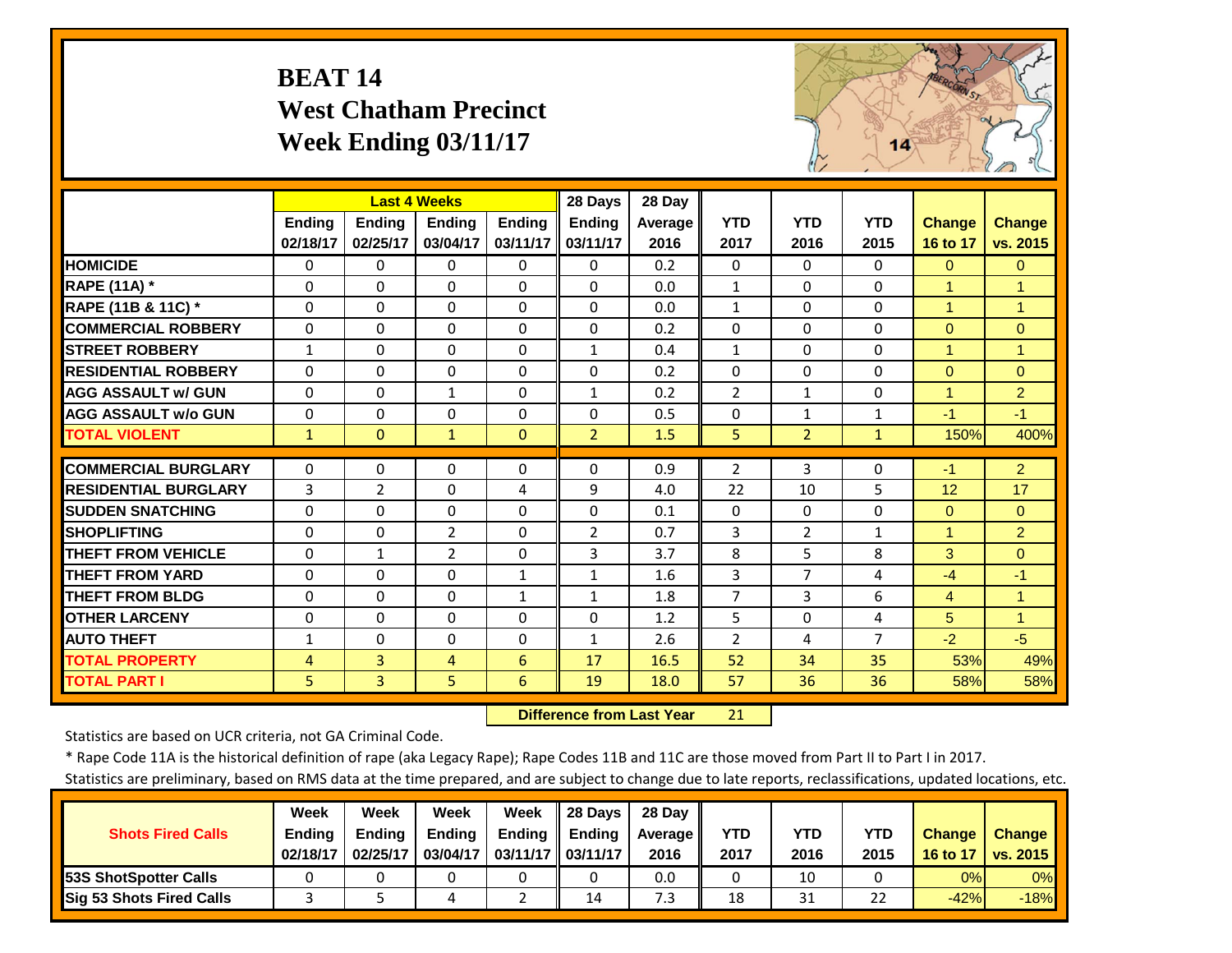# **BEAT 15 West Chatham Precinct Week Ending 03/11/17**



|                             |                      | <b>Last 4 Weeks</b> |                   |               | 28 Days                      | 28 Day     |                |                |                              |                |                                  |
|-----------------------------|----------------------|---------------------|-------------------|---------------|------------------------------|------------|----------------|----------------|------------------------------|----------------|----------------------------------|
|                             | <b>Ending</b>        | <b>Ending</b>       | <b>Endina</b>     | <b>Endina</b> | <b>Ending</b>                | Average    | <b>YTD</b>     | <b>YTD</b>     | <b>YTD</b>                   | <b>Change</b>  | <b>Change</b>                    |
|                             | 02/18/17             | 02/25/17            | 03/04/17          | 03/11/17      | 03/11/17                     | 2016       | 2017           | 2016           | 2015                         | 16 to 17       | vs. 2015                         |
| <b>HOMICIDE</b>             | $\Omega$             | 0                   | $\Omega$          | 0             | $\Omega$                     | 0.2        | 0              | 0              | 0                            | $\mathbf{0}$   | $\Omega$                         |
| <b>RAPE (11A) *</b>         | $\Omega$             | 0                   | $\Omega$          | $\Omega$      | $\Omega$                     | 0.1        | $\mathbf{0}$   | $\mathbf{1}$   | $\mathbf{1}$                 | $-1$           | $-1$                             |
| RAPE (11B & 11C) *          | $\Omega$             | $\Omega$            | $\Omega$          | $\Omega$      | $\Omega$                     | 0.2        | $\mathbf{1}$   | $\Omega$       | $\Omega$                     | $\overline{1}$ | $\overline{1}$                   |
| <b>COMMERCIAL ROBBERY</b>   | $\Omega$             | 0                   | 0                 | $\Omega$      | 0                            | 0.5        | $\Omega$       | $\overline{2}$ | $\Omega$                     | $-2$           | $\Omega$                         |
| <b>STREET ROBBERY</b>       | $\mathbf{1}$         | 0                   | $\Omega$          | $\Omega$      | $\mathbf{1}$                 | 0.7        | $\mathbf{1}$   | $\mathbf{1}$   | $\mathbf{1}$                 | $\Omega$       | $\Omega$                         |
| <b>RESIDENTIAL ROBBERY</b>  | $\Omega$             | 0                   | $\Omega$          | $\Omega$      | $\Omega$                     | 0.3        | $\Omega$       | $\overline{2}$ | $\mathbf{1}$                 | $-2$           | $-1$                             |
| <b>AGG ASSAULT w/ GUN</b>   | $\Omega$             | 0                   | $\mathbf 0$       | $\Omega$      | $\Omega$                     | 0.9        | $\mathbf{1}$   | $\overline{2}$ | $\mathbf{1}$                 | $-1$           | $\Omega$                         |
| <b>AGG ASSAULT w/o GUN</b>  | $\Omega$             | 0                   | $\Omega$          | $\Omega$      | $\Omega$                     | 0.9        | $\Omega$       | $\Omega$       | $\mathbf{1}$                 | $\Omega$       | $-1$                             |
| <b>TOTAL VIOLENT</b>        | $\mathbf{1}$         | $\overline{0}$      | $\Omega$          | $\Omega$      | $\mathbf{1}$                 | 3.7        | 3              | 8              | 5                            | $-63%$         | $-40%$                           |
| <b>COMMERCIAL BURGLARY</b>  | $\Omega$             | 0                   | $\Omega$          | 0             | $\Omega$                     | 1.3        | $\overline{2}$ | 3              | 8                            | $-1$           | $-6$                             |
| <b>RESIDENTIAL BURGLARY</b> | $\overline{2}$       | $\mathbf{1}$        | $\mathbf 0$       | $\Omega$      | 3                            | 3.9        | 13             | 16             | 4                            | $-3$           | 9                                |
| <b>SUDDEN SNATCHING</b>     | $\Omega$             | 0                   | $\Omega$          | $\Omega$      | $\Omega$                     | 0.2        | $\mathbf{0}$   | $\mathbf{1}$   | $\Omega$                     | $-1$           | $\Omega$                         |
| <b>SHOPLIFTING</b>          | $\Omega$             | 0                   |                   | $\Omega$      |                              |            | 3              |                |                              | $-2$           |                                  |
| <b>THEFT FROM VEHICLE</b>   | $\Omega$             | 0                   | 1<br>$\mathbf{1}$ | $\Omega$      | $\mathbf{1}$<br>$\mathbf{1}$ | 1.5<br>2.9 | $\overline{7}$ | 5<br>17        | 1<br>5                       | $-10$          | $\overline{2}$<br>$\overline{2}$ |
| <b>THEFT FROM YARD</b>      |                      |                     |                   | $\Omega$      |                              | 1.0        |                |                |                              |                | 3                                |
|                             | $\Omega$<br>$\Omega$ | 0<br>$\overline{2}$ | 1<br>$\Omega$     | $\Omega$      | $\mathbf{1}$                 | 2.2        | 4<br>4         | 3<br>7         | $\mathbf{1}$<br>$\mathbf{1}$ | 1<br>$-3$      | 3                                |
| <b>THEFT FROM BLDG</b>      |                      |                     |                   |               | $\overline{2}$               |            |                |                |                              |                |                                  |
| <b>OTHER LARCENY</b>        | $\Omega$             | 0                   | $\Omega$          | $\Omega$      | $\Omega$                     | 0.3        | $\mathbf{1}$   | $\overline{2}$ | $\Omega$                     | $-1$           | $\overline{1}$                   |
| <b>AUTO THEFT</b>           | $\overline{2}$       | 0                   | $\Omega$          | $\mathbf{1}$  | 3                            | 1.9        | 9              | 5              | 5                            | $\overline{4}$ | $\overline{4}$                   |
| <b>TOTAL PROPERTY</b>       | 4                    | $\overline{3}$      | 3                 | $\mathbf{1}$  | 11                           | 15.2       | 43             | 59             | 25                           | $-27%$         | 72%                              |
| <b>TOTAL PART I</b>         | 5                    | $\overline{3}$      | 3                 | $\mathbf{1}$  | 12                           | 18.9       | 46             | 67             | 30                           | $-31%$         | 53%                              |

 **Difference from Last Year**‐21

Statistics are based on UCR criteria, not GA Criminal Code.

\* Rape Code 11A is the historical definition of rape (aka Legacy Rape); Rape Codes 11B and 11C are those moved from Part II to Part I in 2017.

|                                 | <b>Week</b>   | Week          | Week          | Week              | <b>28 Davs</b> | 28 Dav     |      |      |      |               |               |
|---------------------------------|---------------|---------------|---------------|-------------------|----------------|------------|------|------|------|---------------|---------------|
| <b>Shots Fired Calls</b>        | <b>Ending</b> | <b>Ending</b> | <b>Ending</b> | <b>Ending</b>     | <b>Ending</b>  | Average II | YTD  | YTD  | YTD  | <b>Change</b> | <b>Change</b> |
|                                 | 02/18/17      | 02/25/17      | 03/04/17      | 03/11/17 03/11/17 |                | 2016       | 2017 | 2016 | 2015 | 16 to 17      | vs. 2015      |
| <b>153S ShotSpotter Calls</b>   |               |               |               |                   |                | 0.0        |      | 17   |      | 0%            | $0\%$         |
| <b>Sig 53 Shots Fired Calls</b> |               |               |               |                   |                | 8.1        | 14   | 19   |      | $-26%$        | $0\%$         |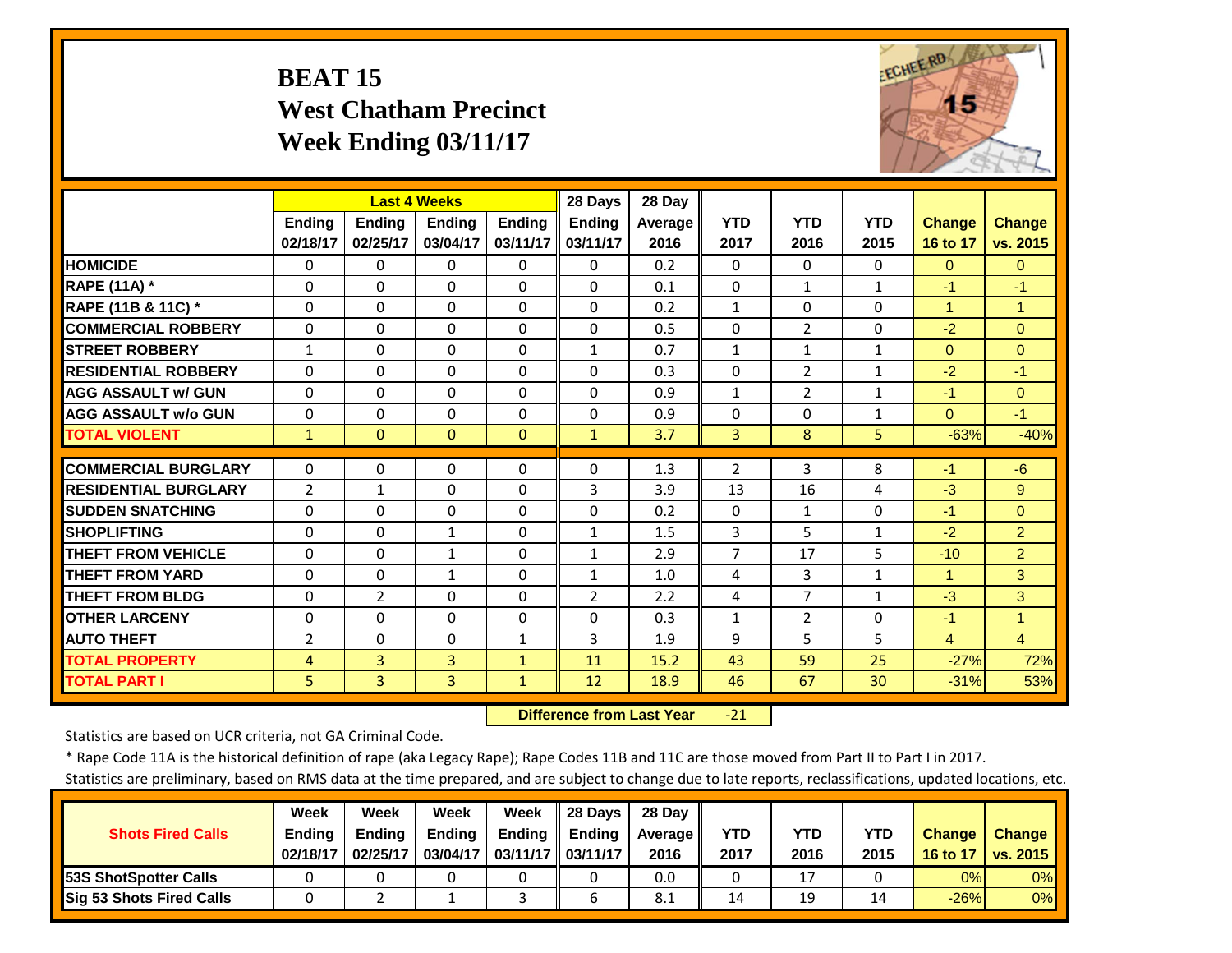# **BEAT 16 West Chatham Precinct Week Ending 03/11/17**



|                             |                | <b>Last 4 Weeks</b> |                |               | 28 Days        | 28 Day  |                 |                |                |                |                      |
|-----------------------------|----------------|---------------------|----------------|---------------|----------------|---------|-----------------|----------------|----------------|----------------|----------------------|
|                             | <b>Ending</b>  | <b>Endina</b>       | <b>Endina</b>  | <b>Endina</b> | <b>Ending</b>  | Average | <b>YTD</b>      | <b>YTD</b>     | <b>YTD</b>     | <b>Change</b>  | <b>Change</b>        |
|                             | 02/18/17       | 02/25/17            | 03/04/17       | 03/11/17      | 03/11/17       | 2016    | 2017            | 2016           | 2015           | 16 to 17       | vs. 2015             |
| <b>HOMICIDE</b>             | $\Omega$       | $\Omega$            | $\Omega$       | $\Omega$      | $\Omega$       | 0.0     | $\mathbf{1}$    | $\Omega$       | $\Omega$       | 1              | $\blacktriangleleft$ |
| <b>RAPE (11A) *</b>         | $\Omega$       | $\Omega$            | $\Omega$       | $\Omega$      | $\Omega$       | 0.2     | $\Omega$        | $\Omega$       | $\Omega$       | $\Omega$       | $\Omega$             |
| RAPE (11B & 11C) *          | $\Omega$       | $\Omega$            | $\Omega$       | $\Omega$      | $\Omega$       | 0.0     | $\mathbf{1}$    | $\Omega$       | $\Omega$       | $\overline{1}$ | $\overline{1}$       |
| <b>COMMERCIAL ROBBERY</b>   | $\Omega$       | $\Omega$            | $\Omega$       | $\Omega$      | $\Omega$       | 0.1     | $\Omega$        | $\Omega$       | $\mathbf{1}$   | $\Omega$       | $-1$                 |
| <b>STREET ROBBERY</b>       | 0              | 0                   | $\mathbf 0$    | $\Omega$      | $\Omega$       | 0.4     | $\Omega$        | $\Omega$       | $\mathbf{1}$   | $\mathbf{0}$   | $-1$                 |
| <b>RESIDENTIAL ROBBERY</b>  | $\Omega$       | $\Omega$            | 0              | 0             | $\Omega$       | 0.4     | $\mathbf{1}$    | $\overline{2}$ | $\mathbf{1}$   | $-1$           | $\Omega$             |
| <b>AGG ASSAULT w/ GUN</b>   | $\Omega$       | 0                   | $\Omega$       | $\Omega$      | $\Omega$       | 0.5     | $\Omega$        | $\mathbf{1}$   | 0              | $-1$           | $\Omega$             |
| <b>AGG ASSAULT w/o GUN</b>  | $\mathbf{1}$   | 0                   | $\mathbf{1}$   | 0             | $\overline{2}$ | 0.5     | 3               | $\Omega$       | 0              | 3              | 3                    |
| <b>TOTAL VIOLENT</b>        | $\mathbf{1}$   | $\Omega$            | 1              | $\Omega$      | $\overline{2}$ | 2.0     | $6\phantom{1}6$ | $\overline{3}$ | 3              | 100%           | 100%                 |
| <b>COMMERCIAL BURGLARY</b>  | $\Omega$       | $\Omega$            | $\Omega$       |               | $\Omega$       | 0.9     | $\Omega$        | $\Omega$       | $\Omega$       |                | $\Omega$             |
|                             |                |                     |                | 0             |                |         |                 |                |                | $\mathbf{0}$   |                      |
| <b>RESIDENTIAL BURGLARY</b> | $\Omega$       | 0                   | 1              | 1             | $\overline{2}$ | 3.1     | 5               | 6              | 11             | $-1$           | $-6$                 |
| <b>SUDDEN SNATCHING</b>     | $\Omega$       | $\Omega$            | $\Omega$       | $\Omega$      | $\Omega$       | 0.1     | $\Omega$        | $\Omega$       | $\Omega$       | $\mathbf{0}$   | $\Omega$             |
| <b>SHOPLIFTING</b>          | $\Omega$       | $\Omega$            | $\mathbf{1}$   | $\mathbf{1}$  | $\overline{2}$ | 7.0     | 18              | 16             | 34             | 2              | $-16$                |
| <b>THEFT FROM VEHICLE</b>   | $\Omega$       | 0                   | $\mathbf{1}$   | 0             | $\mathbf{1}$   | 6.3     | 6               | 14             | 11             | -8             | $-5$                 |
| <b>THEFT FROM YARD</b>      | $\Omega$       | $\Omega$            | $\Omega$       | 0             | $\Omega$       | 1.4     | $\overline{2}$  | 3              | 4              | $-1$           | $-2$                 |
| <b>THEFT FROM BLDG</b>      | $\overline{2}$ | $\mathbf{1}$        | $\overline{2}$ | $\Omega$      | 5              | 3.7     | 10              | 6              | 6              | $\overline{4}$ | $\overline{4}$       |
| <b>OTHER LARCENY</b>        | $\Omega$       | $\Omega$            | $\Omega$       | $\Omega$      | $\Omega$       | 0.4     | $\overline{2}$  | $\Omega$       | $\overline{2}$ | $\overline{2}$ | $\Omega$             |
| <b>AUTO THEFT</b>           | 0              | $\Omega$            | $\Omega$       | 4             | 4              | 3.0     | 9               | $\overline{7}$ | 5              | $\overline{2}$ | $\overline{4}$       |
| <b>TOTAL PROPERTY</b>       | $\overline{2}$ | $\mathbf{1}$        | 5.             | 6             | 14             | 25.9    | 52              | 52             | 73             | 0%             | $-29%$               |
| <b>TOTAL PART I</b>         | 3              | $\mathbf{1}$        | 6              | 6             | 16             | 27.8    | 58              | 55             | 76             | 5%             | $-24%$               |

 **Difference from Last Year**3

Statistics are based on UCR criteria, not GA Criminal Code.

\* Rape Code 11A is the historical definition of rape (aka Legacy Rape); Rape Codes 11B and 11C are those moved from Part II to Part I in 2017.

|                                 | Week          | Week          | Week          | Week              | 28 Davs       | 28 Dav     |      |      |      |               |               |
|---------------------------------|---------------|---------------|---------------|-------------------|---------------|------------|------|------|------|---------------|---------------|
| <b>Shots Fired Calls</b>        | <b>Ending</b> | <b>Ending</b> | <b>Ending</b> | <b>Ending</b>     | <b>Ending</b> | Average II | YTD  | YTD  | YTD  | <b>Change</b> | <b>Change</b> |
|                                 | 02/18/17      | 02/25/17      | 03/04/17      | 03/11/17 03/11/17 |               | 2016       | 2017 | 2016 | 2015 | 16 to 17      | vs. 2015      |
| <b>153S ShotSpotter Calls</b>   |               |               |               |                   |               | 0.0        |      | 36   |      | 0%            | $0\%$         |
| <b>Sig 53 Shots Fired Calls</b> |               |               |               |                   |               | 6.0        |      |      |      | $-47%$        | 50%           |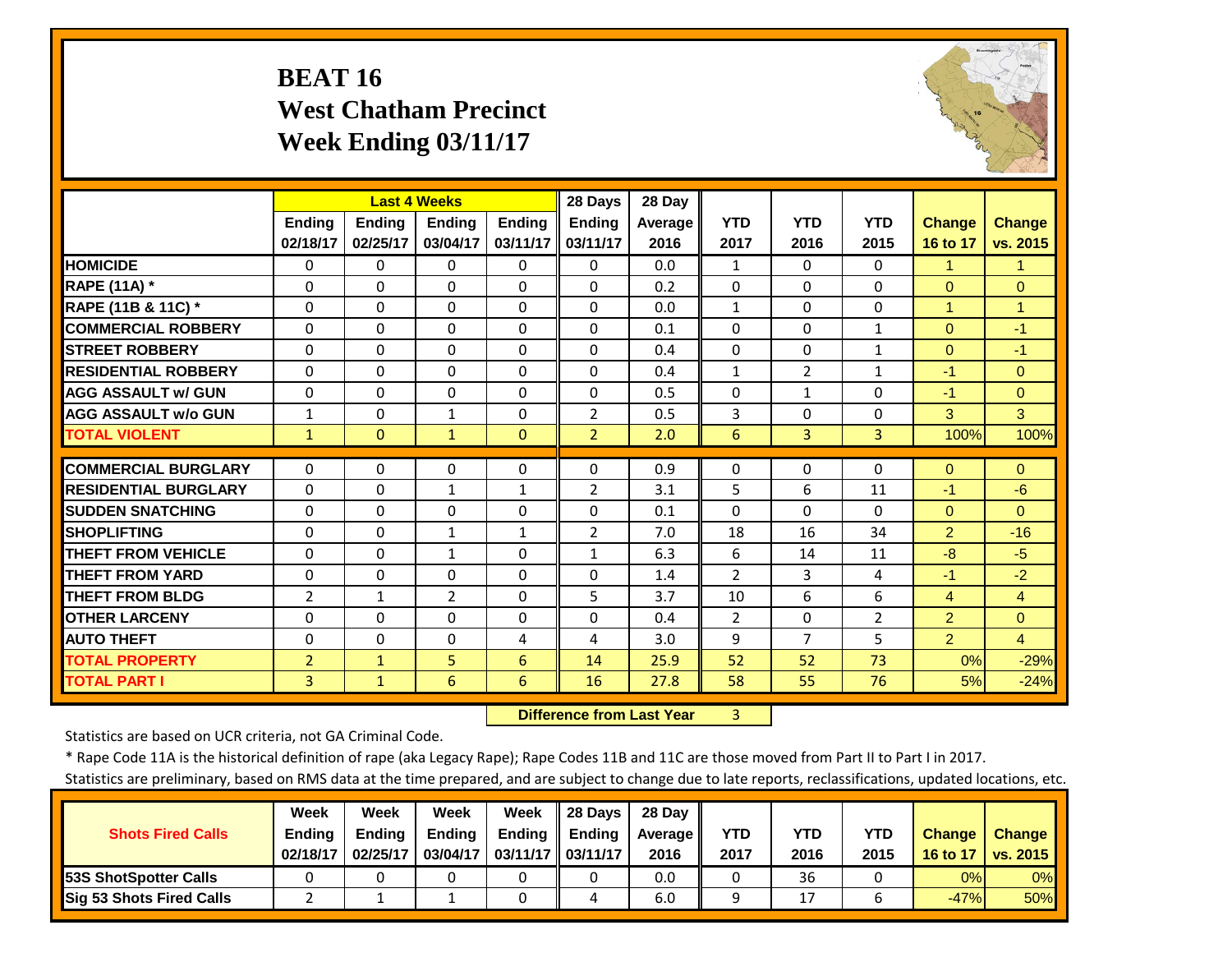

#### **COMPSTATDOWNTOWN PRECINCTWeek Ending 03/11/17**

**PRECINCT COMMANDER:**

**CAPT. JOY GELLATLY**



|                             | Week<br><b>Ending</b><br>03/11/17 | Week<br><b>Ending</b><br>03/04/17 | <b>Weekly</b><br>Avg<br>2016 | 28-Day<br>Ending<br>03/11/17 | $28$ -Day<br><b>Ending</b><br>2/18/17 | Avg<br>28-Day<br>2016 | <b>YTD</b><br>2017 | <b>YTD</b><br>2016 | <b>YTD</b><br>2015   | <b>Change</b><br>16 to 17 | <b>Change</b><br>vs. 2015 |
|-----------------------------|-----------------------------------|-----------------------------------|------------------------------|------------------------------|---------------------------------------|-----------------------|--------------------|--------------------|----------------------|---------------------------|---------------------------|
| <b>HOMICIDE</b>             | 0                                 | $\Omega$                          | $\Omega$                     |                              | $\overline{2}$                        | 0                     | 3                  | $\overline{2}$     | $\Omega$             |                           | 3                         |
| <b>RAPE (11A)</b> *         | $\bf{0}$                          | 0                                 | 0                            | 4                            | 1                                     |                       | 1                  | $\overline{2}$     | 4                    | $-1$                      | $-3$                      |
| RAPE (11B & 11C) *          | $\bf{0}$                          | $\Omega$                          | $\Omega$                     | $\bf{0}$                     | $\Omega$                              |                       | $\bf{0}$           |                    | $\overline{2}$       | $-1$                      | $-2$                      |
| <b>COMMERCIAL ROBBERY</b>   | $\bf{0}$                          | $\Omega$                          | $\Omega$                     | 1                            | 1                                     |                       | 1                  | $\overline{2}$     | $\overline{2}$       | $-1$                      | $-1$                      |
| <b>STREET ROBBERY</b>       |                                   | $\overline{2}$                    | 3                            | 6                            | 6                                     | 13                    | 26                 | 25                 | 15                   |                           | 11                        |
| <b>RESIDENTIAL ROBBERY</b>  | $\bf{0}$                          | $\Omega$                          | $\Omega$                     | $\bf{0}$                     | $\Omega$                              | 0                     | 1                  | 0                  | $\Omega$             | 1                         | 1                         |
| <b>AGG ASSAULT w/ GUN</b>   | $\overline{2}$                    |                                   |                              | 7                            | $\overline{7}$                        | 6                     | 13                 | 11                 | 11                   | $\overline{2}$            | $\overline{2}$            |
| <b>AGG ASSAULT w/o GUN</b>  | $\bf{0}$                          | 0                                 |                              | 4                            | 4                                     | 5                     | 15                 | 12                 | $\overline{2}$       | 3                         | 13                        |
| <b>TOTAL VIOLENT</b>        | $\overline{\mathbf{3}}$           | 3                                 | $\overline{7}$               | 20                           | 21                                    | 27                    | 60                 | 55                 | 36                   | 9%                        | 67%                       |
| <b>COMMERCIAL BURGLARY</b>  |                                   |                                   |                              |                              |                                       |                       |                    |                    | 3                    | 0                         |                           |
|                             | 3                                 |                                   |                              | 5.                           | 5                                     | 5                     | 10                 | 10                 |                      |                           |                           |
| <b>RESIDENTIAL BURGLARY</b> | $\bf{0}$                          | $\Omega$                          | 3                            | 3                            | 3                                     | 11                    | 13                 | 32<br>7            | 22<br>$\overline{7}$ | $-19$                     | $-9$                      |
| <b>SUDDEN SNATCHING</b>     | $\overline{2}$                    | 0                                 |                              | 5                            | 5                                     | 4                     | 12                 |                    |                      | 5                         | 5                         |
| <b>ISHOPLIFTING</b>         | 4                                 | $\overline{7}$                    | 5                            | 19                           | 19                                    | 19                    | 44                 | 41                 | 44                   | 3                         | $\Omega$                  |
| <b>THEFT FROM VEHICLE</b>   | 10                                | 21                                | 11                           | 50                           | 50                                    | 42                    | 112                | 109                | 58                   | 3                         | 54                        |
| <b>THEFT FROM YARD</b>      | 8                                 | 4                                 | 4                            | 18                           | 19                                    | 16                    | 42                 | 34                 | 27                   | 8                         | 15                        |
| <b>THEFT FROM BLDG</b>      | 3                                 | 3                                 | 5                            | 23                           | 23                                    | 21                    | 47                 | 47                 | 38                   | $\overline{0}$            | 9                         |
| <b>OTHER LARCENY</b>        | 0                                 |                                   |                              | $\mathbf{2}$                 | 1                                     | $\overline{2}$        | $\overline{2}$     | 9                  | 4                    | $-7$                      | $-2$                      |
| <b>AUTO THEFT</b>           | 4                                 | $\overline{2}$                    | 4                            | 12                           | 11                                    | 16                    | 31                 | 39                 | 24                   | $-8$                      | $\overline{7}$            |
| <b>TOTAL PROPERTY</b>       | 34                                | 39                                | 34                           | 137                          | 136                                   | 136                   | 313                | 328                | 227                  | $-5%$                     | 38%                       |
| <b>TOTAL PART I</b>         | 37                                | 42                                | 41                           | 157                          | 157                                   | 163                   | 373                | 383                | 263                  | $-3%$                     | 42%                       |

Statistics are based on UCR criteria, not GA Criminal Code. **Difference from Last Year** -10

Statistics are preliminary, based on RMS data at the time prepared, and are subject to change due to late reports, reclassifications, updated locations, etc.

Cell Shading: white is within 0.6 standard deviation of the mean; red is above; green is below.

| <b>Citizen Initiated Calls</b>  | Week<br><b>Ending</b><br>03/11/17 | <b>Week</b><br><b>Ending</b><br>03/04/17 | Weekly<br>Avg<br>2016 | $28$ -Day<br><b>Ending</b><br>03/11/17 | $28-Dav$<br><b>Ending</b><br>2/18/17 | Avg<br>$28$ -Day<br>2016 | <b>YTD</b><br>2017 | <b>YTD</b><br>2016 | YTD<br>2015 | Change<br>16 to 17 | <b>Change</b><br>vs. 2015 |
|---------------------------------|-----------------------------------|------------------------------------------|-----------------------|----------------------------------------|--------------------------------------|--------------------------|--------------------|--------------------|-------------|--------------------|---------------------------|
| <b>Midnight Shift</b>           | 131                               | 101                                      | 121                   | 436                                    | 420                                  | 484                      | 1142               | 1067               | 1072        | 75                 | 70                        |
| Day Shift                       | 208                               | 224                                      | 233                   | 874                                    | 881                                  | 931                      | 2034               | 2052               | 2093        | $-18$              | $-59$                     |
| <b>Afternoon Shift</b>          | 215                               | 217                                      | 252                   | 894                                    | 899                                  | 1010                     | 2234               | 2184               | 2238        | 50                 | $-4$                      |
| <b>TOTAL CITIZEN CFS</b>        | 554                               | 542                                      | 606                   | 2204                                   | 2200                                 | 2425                     | 5410               | 5303               | 5403        | 2.0%               | 0.1%                      |
| 53S ShotSpotter Calls           | 4                                 |                                          | 8                     | 14                                     | 15                                   | 30                       | 53                 |                    | 28          | 53                 | 25                        |
| <b>Sig 53 Shots Fired Calls</b> |                                   |                                          |                       | つ1                                     | 22                                   | 43                       | 91                 | 112                | 67          | $-21$              | 24                        |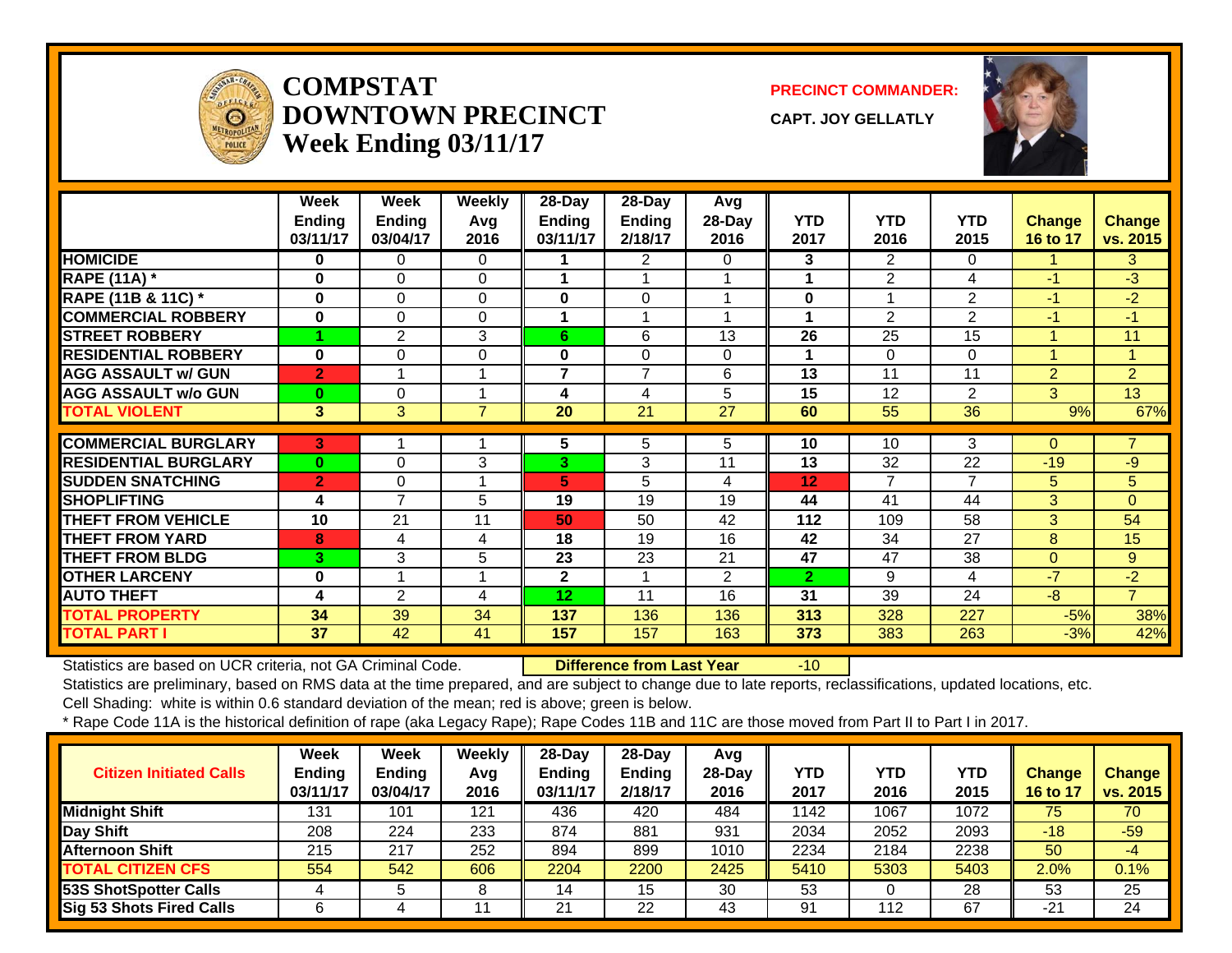#### **BEAT 21 Downtown Precinct Week Ending 03/11/17**



|                             |                |                | <b>Last 4 Weeks</b> |                | 28 Days        | 28 Day  |                   |                |                                |                |                  |
|-----------------------------|----------------|----------------|---------------------|----------------|----------------|---------|-------------------|----------------|--------------------------------|----------------|------------------|
|                             | <b>Ending</b>  | <b>Ending</b>  | <b>Ending</b>       | <b>Endina</b>  | <b>Ending</b>  | Average | <b>YTD</b>        | <b>YTD</b>     | <b>YTD</b>                     | <b>Change</b>  | <b>Change</b>    |
|                             | 02/18/17       | 02/25/17       | 03/04/17            | 03/11/17       | 03/11/17       | 2016    | 2017              | 2016           | 2015                           | 16 to 17       | vs. 2015         |
| <b>HOMICIDE</b>             | 0              | $\Omega$       | $\Omega$            | $\Omega$       | $\Omega$       | 0.2     | $\Omega$          | $\mathbf{1}$   | $\Omega$                       | $-1$           | $\Omega$         |
| RAPE (11A) *                | $\Omega$       | $\Omega$       | $\Omega$            | $\Omega$       | $\Omega$       | 0.1     | $\Omega$          | $\Omega$       | $\mathbf{1}$                   | $\mathbf{0}$   | $-1$             |
| RAPE (11B & 11C) *          | 0              | $\Omega$       | $\Omega$            | $\Omega$       | $\Omega$       | 0.2     | $\Omega$          | $\Omega$       | $\Omega$                       | $\mathbf{0}$   | $\Omega$         |
| <b>COMMERCIAL ROBBERY</b>   | $\Omega$       | $\Omega$       | $\Omega$            | $\Omega$       | $\Omega$       | 0.3     | $\Omega$          | $\overline{2}$ | $\Omega$                       | $-2$           | $\Omega$         |
| <b>STREET ROBBERY</b>       | $\mathbf{1}$   | $\Omega$       | $\Omega$            | $\Omega$       | $\mathbf{1}$   | 0.7     | 3                 | $\mathbf{1}$   | $\Omega$                       | $\overline{2}$ | 3                |
| <b>RESIDENTIAL ROBBERY</b>  | $\Omega$       | 0              | $\Omega$            | 0              | $\Omega$       | 0.1     | $\Omega$          | $\Omega$       | 0                              | $\mathbf{0}$   | $\Omega$         |
| <b>AGG ASSAULT W/ GUN</b>   | $\overline{2}$ | $\overline{2}$ | $\mathbf 0$         | $\mathbf{1}$   | 5              | 1.1     | 9                 | $\overline{2}$ | 3                              | $\overline{7}$ | 6                |
| <b>AGG ASSAULT w/o GUN</b>  | $\mathbf{1}$   | $\Omega$       | $\Omega$            | $\Omega$       | $\mathbf{1}$   | 1.4     | $\mathbf{1}$      | 6              | $\mathbf{1}$                   | $-5$           | $\Omega$         |
| <b>TOTAL VIOLENT</b>        | 4              | $\overline{2}$ | $\Omega$            | $\mathbf{1}$   | $\overline{7}$ | 4.0     | 13                | 12             | 5                              | 8%             | 160%             |
| <b>COMMERCIAL BURGLARY</b>  | $\Omega$       | 0              | $\mathbf{1}$        | $\mathbf{1}$   | 2              | 0.7     | 2                 | $\Omega$       | $\mathbf{1}$                   | $\overline{2}$ | 1                |
| <b>RESIDENTIAL BURGLARY</b> | $\mathbf{1}$   | $\Omega$       | $\Omega$            | $\Omega$       | $\mathbf{1}$   | 1.9     | $\overline{2}$    | 4              | 7                              | $-2$           | $-5$             |
| <b>SUDDEN SNATCHING</b>     | 0              | $\Omega$       | $\Omega$            | $\Omega$       | $\Omega$       | 0.1     | $\Omega$          | $\Omega$       | 0                              | $\Omega$       | $\Omega$         |
| <b>SHOPLIFTING</b>          | $\Omega$       | $\mathbf{1}$   |                     | 2              | $\overline{7}$ | 2.1     | 8                 | $\overline{2}$ | 5                              | 6              | 3                |
| <b>THEFT FROM VEHICLE</b>   | $\Omega$       | $\Omega$       | 4<br>$\mathbf{1}$   | 2              | 3              | 2.5     | 5                 | 3              | 9                              | $\overline{2}$ | $-4$             |
| <b>THEFT FROM YARD</b>      |                |                |                     |                |                | 1.7     |                   |                |                                | $-2$           |                  |
|                             | 0              | 0              | $\Omega$            | $\mathbf{1}$   | $\mathbf{1}$   | 2.0     | $\mathbf{1}$<br>3 | 3<br>4         | $\mathbf{1}$<br>$\overline{7}$ | $-1$           | $\Omega$<br>$-4$ |
| <b>THEFT FROM BLDG</b>      | $\Omega$       | 1              | $\Omega$            | 0              | $\mathbf{1}$   |         |                   |                |                                |                |                  |
| <b>OTHER LARCENY</b>        | $\Omega$       | $\Omega$       | $\Omega$            | $\Omega$       | $\Omega$       | 0.2     | $\Omega$          | $\Omega$       | $\Omega$                       | $\Omega$       | $\Omega$         |
| <b>AUTO THEFT</b>           | $\Omega$       | $\mathbf{1}$   | $\Omega$            | $\mathbf{1}$   | $\overline{2}$ | 2.5     | 4                 | 10             | 4                              | $-6$           | $\Omega$         |
| <b>TOTAL PROPERTY</b>       | $\mathbf{1}$   | $\overline{3}$ | 6                   | $\overline{7}$ | 17             | 13.6    | 25                | 26             | 34                             | $-4%$          | $-26%$           |
| <b>TOTAL PART I</b>         | 5              | 5              | 6                   | 8              | 24             | 17.6    | 38                | 38             | 39                             | 0%             | $-3%$            |

 **Difference from Last Year**0

Statistics are based on UCR criteria, not GA Criminal Code.

\* Rape Code 11A is the historical definition of rape (aka Legacy Rape); Rape Codes 11B and 11C are those moved from Part II to Part I in 2017.

|                                 | Week          | Week          | Week          | Week              | 28 Davs       | 28 Dav     |      |      |      |               |               |
|---------------------------------|---------------|---------------|---------------|-------------------|---------------|------------|------|------|------|---------------|---------------|
| <b>Shots Fired Calls</b>        | <b>Endina</b> | <b>Endina</b> | <b>Ending</b> | <b>Ending</b>     | <b>Ending</b> | Average II | YTD  | YTD  | YTD  | <b>Change</b> | <b>Change</b> |
|                                 | 02/18/17      | 02/25/17      | 03/04/17      | 03/11/17 03/11/17 |               | 2016       | 2017 | 2016 | 2015 | 16 to 17      | vs. 2015      |
| <b>153S ShotSpotter Calls</b>   |               |               |               |                   |               | 0.0        |      |      |      | 0%            | 0%            |
| <b>Sig 53 Shots Fired Calls</b> |               |               |               |                   |               | 9.2        | 17   | 25   |      | $-32%$        | 55%           |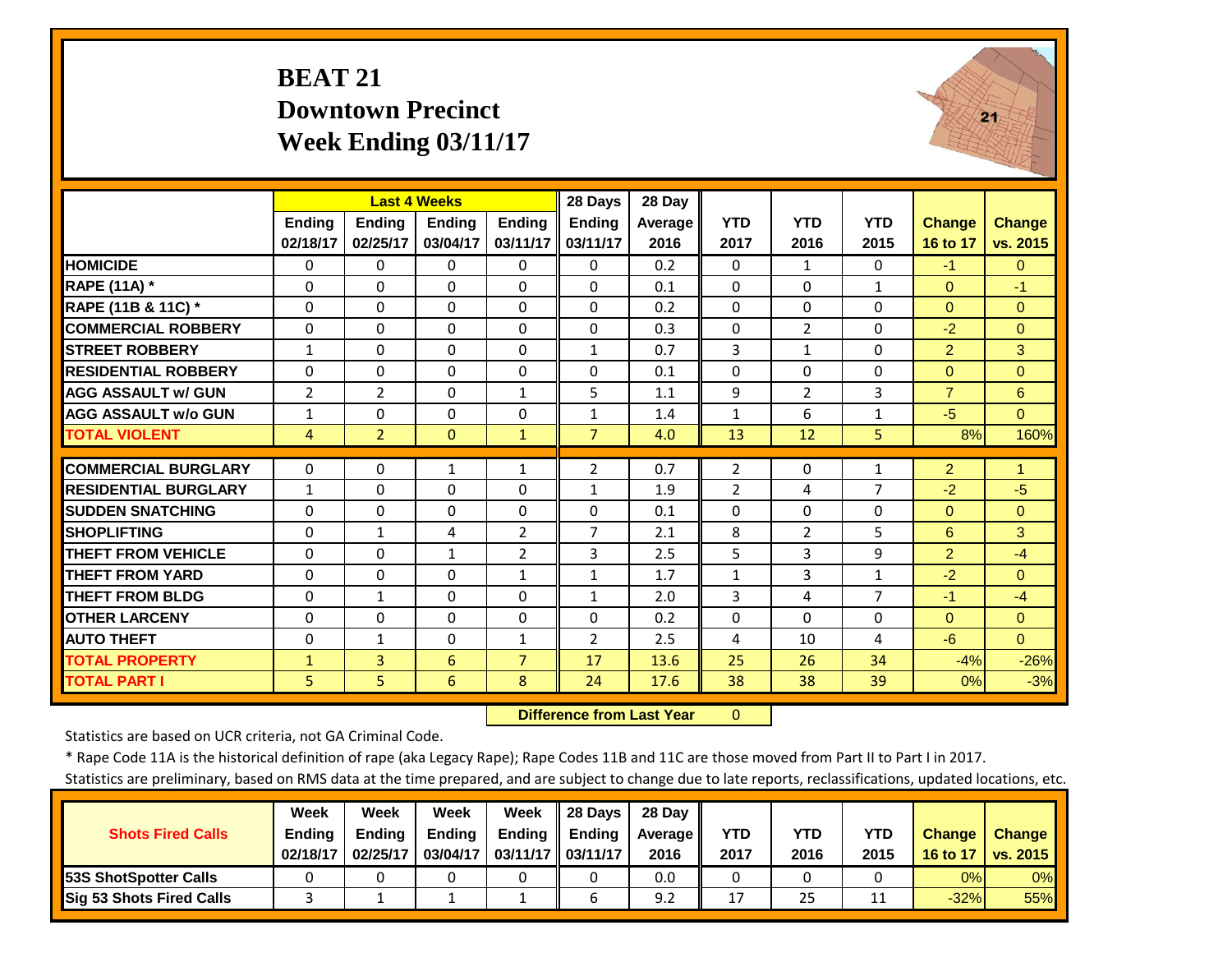# **BEAT 22 Downtown Precinct Week Ending 03/11/17**



|                             |                | <b>Last 4 Weeks</b> |                |                | 28 Days        | 28 Day  |                |                |                |                |                |
|-----------------------------|----------------|---------------------|----------------|----------------|----------------|---------|----------------|----------------|----------------|----------------|----------------|
|                             | <b>Ending</b>  | <b>Ending</b>       | <b>Endina</b>  | Ending         | <b>Ending</b>  | Average | <b>YTD</b>     | <b>YTD</b>     | <b>YTD</b>     | <b>Change</b>  | <b>Change</b>  |
|                             | 02/18/17       | 02/25/17            | 03/04/17       | 03/11/17       | 03/11/17       | 2016    | 2017           | 2016           | 2015           | 16 to 17       | vs. 2015       |
| <b>HOMICIDE</b>             | $\Omega$       | 0                   | $\Omega$       | 0              | $\Omega$       | 0.0     | $\Omega$       | $\Omega$       | $\Omega$       | $\Omega$       | $\Omega$       |
| <b>RAPE (11A) *</b>         | $\mathbf{1}$   | 0                   | $\Omega$       | $\Omega$       | $\mathbf{1}$   | 0.4     | $\mathbf{1}$   | $\Omega$       | $\overline{2}$ | $\overline{1}$ | $-1$           |
| RAPE (11B & 11C) *          | $\Omega$       | 0                   | $\Omega$       | $\Omega$       | $\Omega$       | 0.1     | $\Omega$       | $\Omega$       | $\mathbf{1}$   | $\Omega$       | $-1$           |
| <b>COMMERCIAL ROBBERY</b>   | $\Omega$       | 0                   | $\Omega$       | $\Omega$       | $\Omega$       | 0.1     | $\Omega$       | $\Omega$       | $\Omega$       | $\Omega$       | $\Omega$       |
| <b>STREET ROBBERY</b>       | $\Omega$       | 0                   | $\Omega$       | $\Omega$       | $\Omega$       | 3.5     | $\overline{2}$ | 5              | 3              | $-3$           | $-1$           |
| <b>RESIDENTIAL ROBBERY</b>  | $\Omega$       | $\Omega$            | $\Omega$       | $\Omega$       | $\Omega$       | 0.0     | $\Omega$       | $\Omega$       | $\Omega$       | $\Omega$       | $\Omega$       |
| <b>AGG ASSAULT w/ GUN</b>   | $\Omega$       | 0                   | $\Omega$       | $\mathbf{1}$   | $\mathbf{1}$   | 0.6     | $\mathbf{1}$   | $\mathbf{1}$   | $\Omega$       | $\Omega$       | $\overline{1}$ |
| <b>AGG ASSAULT w/o GUN</b>  | $\Omega$       | 0                   | $\Omega$       | $\Omega$       | $\Omega$       | 0.9     | $\Omega$       | $\overline{2}$ | $\Omega$       | $-2$           | $\overline{0}$ |
| <b>TOTAL VIOLENT</b>        | $\mathbf{1}$   | 0                   | $\Omega$       | $\mathbf{1}$   | $\overline{2}$ | 5.6     | $\overline{4}$ | 8              | 6              | $-50%$         | $-33%$         |
| <b>COMMERCIAL BURGLARY</b>  | $\mathbf{1}$   | 0                   | $\Omega$       | $\mathbf{1}$   | $\overline{2}$ | 0.8     | 4              | $\mathbf{1}$   | 1              | 3              | 3              |
| <b>RESIDENTIAL BURGLARY</b> | $\Omega$       | 0                   | $\Omega$       | $\Omega$       | $\Omega$       | 0.5     | $\Omega$       | 3              | $\Omega$       | $-3$           | $\Omega$       |
| <b>SUDDEN SNATCHING</b>     | $\mathbf{1}$   | $\overline{2}$      | $\Omega$       | $\overline{2}$ | 5              | 2.9     | 11             | 5              | 6              | $6\phantom{1}$ | 5              |
| <b>SHOPLIFTING</b>          | $\mathbf{1}$   | $\overline{2}$      | $\overline{2}$ | 1              | 6              | 3.0     | 11             | 13             | 3              | $-2$           | 8              |
| <b>THEFT FROM VEHICLE</b>   | $\Omega$       | 0                   | $\mathbf{1}$   | 3              | 4              | 10.9    | 15             | 24             | 12             | $-9$           | 3              |
| <b>THEFT FROM YARD</b>      | 1              | 0                   | $\overline{2}$ | 4              | $\overline{7}$ | 3.1     | 10             | 11             | 8              | $-1$           | $\overline{2}$ |
| <b>THEFT FROM BLDG</b>      | 4              | 4                   | $\Omega$       | $\mathbf{1}$   | 9              | 8.0     | 20             | 16             | 9              | 4              | 11             |
| <b>OTHER LARCENY</b>        | 1              | $\Omega$            | $\Omega$       | $\Omega$       | $\mathbf{1}$   | 0.2     | $\overline{2}$ | $\overline{2}$ | $\Omega$       | $\Omega$       | $\overline{2}$ |
| <b>AUTO THEFT</b>           | $\overline{2}$ | 0                   | $\mathbf{1}$   | $\Omega$       | 3              | 3.1     | 8              | 6              | $\overline{2}$ | $\overline{2}$ | 6              |
| <b>TOTAL PROPERTY</b>       | 11             | 8                   | 6              | 12             | 37             | 32.6    | 81             | 81             | 41             | 0%             | 98%            |
| <b>TOTAL PART I</b>         | 12             | 8                   | 6              | 13             | 39             | 38.2    | 85             | 89             | 47             | $-4%$          | 81%            |

 **Difference from Last Year**‐4

Statistics are based on UCR criteria, not GA Criminal Code.

\* Rape Code 11A is the historical definition of rape (aka Legacy Rape); Rape Codes 11B and 11C are those moved from Part II to Part I in 2017.

|                                 | <b>Week</b>   | Week          | Week          | Week              | 28 Davs       | 28 Dav     |      |      |            |               |               |
|---------------------------------|---------------|---------------|---------------|-------------------|---------------|------------|------|------|------------|---------------|---------------|
| <b>Shots Fired Calls</b>        | <b>Ending</b> | <b>Ending</b> | <b>Ending</b> | Ending            | <b>Ending</b> | Average II | YTD  | YTD  | <b>YTD</b> | <b>Change</b> | <b>Change</b> |
|                                 | 02/18/17      | 02/25/17      | 03/04/17      | 03/11/17 03/11/17 |               | 2016       | 2017 | 2016 | 2015       | 16 to 17      | vs. 2015      |
| <b>153S ShotSpotter Calls</b>   |               |               |               |                   |               | 1.2        |      |      |            | 0%            | $0\%$         |
| <b>Sig 53 Shots Fired Calls</b> |               |               |               |                   |               | 1.8        |      |      |            | 67%           | 25%           |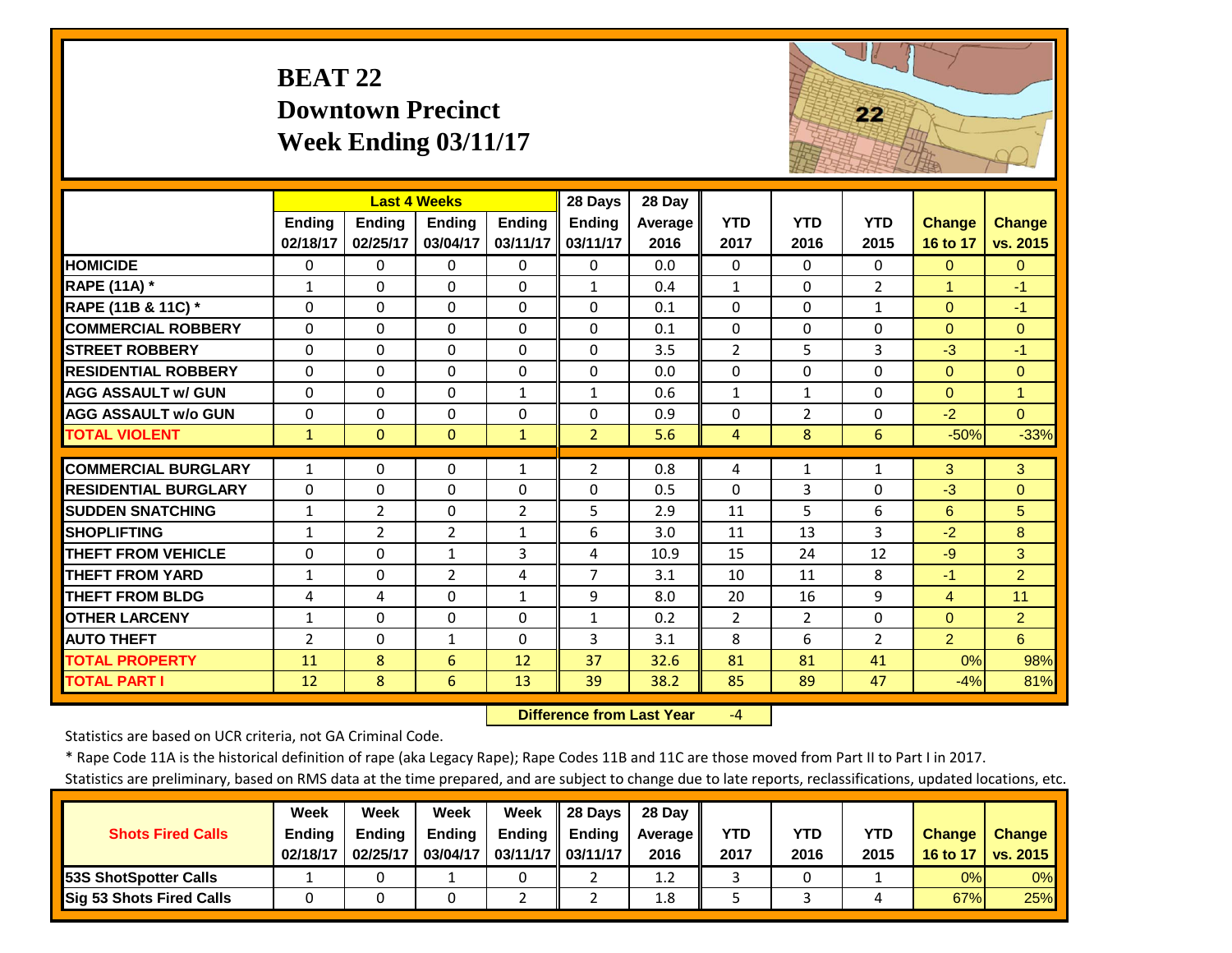# **BEAT 23 Downtown Precinct Week Ending 03/11/17**



|                             |                | <b>Last 4 Weeks</b> |               |               | 28 Days        | 28 Day  |                |                |              |                |                      |
|-----------------------------|----------------|---------------------|---------------|---------------|----------------|---------|----------------|----------------|--------------|----------------|----------------------|
|                             | <b>Ending</b>  | <b>Endina</b>       | <b>Endina</b> | <b>Endina</b> | <b>Ending</b>  | Average | <b>YTD</b>     | <b>YTD</b>     | <b>YTD</b>   | Change         | <b>Change</b>        |
|                             | 02/18/17       | 02/25/17            | 03/04/17      | 03/11/17      | 03/11/17       | 2016    | 2017           | 2016           | 2015         | 16 to 17       | vs. 2015             |
| <b>HOMICIDE</b>             | 1              | 0                   | $\Omega$      | $\Omega$      | $\mathbf{1}$   | 0.0     | $\overline{2}$ | $\Omega$       | $\Omega$     | $\overline{2}$ | 2                    |
| RAPE (11A) *                | $\Omega$       | 0                   | $\Omega$      | $\Omega$      | $\Omega$       | 0.1     | $\Omega$       | 1              | $\Omega$     | $-1$           | $\Omega$             |
| RAPE (11B & 11C) *          | $\Omega$       | 0                   | $\Omega$      | $\Omega$      | $\Omega$       | 0.1     | $\Omega$       | $\Omega$       | $\Omega$     | $\mathbf{0}$   | $\Omega$             |
| <b>COMMERCIAL ROBBERY</b>   | $\Omega$       | 0                   | $\Omega$      | $\Omega$      | $\Omega$       | 0.0     | $\Omega$       | $\Omega$       | $\Omega$     | $\Omega$       | $\Omega$             |
| <b>STREET ROBBERY</b>       | $\Omega$       | 0                   | $\Omega$      | $\Omega$      | $\Omega$       | 1.7     | $\overline{2}$ | $\mathbf{1}$   | 3            | $\overline{1}$ | $-1$                 |
| <b>RESIDENTIAL ROBBERY</b>  | $\Omega$       | 0                   | $\Omega$      | $\Omega$      | $\Omega$       | 0.2     | $\Omega$       | $\Omega$       | $\Omega$     | $\mathbf{0}$   | $\Omega$             |
| <b>AGG ASSAULT W/ GUN</b>   | $\Omega$       | 0                   | $\mathbf{1}$  | $\Omega$      | $\mathbf{1}$   | 0.6     | $\mathbf{1}$   | $\mathbf{1}$   | $\mathbf{1}$ | $\Omega$       | $\Omega$             |
| <b>AGG ASSAULT w/o GUN</b>  | $\Omega$       | 0                   | $\Omega$      | $\Omega$      | $\Omega$       | 0.8     | 3              | $\overline{2}$ | $\Omega$     |                | 3                    |
| <b>TOTAL VIOLENT</b>        | $\mathbf{1}$   | $\Omega$            | $\mathbf{1}$  | $\Omega$      | $\overline{2}$ | 3.4     | 8              | 5              | 4            | 60%            | 100%                 |
| <b>COMMERCIAL BURGLARY</b>  | $\Omega$       | 0                   | 0             | 0             | $\Omega$       | 0.1     | 0              | $\Omega$       | 0            | $\mathbf{0}$   | $\Omega$             |
| <b>RESIDENTIAL BURGLARY</b> |                |                     |               |               |                |         |                |                |              |                |                      |
|                             | $\Omega$       | 0                   | $\Omega$      | $\Omega$      | $\Omega$       | 1.3     | $\Omega$       | $\overline{2}$ | 2            | $-2$           | $-2$                 |
| <b>SUDDEN SNATCHING</b>     | $\Omega$       | 0                   | $\Omega$      | $\Omega$      | $\Omega$       | 0.4     | $\Omega$       | $\mathbf{1}$   | $\Omega$     | $-1$           | $\Omega$             |
| <b>SHOPLIFTING</b>          | $\Omega$       | 0                   | $\Omega$      | $\Omega$      | $\Omega$       | 2.0     | 3              | 4              | 4            | $-1$           | $-1$                 |
| <b>THEFT FROM VEHICLE</b>   | $\overline{2}$ | 0                   | $\Omega$      | $\Omega$      | $\overline{2}$ | 4.4     | 11             | 19             | 5            | $-8$           | 6                    |
| <b>THEFT FROM YARD</b>      | $\Omega$       | 0                   | $\Omega$      | $\Omega$      | $\Omega$       | 1.7     | $\mathbf{1}$   | 3              | $\mathbf{1}$ | $-2$           | $\Omega$             |
| <b>THEFT FROM BLDG</b>      | $\Omega$       | $\overline{2}$      | $\Omega$      | $\mathbf{1}$  | 3              | 3.1     | $\overline{7}$ | 9              | 6            | $-2$           | $\blacktriangleleft$ |
| <b>OTHER LARCENY</b>        | $\Omega$       | $\Omega$            | $\Omega$      | $\Omega$      | $\Omega$       | 0.3     | $\Omega$       | $\Omega$       | $\Omega$     | $\Omega$       | $\Omega$             |
| <b>AUTO THEFT</b>           | $\Omega$       | 0                   | $\Omega$      | $\Omega$      | $\Omega$       | 2.0     | $\mathbf{1}$   | 4              | 3            | $-3$           | $-2$                 |
| <b>TOTAL PROPERTY</b>       | $\overline{2}$ | $\overline{2}$      | $\Omega$      | $\mathbf{1}$  | 5 <sup>1</sup> | 15.3    | 23             | 42             | 21           | $-45%$         | 10%                  |
| <b>TOTAL PART I</b>         | 3              | $\overline{2}$      | $\mathbf{1}$  | $\mathbf{1}$  | $\overline{7}$ | 18.7    | 31             | 47             | 25           | $-34%$         | 24%                  |

 **Difference from Last Year**r -16

Statistics are based on UCR criteria, not GA Criminal Code.

\* Rape Code 11A is the historical definition of rape (aka Legacy Rape); Rape Codes 11B and 11C are those moved from Part II to Part I in 2017.

|                                 | Week          | Week          | Week          | Week              | 28 Davs       | 28 Dav     |      |      |      |               |               |
|---------------------------------|---------------|---------------|---------------|-------------------|---------------|------------|------|------|------|---------------|---------------|
| <b>Shots Fired Calls</b>        | <b>Ending</b> | <b>Ending</b> | <b>Ending</b> | Ending            | <b>Ending</b> | Average II | YTD  | YTD  | YTD  | <b>Change</b> | <b>Change</b> |
|                                 | 02/18/17      | 02/25/17      | 03/04/17      | 03/11/17 03/11/17 |               | 2016       | 2017 | 2016 | 2015 | 16 to 17      | vs. 2015      |
| <b>153S ShotSpotter Calls</b>   |               |               |               |                   |               | 3.5        |      |      |      | 0%            | $0\%$         |
| <b>Sig 53 Shots Fired Calls</b> |               |               |               |                   |               | 3.5        |      | 11   |      | $-55%$        | $-29%$        |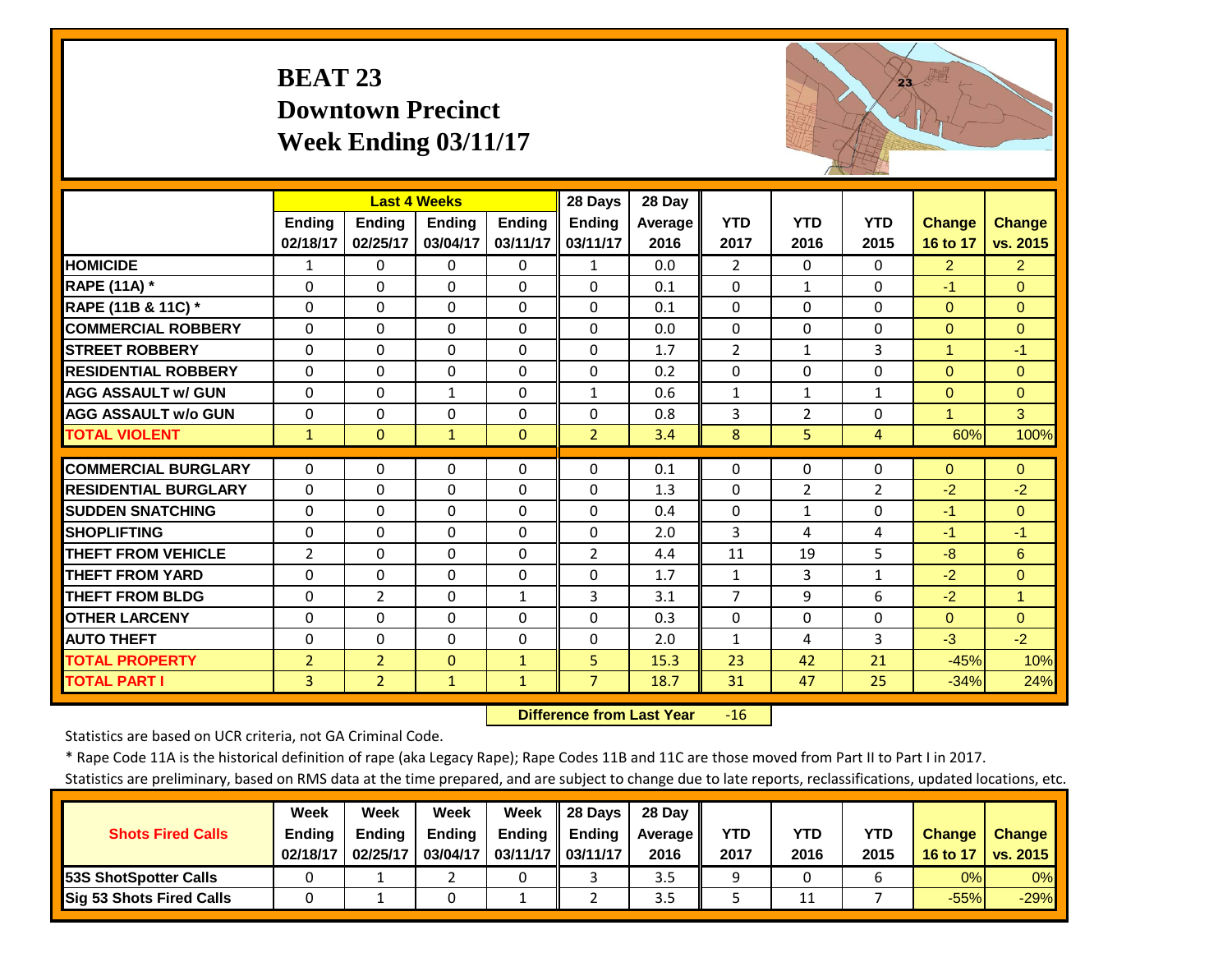#### **BEAT 24 Downtown PrecinctWeek Ending 03/11/17**



|                             |                |                | <b>Last 4 Weeks</b> |               | 28 Days        | 28 Day  |                |                |                |                      |                      |
|-----------------------------|----------------|----------------|---------------------|---------------|----------------|---------|----------------|----------------|----------------|----------------------|----------------------|
|                             | <b>Ending</b>  | <b>Ending</b>  | <b>Ending</b>       | <b>Ending</b> | <b>Ending</b>  | Average | <b>YTD</b>     | <b>YTD</b>     | <b>YTD</b>     | <b>Change</b>        | <b>Change</b>        |
|                             | 02/18/17       | 02/25/17       | 03/04/17            | 03/11/17      | 03/11/17       | 2016    | 2017           | 2016           | 2015           | 16 to 17             | vs. 2015             |
| <b>HOMICIDE</b>             | $\Omega$       | $\Omega$       | $\Omega$            | $\Omega$      | $\Omega$       | 0.1     | $\Omega$       | $\Omega$       | 0              | $\Omega$             | $\Omega$             |
| <b>RAPE (11A) *</b>         | $\Omega$       | $\Omega$       | $\Omega$            | $\Omega$      | $\Omega$       | 0.2     | $\Omega$       | $\Omega$       | $\mathbf{1}$   | $\Omega$             | $-1$                 |
| RAPE (11B & 11C) *          | $\Omega$       | $\Omega$       | $\Omega$            | $\Omega$      | $\Omega$       | 0.0     | $\Omega$       | $\Omega$       | $\mathbf{1}$   | $\Omega$             | $-1$                 |
| <b>COMMERCIAL ROBBERY</b>   | $\Omega$       | 1              | $\Omega$            | 0             | $\mathbf{1}$   | 0.1     | $\mathbf{1}$   | $\Omega$       | $\mathbf{1}$   | $\overline{1}$       | $\Omega$             |
| <b>STREET ROBBERY</b>       | $\Omega$       | $\Omega$       | $\mathbf{1}$        | $\mathbf{1}$  | 2              | 3.1     | $\overline{7}$ | 5              | 3              | $\overline{2}$       | $\overline{4}$       |
| <b>RESIDENTIAL ROBBERY</b>  | $\Omega$       | $\Omega$       | $\Omega$            | 0             | $\Omega$       | 0.2     | $\Omega$       | $\Omega$       | 0              | $\Omega$             | $\Omega$             |
| <b>AGG ASSAULT W/ GUN</b>   | $\Omega$       | $\Omega$       | $\Omega$            | $\Omega$      | $\Omega$       | 0.1     | $\Omega$       | $\Omega$       | $\mathbf{1}$   | $\Omega$             | $-1$                 |
| <b>AGG ASSAULT w/o GUN</b>  | $\Omega$       | 0              | $\Omega$            | $\Omega$      | $\Omega$       | 0.5     | $\mathbf{1}$   | 1              | 0              | $\Omega$             | $\blacktriangleleft$ |
| <b>TOTAL VIOLENT</b>        | $\mathbf{0}$   | $\mathbf{1}$   | 1                   | $\mathbf{1}$  | 3              | 4.2     | 9              | 6              | $\overline{7}$ | 50%                  | 29%                  |
| <b>COMMERCIAL BURGLARY</b>  | $\Omega$       | 0              | $\Omega$            | 0             | $\Omega$       | 0.5     | $\mathbf{1}$   | $\mathbf{1}$   | $\mathbf{1}$   | $\mathbf{0}$         | $\Omega$             |
| <b>RESIDENTIAL BURGLARY</b> | 0              | 2              | $\mathbf 0$         | 0             | $\overline{2}$ | 1.5     | 5              | 4              | 3              | $\blacktriangleleft$ | $\overline{2}$       |
| <b>SUDDEN SNATCHING</b>     | $\Omega$       | 0              | $\Omega$            | $\Omega$      | $\Omega$       | 0.5     | $\Omega$       |                | 0              | $-1$                 | $\Omega$             |
|                             |                |                |                     |               |                |         |                | $\mathbf{1}$   |                |                      |                      |
| <b>SHOPLIFTING</b>          | $\Omega$       | 0              | $\mathbf{1}$        | 1             | 2              | 5.0     | 8              | 10             | 25             | $-2$                 | $-17$                |
| <b>THEFT FROM VEHICLE</b>   | $\mathbf{1}$   | 7              | 13                  | 1             | 22             | 10.2    | 38             | 30             | 21             | 8                    | 17                   |
| <b>THEFT FROM YARD</b>      | $\mathbf{1}$   | $\overline{2}$ | $\Omega$            | $\mathbf{1}$  | 4              | 5.1     | 19             | 8              | 14             | 11                   | 5                    |
| <b>THEFT FROM BLDG</b>      | $\mathbf{1}$   | $\overline{2}$ | $\mathbf{1}$        | $\Omega$      | 4              | 3.7     | 5              | 7              | 8              | $-2$                 | $-3$                 |
| <b>OTHER LARCENY</b>        | $\Omega$       | 0              | $\mathbf{1}$        | $\Omega$      | $\mathbf{1}$   | 0.8     | $\Omega$       | 4              | 3              | $-4$                 | $-3$                 |
| <b>AUTO THEFT</b>           | $\mathbf{1}$   | $\overline{2}$ | $\Omega$            | $\Omega$      | 3              | 3.3     | 7              | $\overline{7}$ | 3              | $\Omega$             | $\overline{4}$       |
| <b>TOTAL PROPERTY</b>       | 4              | 15             | 16                  | 3             | 38             | 30.6    | 83             | 72             | 78             | 15%                  | 6%                   |
| <b>TOTAL PART I</b>         | $\overline{4}$ | 16             | 17                  | 4             | 41             | 34.8    | 92             | 78             | 85             | 18%                  | 8%                   |

 **Difference from Last Year**r 14

Statistics are based on UCR criteria, not GA Criminal Code.

\* Rape Code 11A is the historical definition of rape (aka Legacy Rape); Rape Codes 11B and 11C are those moved from Part II to Part I in 2017.

|                                 | Week          | Week          | Week     | Week              | 28 Davs       | 28 Dav            |      |      |            |               |               |
|---------------------------------|---------------|---------------|----------|-------------------|---------------|-------------------|------|------|------------|---------------|---------------|
| <b>Shots Fired Calls</b>        | <b>Ending</b> | <b>Ending</b> | Ending   | <b>Ending</b>     | <b>Ending</b> | <b>Average</b> II | YTD  | YTD  | <b>YTD</b> | <b>Change</b> | <b>Change</b> |
|                                 | 02/18/17      | 02/25/17      | 03/04/17 | 03/11/17 03/11/17 |               | 2016              | 2017 | 2016 | 2015       | 16 to 17      | vs. 2015      |
| <b>53S ShotSpotter Calls</b>    |               |               |          |                   |               | 3.8               | 10   |      |            | 0%            | 0%            |
| <b>Sig 53 Shots Fired Calls</b> |               |               |          |                   |               | 8.9               | 21   | 24   |            | $-13%$        | 91%           |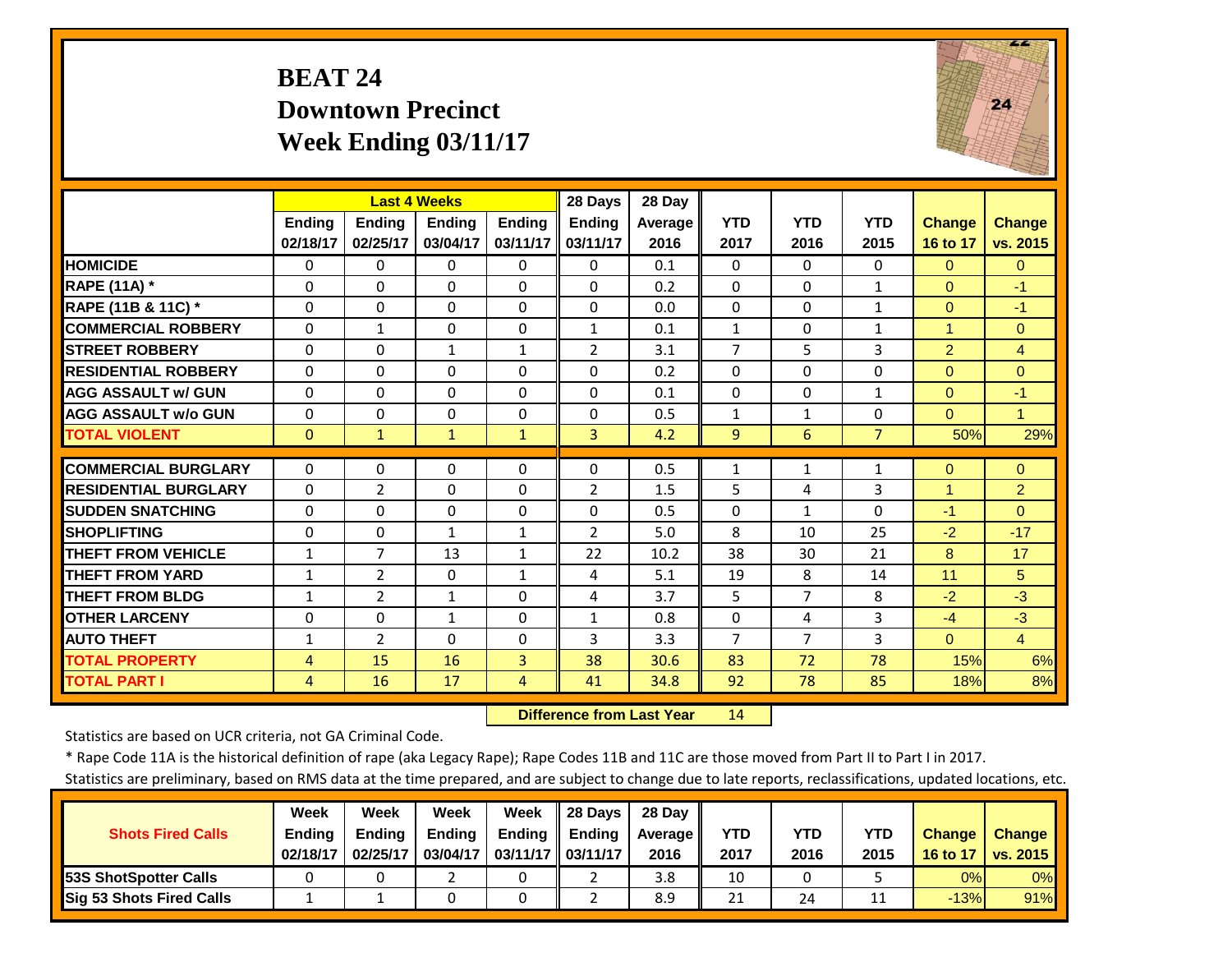### **BEAT 25 Downtown PrecinctWeek Ending 03/11/17**



|                             |                |                | <b>Last 4 Weeks</b> |                | 28 Days        | 28 Day  |              |                |                |                |                      |
|-----------------------------|----------------|----------------|---------------------|----------------|----------------|---------|--------------|----------------|----------------|----------------|----------------------|
|                             | <b>Endina</b>  | <b>Ending</b>  | <b>Endina</b>       | <b>Ending</b>  | <b>Ending</b>  | Average | <b>YTD</b>   | <b>YTD</b>     | <b>YTD</b>     | <b>Change</b>  | <b>Change</b>        |
|                             | 02/18/17       | 02/25/17       | 03/04/17            | 03/11/17       | 03/11/17       | 2016    | 2017         | 2016           | 2015           | 16 to 17       | vs. 2015             |
| <b>HOMICIDE</b>             | $\Omega$       | $\Omega$       | 0                   | $\Omega$       | $\Omega$       | 0.0     | $\Omega$     | $\Omega$       | 0              | $\Omega$       | $\Omega$             |
| <b>RAPE (11A) *</b>         | $\Omega$       | $\Omega$       | $\Omega$            | $\Omega$       | $\Omega$       | 0.1     | $\Omega$     | $\mathbf{1}$   | $\Omega$       | $-1$           | $\Omega$             |
| RAPE (11B & 11C) *          | $\Omega$       | $\Omega$       | $\Omega$            | $\Omega$       | $\Omega$       | 0.2     | $\Omega$     | $\mathbf{1}$   | 0              | $-1$           | $\Omega$             |
| <b>COMMERCIAL ROBBERY</b>   | $\Omega$       | $\Omega$       | $\Omega$            | $\Omega$       | $\Omega$       | 0.1     | $\Omega$     | $\Omega$       | $\mathbf{1}$   | $\Omega$       | $-1$                 |
| <b>STREET ROBBERY</b>       | 0              | $1\,$          | $\Omega$            | $\mathbf 0$    | $\mathbf{1}$   | 2.4     | 6            | 8              | $\overline{2}$ | $-2$           | $\overline{4}$       |
| <b>RESIDENTIAL ROBBERY</b>  | $\Omega$       | $\Omega$       | $\Omega$            | $\Omega$       | $\Omega$       | 0.0     | $\Omega$     | $\Omega$       | 0              | $\Omega$       | $\Omega$             |
| <b>AGG ASSAULT w/ GUN</b>   | $\Omega$       | $\Omega$       | $\Omega$            | $\Omega$       | $\Omega$       | 0.9     | $\mathbf{1}$ | $\overline{2}$ | 5              | $-1$           | $-4$                 |
| <b>AGG ASSAULT w/o GUN</b>  | $\Omega$       | $\mathbf{1}$   | $\Omega$            | $\Omega$       | $\mathbf{1}$   | 0.8     | 3            | $\mathbf{1}$   | 0              | 2              | $\mathbf{3}$         |
| <b>TOTAL VIOLENT</b>        | $\mathbf{0}$   | $\overline{2}$ | $\mathbf{0}$        | $\mathbf{0}$   | $\overline{2}$ | 4.4     | 10           | 13             | 8              | $-23%$         | 25%                  |
| <b>COMMERCIAL BURGLARY</b>  | $\Omega$       | $\Omega$       | $\Omega$            | $\Omega$       | $\Omega$       | 1.6     | 1            | 6              | 0              | $-5$           | $\blacktriangleleft$ |
| <b>RESIDENTIAL BURGLARY</b> | $\Omega$       | $\Omega$       | $\Omega$            | $\mathbf 0$    | $\Omega$       | 1.7     | $\Omega$     | 6              | 2              | $-6$           | $-2$                 |
| <b>SUDDEN SNATCHING</b>     | 0              | $\Omega$       | $\Omega$            | $\Omega$       | $\Omega$       | 0.2     | $\Omega$     | $\Omega$       | 0              | $\Omega$       | $\Omega$             |
| <b>SHOPLIFTING</b>          | 3              | $\mathbf{1}$   | $\Omega$            | $\Omega$       | 4              | 4.0     | 11           | 3              | 5              | 8              | 6                    |
| <b>THEFT FROM VEHICLE</b>   | $\overline{2}$ | $\overline{2}$ | $\overline{2}$      | $\overline{2}$ | 8              | 9.5     | 19           | 25             | 7              | $-6$           | 12                   |
| <b>THEFT FROM YARD</b>      | $\overline{2}$ | $\Omega$       | $\overline{2}$      | $\overline{2}$ | 6              | 2.3     | 11           | 6              | 0              | 5              | 11                   |
| <b>THEFT FROM BLDG</b>      | 1              | $\Omega$       | $\overline{2}$      | $\Omega$       | 3              | 2.3     | 8            | 4              | $\overline{7}$ | $\overline{4}$ | $\overline{1}$       |
| <b>OTHER LARCENY</b>        | $\Omega$       | $\Omega$       | $\Omega$            | $\Omega$       | $\Omega$       | 0.3     | $\Omega$     | $\overline{2}$ | $\mathbf{1}$   | $-2$           | $-1$                 |
| <b>AUTO THEFT</b>           | $\Omega$       | $\Omega$       | $\mathbf{1}$        | $\overline{2}$ | 3              | 3.2     | 8            | 8              | 5              | $\Omega$       | 3                    |
| <b>TOTAL PROPERTY</b>       | 8              | 3              | $\overline{7}$      | 6              | 24             | 25.0    | 58           | 60             | 27             | $-3%$          | 115%                 |
| <b>TOTAL PART I</b>         | 8              | 5              | $\overline{7}$      | 6              | 26             | 29.5    | 68           | 73             | 35             | $-7%$          | 94%                  |

 **Difference from Last Year**‐5

Statistics are based on UCR criteria, not GA Criminal Code.

\* Rape Code 11A is the historical definition of rape (aka Legacy Rape); Rape Codes 11B and 11C are those moved from Part II to Part I in 2017.

|                                 | Week          | Week          | Week          | Week              | 28 Davs       | 28 Dav     |      |      |      |               |               |
|---------------------------------|---------------|---------------|---------------|-------------------|---------------|------------|------|------|------|---------------|---------------|
| <b>Shots Fired Calls</b>        | <b>Ending</b> | <b>Ending</b> | <b>Ending</b> | <b>Ending</b>     | <b>Ending</b> | Average II | YTD  | YTD  | YTD  | <b>Change</b> | <b>Change</b> |
|                                 | 02/18/17      | 02/25/17      | 03/04/17      | 03/11/17 03/11/17 |               | 2016       | 2017 | 2016 | 2015 | 16 to 17      | vs. 2015      |
| <b>153S ShotSpotter Calls</b>   |               |               |               |                   | 4             | 6.3        | 10   |      | 10   | 0%            | $0\%$         |
| <b>Sig 53 Shots Fired Calls</b> |               |               |               |                   |               | 6.4        | 14   | 16   | 16   | $-13%$        | $-13%$        |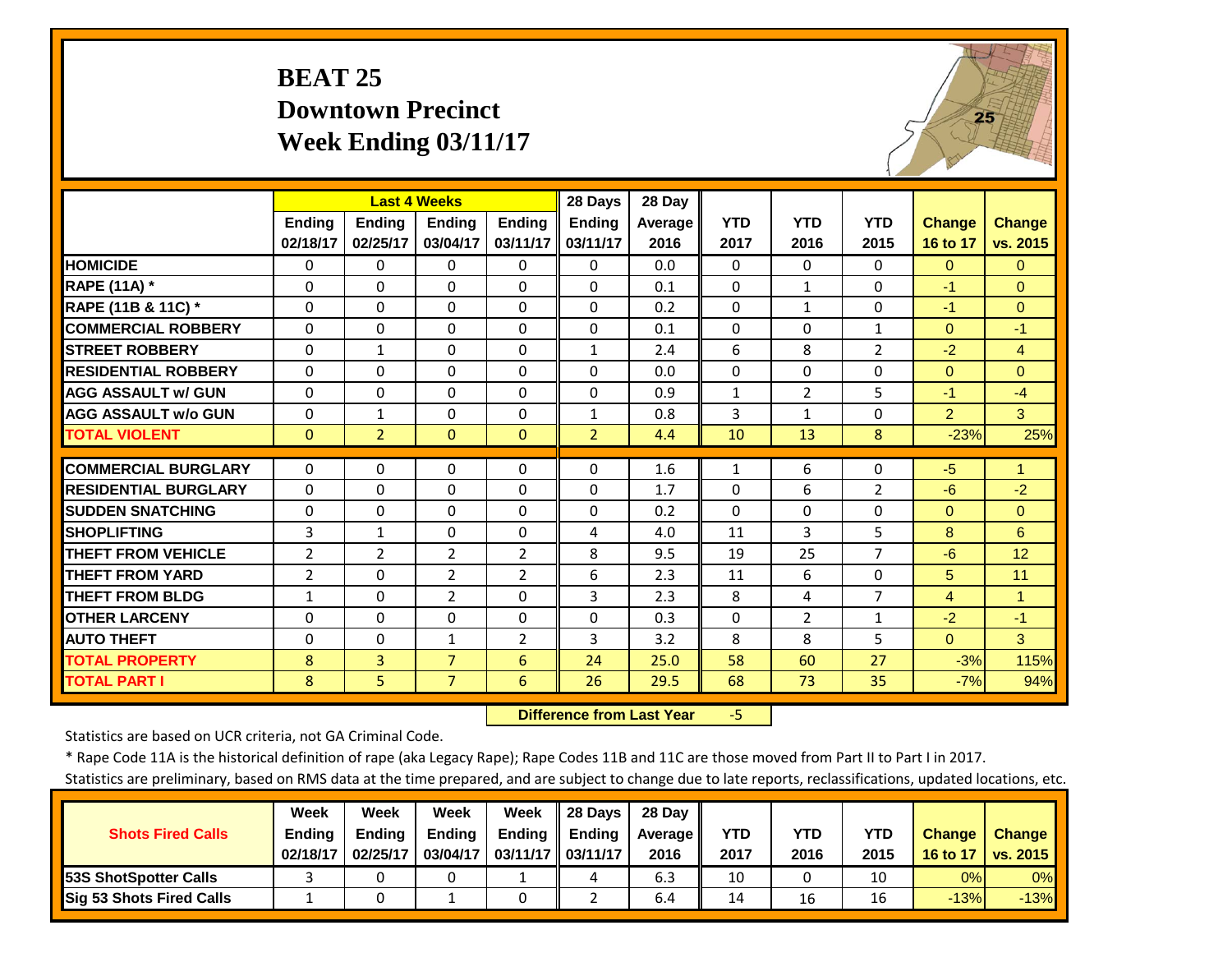#### **BEAT 26 Downtown Precinct Week Ending 03/11/17**



|                             |               | <b>Last 4 Weeks</b> |                |                | 28 Days        | 28 Day  |                |                |                |                      |                      |
|-----------------------------|---------------|---------------------|----------------|----------------|----------------|---------|----------------|----------------|----------------|----------------------|----------------------|
|                             | <b>Ending</b> | <b>Endina</b>       | <b>Endina</b>  | <b>Endina</b>  | <b>Ending</b>  | Average | <b>YTD</b>     | <b>YTD</b>     | <b>YTD</b>     | <b>Change</b>        | <b>Change</b>        |
|                             | 02/18/17      | 02/25/17            | 03/04/17       | 03/11/17       | 03/11/17       | 2016    | 2017           | 2016           | 2015           | 16 to 17             | vs. 2015             |
| <b>HOMICIDE</b>             | $\Omega$      | 0                   | $\Omega$       | $\Omega$       | $\Omega$       | 0.2     | 1              | $\mathbf{1}$   | $\Omega$       | $\Omega$             | $\mathbf{1}$         |
| RAPE (11A) *                | $\Omega$      | $\Omega$            | $\Omega$       | $\Omega$       | $\Omega$       | 0.1     | $\Omega$       | 0              | 0              | $\Omega$             | $\Omega$             |
| RAPE (11B & 11C) *          | $\Omega$      | $\Omega$            | $\Omega$       | $\Omega$       | $\Omega$       | 0.1     | $\mathbf 0$    | $\Omega$       | 0              | $\mathbf{0}$         | $\Omega$             |
| <b>COMMERCIAL ROBBERY</b>   | $\Omega$      | $\Omega$            | $\Omega$       | $\Omega$       | $\Omega$       | 0.0     | $\Omega$       | $\Omega$       | 0              | $\Omega$             | $\Omega$             |
| <b>STREET ROBBERY</b>       | $\mathbf{1}$  | $\Omega$            | $\mathbf{1}$   | $\Omega$       | $\overline{2}$ | 1.6     | 6              | 5              | 4              | $\blacktriangleleft$ | $\overline{2}$       |
| <b>RESIDENTIAL ROBBERY</b>  | $\Omega$      | $\Omega$            | $\Omega$       | $\Omega$       | $\Omega$       | 0.1     | $\mathbf{1}$   | $\Omega$       | 0              | $\blacktriangleleft$ | $\blacktriangleleft$ |
| <b>AGG ASSAULT w/ GUN</b>   | $\Omega$      | $\Omega$            | $\Omega$       | $\Omega$       | $\Omega$       | 2.4     | 1              | 5              | $\mathbf{1}$   | $-4$                 | $\Omega$             |
| <b>AGG ASSAULT w/o GUN</b>  | $\Omega$      | $\overline{2}$      | $\Omega$       | $\Omega$       | $\overline{2}$ | 1.1     | 7              | $\Omega$       | $\mathbf{1}$   | $\overline{7}$       | 6                    |
| <b>TOTAL VIOLENT</b>        | $\mathbf{1}$  | $\overline{2}$      | 1              | $\mathbf{0}$   | 4              | 5.5     | 16             | 11             | 6              | 45%                  | 167%                 |
|                             |               |                     |                |                |                |         |                |                |                |                      |                      |
| <b>COMMERCIAL BURGLARY</b>  | $\Omega$      | 0                   | 0              | $\mathbf{1}$   | 1              | 1.3     | $\overline{2}$ | $\overline{2}$ | 0              | $\Omega$             | $\overline{2}$       |
| <b>RESIDENTIAL BURGLARY</b> | $\Omega$      | $\Omega$            | $\Omega$       | $\Omega$       | $\Omega$       | 4.1     | 6              | 13             | 8              | $-7$                 | $-2$                 |
| <b>SUDDEN SNATCHING</b>     | $\Omega$      | $\Omega$            | $\Omega$       | $\Omega$       | $\Omega$       | 0.0     | $\mathbf{1}$   | $\Omega$       | $\mathbf{1}$   | $\blacktriangleleft$ | $\Omega$             |
| <b>SHOPLIFTING</b>          | $\Omega$      | $\Omega$            | $\Omega$       | $\Omega$       | $\Omega$       | 2.4     | 3              | 9              | 2              | $-6$                 | $\mathbf{1}$         |
| <b>THEFT FROM VEHICLE</b>   | 3             | $\overline{2}$      | 4              | $\overline{2}$ | 11             | 4.6     | 24             | 8              | 4              | 16                   | 20                   |
| <b>THEFT FROM YARD</b>      | $\Omega$      | 0                   | $\Omega$       | $\Omega$       | $\Omega$       | 1.7     | $\Omega$       | 3              | 3              | $-3$                 | $-3$                 |
| <b>THEFT FROM BLDG</b>      | 1             | $\mathbf{1}$        | $\Omega$       | $\mathbf{1}$   | 3              | 1.9     | 4              | $\overline{7}$ | $\mathbf{1}$   | $-3$                 | 3                    |
| <b>OTHER LARCENY</b>        | $\Omega$      | $\Omega$            | $\Omega$       | $\Omega$       | $\Omega$       | 0.5     | $\Omega$       | $\mathbf{1}$   | 0              | $-1$                 | $\Omega$             |
| <b>AUTO THEFT</b>           | $\Omega$      | $\Omega$            | $\Omega$       | $\mathbf{1}$   | $\mathbf{1}$   | 2.1     | 3              | 4              | $\overline{7}$ | $-1$                 | $-4$                 |
| <b>TOTAL PROPERTY</b>       | 4             | 3                   | $\overline{4}$ | 5              | 16             | 18.7    | 43             | 47             | 26             | $-9%$                | 65%                  |
| <b>TOTAL PART I</b>         | 5             | 5                   | 5              | 5.             | 20             | 24.2    | 59             | 58             | 32             | 2%                   | 84%                  |

 **Difference from Last Year**1

Statistics are based on UCR criteria, not GA Criminal Code.

\* Rape Code 11A is the historical definition of rape (aka Legacy Rape); Rape Codes 11B and 11C are those moved from Part II to Part I in 2017.

|                                 | Week          | Week          | Week          | Week              | 28 Days       | 28 Dav     |      |      |            |               |               |
|---------------------------------|---------------|---------------|---------------|-------------------|---------------|------------|------|------|------------|---------------|---------------|
| <b>Shots Fired Calls</b>        | <b>Ending</b> | <b>Ending</b> | <b>Ending</b> | <b>Ending</b>     | <b>Ending</b> | Average II | YTD  | YTD  | <b>YTD</b> | <b>Change</b> | <b>Change</b> |
|                                 | 02/18/17      | 02/25/17      | 03/04/17      | 03/11/17 03/11/17 |               | 2016       | 2017 | 2016 | 2015       | 16 to 17      | vs. 2015      |
| <b>153S ShotSpotter Calls</b>   |               |               |               |                   |               | 15.5       | 21   |      |            | 0%            | $0\%$         |
| <b>Sig 53 Shots Fired Calls</b> |               |               |               |                   |               | 13.3       | 29   | 33   | 18         | $-12%$        | 61%           |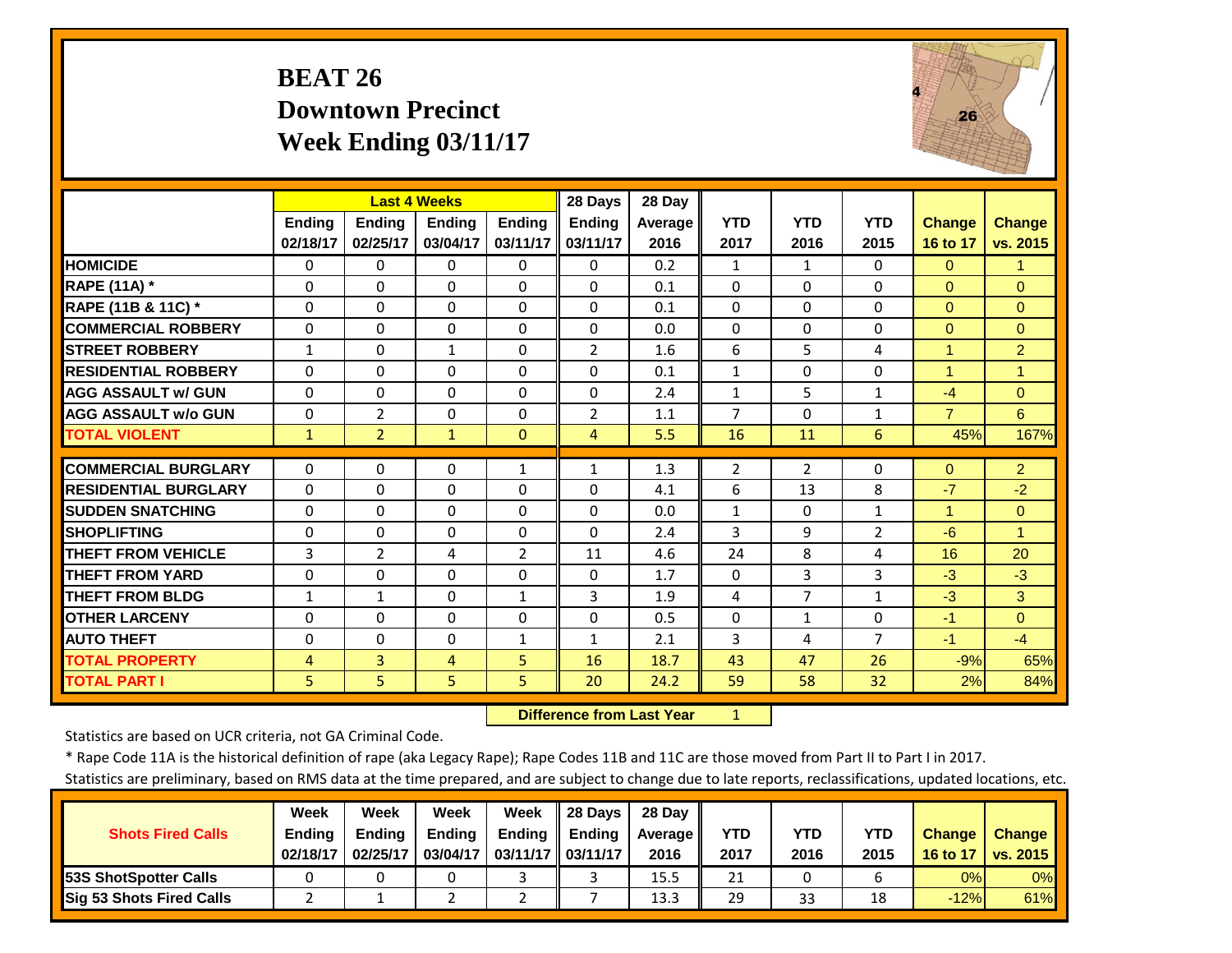

#### **COMPSTATCENTRAL PRECINCTWeek Ending 03/11/17**

**PRECINCT COMMANDER:**

**CAPT. BEN HERRON**



|                               | Week<br><b>Ending</b><br>03/11/17 | Week<br><b>Ending</b><br>03/04/17 | Weekly<br>Avg<br>2016 | 28-Day<br><b>Ending</b><br>03/11/17 | 28-Day<br><b>Ending</b><br>2/18/17 | Avg<br>28-Day<br>2016 | <b>YTD</b><br>2017 | <b>YTD</b><br>2016       | <b>YTD</b><br>2015 | Change<br>16 to 17 | <b>Change</b><br>vs. 2015 |
|-------------------------------|-----------------------------------|-----------------------------------|-----------------------|-------------------------------------|------------------------------------|-----------------------|--------------------|--------------------------|--------------------|--------------------|---------------------------|
| <b>HOMICIDE</b>               |                                   | 0                                 | 0                     |                                     |                                    | 2                     | 1                  | 4                        | 1                  | $-3$               | $\mathbf{0}$              |
| <b>RAPE (11A) *</b>           | $\bf{0}$                          | $\Omega$                          | $\Omega$              | $\mathbf{0}$                        | $\Omega$                           |                       | 1                  | 4                        | 2                  | $-3$               | $-1$                      |
| <b>RAPE (11B &amp; 11C)</b> * | 0                                 | 0                                 | $\Omega$              | 0                                   | $\Omega$                           |                       | $\mathbf{2}$       | 1                        | 2                  |                    | $\mathbf{0}$              |
| <b>COMMERCIAL ROBBERY</b>     | 1                                 | 0                                 | 0                     | 5                                   | 5                                  | 4                     | 5                  | $\Omega$                 | 2                  | 5                  | 3                         |
| <b>STREET ROBBERY</b>         | $\mathbf{2}$                      | 1                                 | $\mathbf{2}$          | 3                                   | 3                                  | 8                     | $\overline{7}$     | 10                       | 17                 | $-3$               | $-10$                     |
| <b>RESIDENTIAL ROBBERY</b>    | $\bf{0}$                          | $\Omega$                          | $\Omega$              | $\bf{0}$                            | $\Omega$                           |                       | 1                  | $\overline{2}$           | $\Omega$           | $-1$               | 1                         |
| <b>AGG ASSAULT w/ GUN</b>     | 1                                 | 3                                 | 1                     | 6                                   | 6                                  | 5                     | 13                 | 13                       | 18                 | $\Omega$           | $-5$                      |
| <b>AGG ASSAULT w/o GUN</b>    | 4                                 | $\Omega$                          | 1                     | 7                                   | 6                                  | 4                     | 15                 | $\overline{\phantom{a}}$ | 5                  | 8                  | 10                        |
| <b>TOTAL VIOLENT</b>          | 9                                 | 4                                 | 5                     | 22                                  | 21                                 | 22                    | 45                 | 41                       | 47                 | 10%                | $-4%$                     |
|                               |                                   |                                   |                       |                                     |                                    |                       |                    |                          |                    |                    |                           |
| <b>COMMERCIAL BURGLARY</b>    | 1                                 | 2                                 | 2                     | 4                                   | 4                                  | 8                     | 6                  | 23                       | 15                 | $-17$              | $-9$                      |
| <b>RESIDENTIAL BURGLARY</b>   | 6                                 |                                   | 7                     | 18                                  | 18                                 | 30                    | 37                 | 50                       | 63                 | $-13$              | $-26$                     |
| <b>SUDDEN SNATCHING</b>       | 4                                 |                                   | $\Omega$              | 3                                   | 3                                  |                       | 5                  | $\overline{2}$           | 3                  | 3                  | $\overline{2}$            |
| <b>SHOPLIFTING</b>            | 4                                 | 6                                 | 3                     | 21                                  | 21                                 | 13                    | 51                 | 25                       | 16                 | 26                 | 35                        |
| <b>THEFT FROM VEHICLE</b>     | 5.                                | 7                                 | 9                     | 34                                  | 34                                 | 35                    | 88                 | 97                       | 101                | $-9$               | $-13$                     |
| <b>THEFT FROM YARD</b>        | $\mathbf{2}$                      | 4                                 | 4                     | 12                                  | 12                                 | 17                    | 36                 | 27                       | 30                 | 9                  | 6                         |
| <b>THEFT FROM BLDG</b>        |                                   | 5                                 | 6                     | 14                                  | 15                                 | 22                    | 29                 | 50                       | 40                 | $-21$              | $-11$                     |
| <b>OTHER LARCENY</b>          | 4                                 | 1                                 | $\Omega$              | $\mathbf{2}$                        | $\Omega$                           | $\overline{2}$        | 6                  | 1                        | 11                 | 5                  | $-5$                      |
| <b>AUTO THEFT</b>             | 5                                 | 4                                 | 4                     | 18                                  | 18                                 | 18                    | 36                 | 50                       | 46                 | $-14$              | $-10$                     |
| <b>TOTAL PROPERTY</b>         | 26                                | 31                                | 37                    | 126                                 | 125                                | 146                   | 294                | 325                      | 325                | $-10%$             | $-10%$                    |
| <b>TOTAL PART I</b>           | 35                                | 35                                | 42                    | 148                                 | 146                                | 168                   | 339                | 366                      | 372                | $-7%$              | $-9%$                     |

Statistics are based on UCR criteria, not GA Criminal Code. **Difference from Last Year** -27

Statistics are preliminary, based on RMS data at the time prepared, and are subject to change due to late reports, reclassifications, updated locations, etc.

Cell Shading: white is within 0.6 standard deviation of the mean; red is above; green is below.

| <b>Citizen Initiated Calls</b>  | Week<br><b>Ending</b><br>03/11/17 | <b>Week</b><br><b>Ending</b><br>03/04/17 | Weekly<br>Avg<br>2015 | 28-Day<br><b>Ending</b><br>03/11/17 | 28-Day<br><b>Ending</b><br>2/18/17 | Avg<br>$28$ -Day<br>2016 | YTD<br>2017 | <b>YTD</b><br>2016 | YTD<br>2015 | Change<br>16 to 17 | <b>Change</b><br>vs. 2015 |
|---------------------------------|-----------------------------------|------------------------------------------|-----------------------|-------------------------------------|------------------------------------|--------------------------|-------------|--------------------|-------------|--------------------|---------------------------|
| <b>Midnight Shift</b>           | 115                               | 96                                       | 126                   | 424                                 | 407                                | 503                      | 1037        | 1261               | 1155        | $-224$             | $-118$                    |
| Day Shift                       | 256                               | 242                                      | 271                   | 984                                 | 935                                | 1085                     | 2371        | 2567               | 2597        | $-196$             | $-226$                    |
| <b>Afternoon Shift</b>          | 273                               | 264                                      | 294                   | 1039                                | 1007                               | 1176                     | 2471        | 2725               | 2642        | $-254$             | $-171$                    |
| <b>TOTAL CITIZEN CFS</b>        | 644                               | 602                                      | 691                   | 2447                                | 2349                               | 2764                     | 5879        | 6553               | 6395        | $-10.3%$           | $-8.1%$                   |
| <b>53S ShotSpotter Calls</b>    | 4                                 | 10                                       | 10                    | 48                                  | 58                                 | 42                       | 164         | 152                | 34          | 12                 | 130                       |
| <b>Sig 53 Shots Fired Calls</b> | 20                                |                                          | 18                    | 67                                  | 67                                 | 74                       | 178         | 215                | 177         | -37                |                           |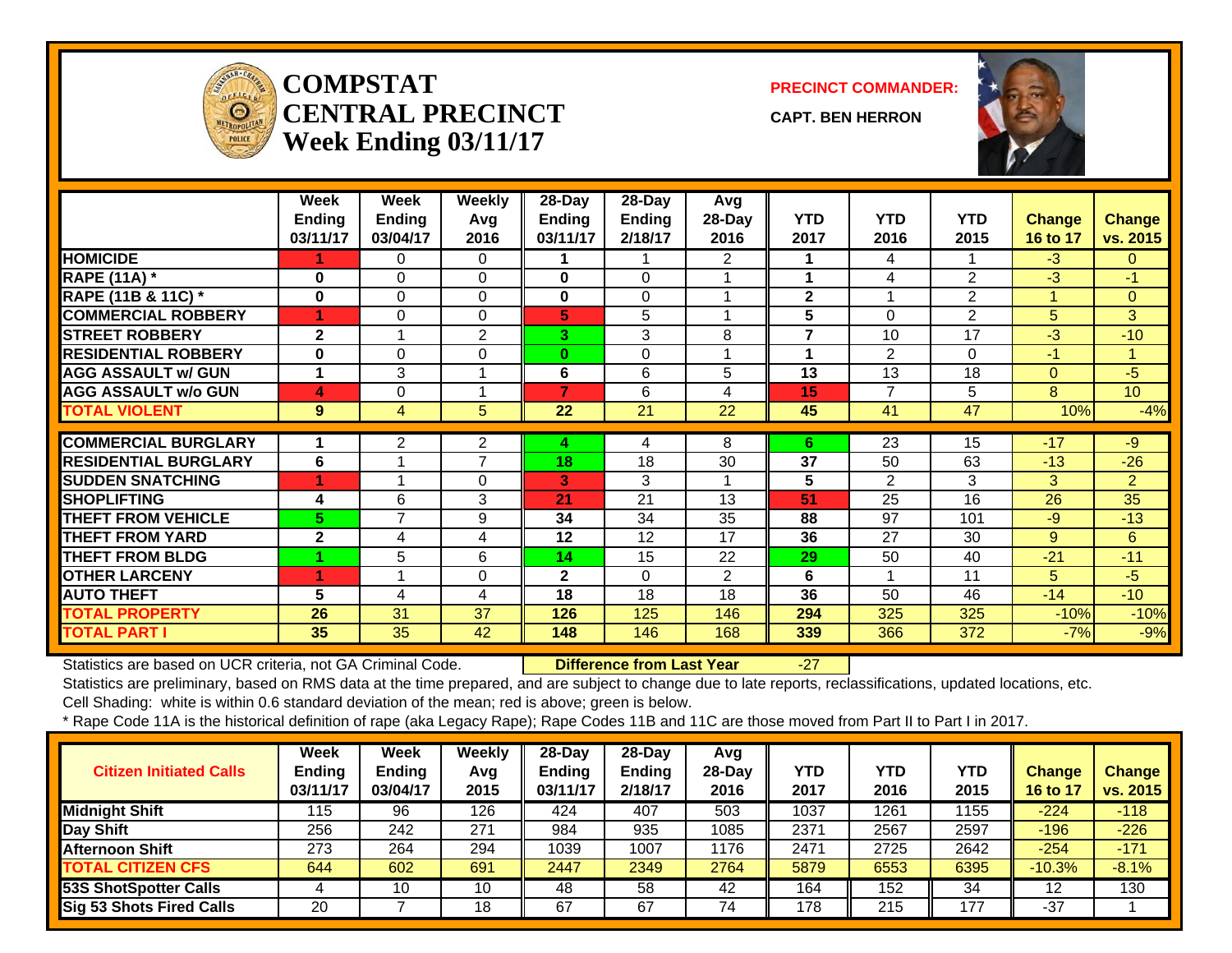### **BEAT 31 Central Precinct Week Ending 03/11/17**



|                             |                |                | <b>Last 4 Weeks</b> |               | 28 Days       | 28 Day  |                |              |                |                |                |
|-----------------------------|----------------|----------------|---------------------|---------------|---------------|---------|----------------|--------------|----------------|----------------|----------------|
|                             | <b>Ending</b>  | Ending         | <b>Endina</b>       | <b>Ending</b> | <b>Ending</b> | Average | <b>YTD</b>     | <b>YTD</b>   | <b>YTD</b>     | <b>Change</b>  | <b>Change</b>  |
|                             | 02/18/17       | 02/25/17       | 03/04/17            | 03/11/17      | 03/11/17      | 2016    | 2017           | 2016         | 2015           | 16 to 17       | vs. 2015       |
| <b>HOMICIDE</b>             | 0              | $\Omega$       | $\Omega$            | 0             | 0             | 0.2     | 0              | 1            | 0              | $-1$           | $\Omega$       |
| RAPE (11A) *                | $\Omega$       | $\Omega$       | $\Omega$            | $\Omega$      | $\Omega$      | 0.0     | $\Omega$       | $\Omega$     | $\Omega$       | $\Omega$       | $\Omega$       |
| RAPE (11B & 11C) *          | 0              | $\Omega$       | $\Omega$            | $\Omega$      | $\Omega$      | 0.1     | $\Omega$       | $\mathbf{1}$ | $\Omega$       | $-1$           | $\Omega$       |
| <b>COMMERCIAL ROBBERY</b>   | $\Omega$       | $\Omega$       | 0                   | $\Omega$      | $\Omega$      | 0.1     | $\Omega$       | $\Omega$     | $\Omega$       | $\mathbf{0}$   | $\Omega$       |
| <b>STREET ROBBERY</b>       | $\Omega$       | $\Omega$       | $\Omega$            | $\Omega$      | $\Omega$      | 0.8     | $\mathbf{1}$   | $\mathbf{1}$ | 3              | $\mathbf{0}$   | $-2$           |
| <b>RESIDENTIAL ROBBERY</b>  | $\Omega$       | $\Omega$       | $\Omega$            | $\Omega$      | $\Omega$      | 0.2     | $\Omega$       | $\mathbf{1}$ | 0              | $-1$           | $\Omega$       |
| <b>AGG ASSAULT W/ GUN</b>   | $\mathbf{1}$   | $\Omega$       | $\overline{2}$      | $\Omega$      | 3             | 1.5     | $\overline{7}$ | 5            | 6              | $\overline{2}$ | $\overline{1}$ |
| <b>AGG ASSAULT w/o GUN</b>  | $\Omega$       | $\Omega$       | 0                   | $\mathbf{1}$  | $\mathbf{1}$  | 0.8     | 4              | $\mathbf{1}$ | $\mathbf{1}$   | 3              | $\mathbf{3}$   |
| <b>TOTAL VIOLENT</b>        | $\mathbf{1}$   | $\Omega$       | $\overline{2}$      | $\mathbf{1}$  | 4             | 3.9     | 12             | 10           | 10             | 20%            | 20%            |
| <b>COMMERCIAL BURGLARY</b>  | $\Omega$       | 0              | 1                   | 0             | $\mathbf{1}$  | 0.5     | 1              | 3            | $\overline{2}$ | $-2$           | $-1$           |
|                             |                |                |                     |               |               |         |                |              |                |                |                |
| <b>RESIDENTIAL BURGLARY</b> | $\overline{2}$ | $\overline{2}$ | 1                   | 0             | 5             | 6.0     | 14             | 10           | 10             | $\overline{4}$ | 4              |
| <b>SUDDEN SNATCHING</b>     | 0              | 0              | $\mathbf 0$         | $\Omega$      | $\Omega$      | 0.3     | $\mathbf{1}$   | $\Omega$     | $\mathbf{1}$   | $\overline{1}$ | $\Omega$       |
| <b>SHOPLIFTING</b>          | $\Omega$       | $\Omega$       | $\Omega$            | $\Omega$      | $\Omega$      | 0.5     | $\Omega$       | $\mathbf{1}$ | 0              | $-1$           | $\Omega$       |
| <b>THEFT FROM VEHICLE</b>   | 4              | $\Omega$       | $\mathbf 0$         | 0             | 4             | 2.8     | 11             | 8            | 9              | 3              | $\overline{2}$ |
| <b>THEFT FROM YARD</b>      | 0              | $\Omega$       | 1                   | $\Omega$      | $\mathbf{1}$  | 1.8     | $\overline{2}$ | 3            | 2              | $-1$           | $\Omega$       |
| <b>THEFT FROM BLDG</b>      | $\Omega$       | $\mathbf{1}$   | $\overline{2}$      | $\Omega$      | 3             | 2.4     | 3              | 5.           | 6              | $-2$           | $-3$           |
| <b>OTHER LARCENY</b>        | $\Omega$       | 0              | $\Omega$            | $\Omega$      | $\Omega$      | 0.3     | $\Omega$       | $\Omega$     | $\mathbf{1}$   | $\Omega$       | $-1$           |
| <b>AUTO THEFT</b>           | $\Omega$       | 3              | $\Omega$            | 0             | 3             | 3.0     | 6              | 4            | 4              | $\overline{2}$ | $\overline{2}$ |
| <b>TOTAL PROPERTY</b>       | 6              | 6              | 5                   | $\Omega$      | 17            | 17.6    | 38             | 34           | 35             | 12%            | 9%             |
| <b>TOTAL PART I</b>         | $\overline{7}$ | 6              | $\overline{7}$      | $\mathbf{1}$  | 21            | 21.5    | 50             | 44           | 45             | 14%            | 11%            |

 **Difference from Last Year**r 6

Statistics are based on UCR criteria, not GA Criminal Code.

\* Rape Code 11A is the historical definition of rape (aka Legacy Rape); Rape Codes 11B and 11C are those moved from Part II to Part I in 2017.

|                                 | Week          | Week          | Week          | Week              | 28 Davs       | 28 Dav     |      |      |            |               |               |
|---------------------------------|---------------|---------------|---------------|-------------------|---------------|------------|------|------|------------|---------------|---------------|
| <b>Shots Fired Calls</b>        | <b>Ending</b> | <b>Ending</b> | <b>Ending</b> | <b>Ending</b>     | <b>Ending</b> | Average II | YTD  | YTD  | <b>YTD</b> | <b>Change</b> | <b>Change</b> |
|                                 | 02/18/17      | 02/25/17      | 03/04/17      | 03/11/17 03/11/17 |               | 2016       | 2017 | 2016 | 2015       | 16 to 17      | vs. 2015      |
| <b>153S ShotSpotter Calls</b>   |               |               |               |                   | 17            | 16.7       | 60   | 55   | 14         | 0%            | $0\%$         |
| <b>Sig 53 Shots Fired Calls</b> |               |               |               | 4                 | 15            | 13.7       | 41   | 30   | 41         | 37%           | 0%            |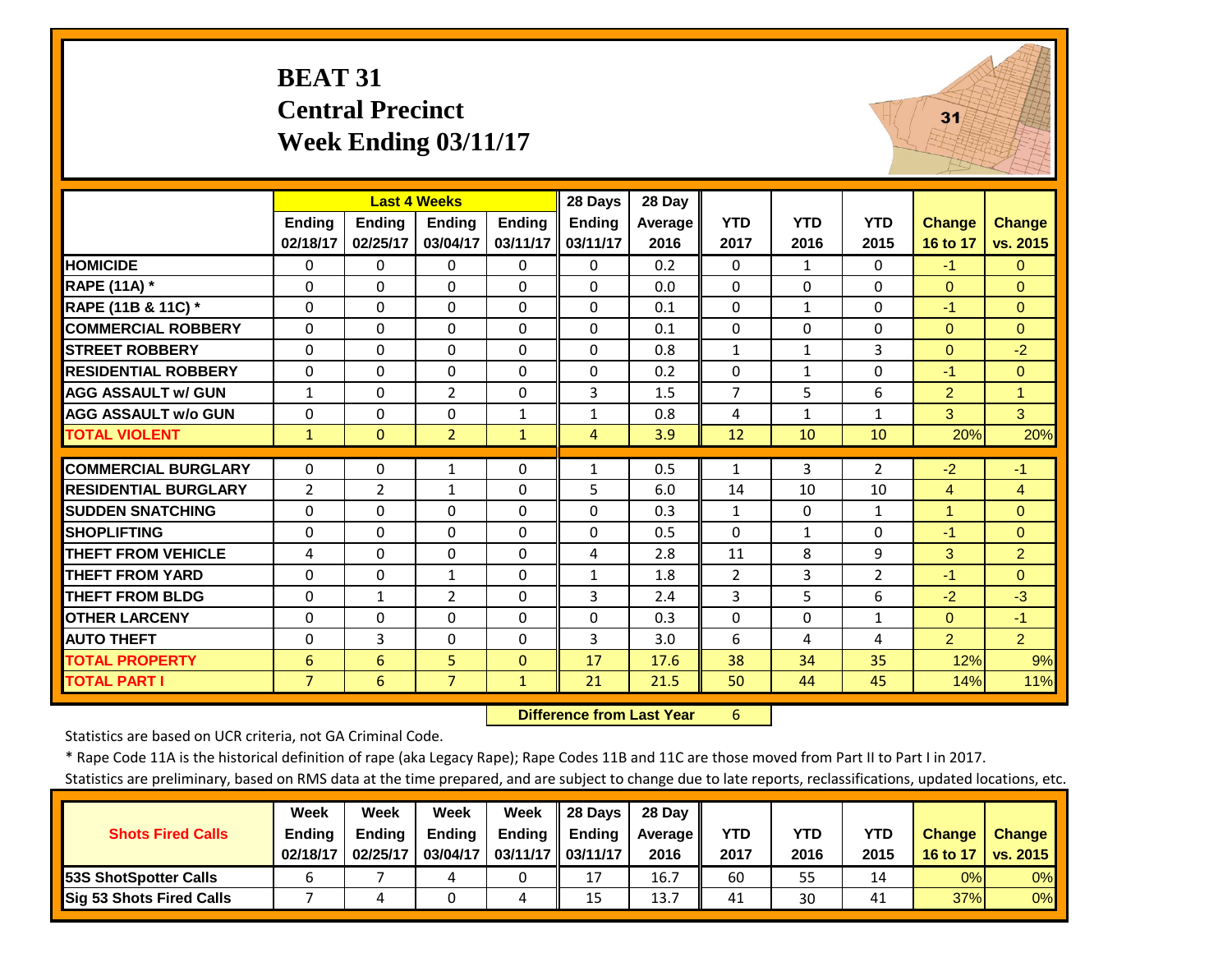### **BEAT 32 Central Precinct Week Ending 03/11/17**



|                             |                | <b>Last 4 Weeks</b> |                |                | 28 Days        | 28 Day  |                |                |                |               |               |
|-----------------------------|----------------|---------------------|----------------|----------------|----------------|---------|----------------|----------------|----------------|---------------|---------------|
|                             | <b>Ending</b>  | <b>Ending</b>       | <b>Endina</b>  | <b>Ending</b>  | <b>Ending</b>  | Average | <b>YTD</b>     | <b>YTD</b>     | <b>YTD</b>     | <b>Change</b> | <b>Change</b> |
|                             | 02/18/17       | 02/25/17            | 03/04/17       | 03/11/17       | 03/11/17       | 2016    | 2017           | 2016           | 2015           | 16 to 17      | vs. 2015      |
| <b>HOMICIDE</b>             | 0              | $\Omega$            | $\Omega$       | $\Omega$       | $\Omega$       | 0.3     | $\Omega$       | $\mathbf{1}$   | $\Omega$       | $-1$          | $\Omega$      |
| <b>RAPE (11A) *</b>         | $\Omega$       | $\Omega$            | $\Omega$       | $\Omega$       | $\Omega$       | 0.1     | $\mathbf 0$    | $\mathbf{1}$   | 1              | $-1$          | $-1$          |
| RAPE (11B & 11C) *          | $\Omega$       | $\Omega$            | $\Omega$       | $\Omega$       | $\Omega$       | 0.0     | $\Omega$       | $\Omega$       | $\Omega$       | $\Omega$      | $\Omega$      |
| <b>COMMERCIAL ROBBERY</b>   | $\Omega$       | $\Omega$            | $\Omega$       | $\Omega$       | $\Omega$       | 0.4     | $\Omega$       | $\Omega$       | $\Omega$       | $\Omega$      | $\Omega$      |
| <b>STREET ROBBERY</b>       | $\Omega$       | $\Omega$            | $\Omega$       | $\Omega$       | $\Omega$       | 1.1     | $\Omega$       | 2              | $\Omega$       | $-2$          | $\Omega$      |
| <b>RESIDENTIAL ROBBERY</b>  | $\Omega$       | $\Omega$            | $\Omega$       | $\Omega$       | $\Omega$       | 0.0     | $\Omega$       | $\Omega$       | $\Omega$       | $\Omega$      | $\Omega$      |
| <b>AGG ASSAULT w/ GUN</b>   | $\Omega$       | $\Omega$            | $\Omega$       | $\Omega$       | $\Omega$       | 1.0     | $\mathbf{1}$   | $\overline{2}$ | 2              | $-1$          | $-1$          |
| <b>AGG ASSAULT w/o GUN</b>  | 0              | $\mathbf{1}$        | 0              | 0              | 1              | 0.5     | $\mathbf{1}$   | $\mathbf{1}$   | $\overline{1}$ | $\Omega$      | $\Omega$      |
| <b>TOTAL VIOLENT</b>        | $\mathbf{0}$   | $\mathbf{1}$        | $\Omega$       | $\Omega$       | $\mathbf{1}$   | 3.3     | $\overline{2}$ | $\overline{7}$ | 4              | $-71%$        | $-50%$        |
| <b>COMMERCIAL BURGLARY</b>  | $\Omega$       | $\Omega$            | $\Omega$       | $\mathbf{1}$   | $\mathbf{1}$   | 1.8     | 2              | 3              | 1              | -1            | 1             |
| <b>RESIDENTIAL BURGLARY</b> | $\Omega$       | $\overline{2}$      | $\Omega$       | $\Omega$       | $\overline{2}$ | 4.5     | 4              | 8              | 11             | $-4$          | $-7$          |
|                             |                |                     |                |                |                |         |                |                |                |               |               |
| <b>SUDDEN SNATCHING</b>     | $\Omega$       | 0                   | $\Omega$       | $\Omega$       | $\Omega$       | 0.2     | $\Omega$       | $\mathbf{1}$   | $\Omega$       | -1            | $\Omega$      |
| <b>SHOPLIFTING</b>          | $\mathbf{1}$   | $\Omega$            | $\overline{2}$ | $\overline{2}$ | 5              | 2.1     | 12             | 4              | 4              | 8             | 8             |
| <b>THEFT FROM VEHICLE</b>   | $\Omega$       | $\Omega$            | $\mathbf{1}$   | $\Omega$       | $\mathbf{1}$   | 4.3     | $\overline{2}$ | 11             | 6              | $-9$          | $-4$          |
| <b>THEFT FROM YARD</b>      | 0              | 0                   | $\Omega$       | $\Omega$       | 0              | 1.8     | 2              | 5              | $\overline{2}$ | $-3$          | $\Omega$      |
| <b>THEFT FROM BLDG</b>      | 1              | $\mathbf{1}$        | $\Omega$       | $\Omega$       | $\overline{2}$ | 2.7     | 6              | 9              | 7              | $-3$          | $-1$          |
| <b>OTHER LARCENY</b>        | $\Omega$       | $\Omega$            | $\Omega$       | $\Omega$       | $\Omega$       | 0.1     | $\mathbf{1}$   | $\Omega$       | $\mathbf{1}$   | $\mathbf{1}$  | $\Omega$      |
| <b>AUTO THEFT</b>           | $\Omega$       | $\Omega$            | $\overline{2}$ | $\Omega$       | $\overline{2}$ | 2.8     | 5              | 8              | 9              | $-3$          | $-4$          |
| <b>TOTAL PROPERTY</b>       | $\overline{2}$ | 3                   | 5              | 3              | 13             | 20.2    | 34             | 49             | 41             | $-31%$        | $-17%$        |
| <b>TOTAL PART I</b>         | $\overline{2}$ | 4                   | 5              | 3              | 14             | 23.5    | 36             | 56             | 45             | $-36%$        | $-20%$        |

 **Difference from Last Year**‐20

Statistics are based on UCR criteria, not GA Criminal Code.

\* Rape Code 11A is the historical definition of rape (aka Legacy Rape); Rape Codes 11B and 11C are those moved from Part II to Part I in 2017.

|                               | Week          | Week          | <b>Week</b>   | Week              | 28 Davs       | 28 Dav     |      |      |            |               |               |
|-------------------------------|---------------|---------------|---------------|-------------------|---------------|------------|------|------|------------|---------------|---------------|
| <b>Shots Fired Calls</b>      | <b>Ending</b> | <b>Endina</b> | <b>Ending</b> | <b>Ending</b>     | <b>Ending</b> | Average II | YTD  | YTD  | <b>YTD</b> | <b>Change</b> | <b>Change</b> |
|                               | 02/18/17      | 02/25/17      | 03/04/17      | 03/11/17 03/11/17 |               | 2016       | 2017 | 2016 | 2015       | 16 to 17      | vs. 2015      |
| <b>153S ShotSpotter Calls</b> |               |               |               |                   |               | 0.1        |      |      |            | 0%            | 0%            |
| Sig 53 Shots Fired Calls      |               |               |               |                   |               | 9.3        | 14   | 18   | 18         | $-22%$        | $-22%$        |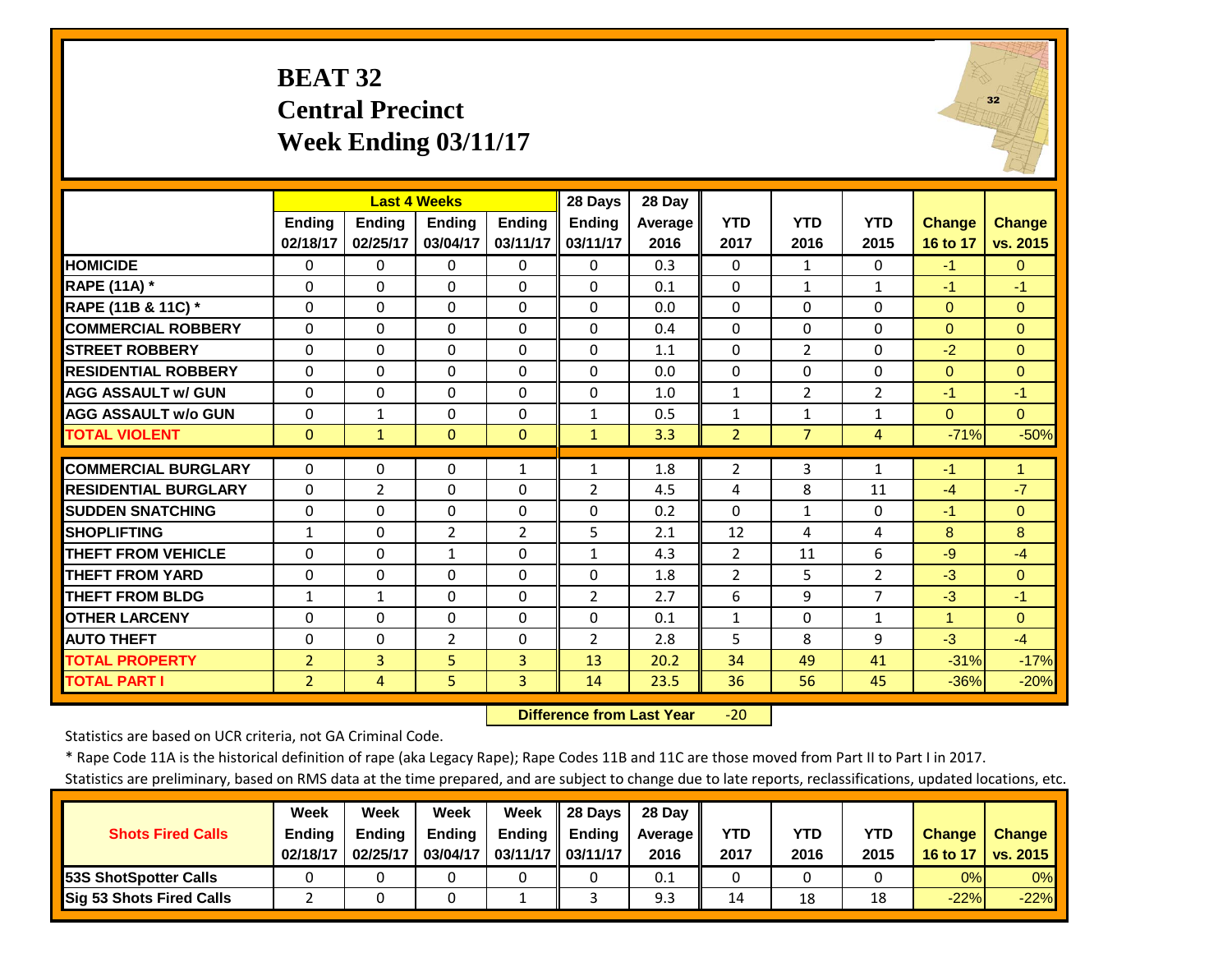#### **BEAT 33 Central Precinct Week Ending 03/11/17**



|                             |                | <b>Last 4 Weeks</b> |                |                | 28 Days        | 28 Day         |                |                |              |                      |                |
|-----------------------------|----------------|---------------------|----------------|----------------|----------------|----------------|----------------|----------------|--------------|----------------------|----------------|
|                             | Ending         | <b>Ending</b>       | <b>Ending</b>  | <b>Endina</b>  | <b>Ending</b>  | <b>Average</b> | <b>YTD</b>     | <b>YTD</b>     | <b>YTD</b>   | <b>Change</b>        | <b>Change</b>  |
|                             | 02/18/17       | 02/25/17            | 03/04/17       | 03/11/17       | 03/11/17       | 2016           | 2017           | 2016           | 2015         | 16 to 17             | vs. 2015       |
| <b>HOMICIDE</b>             | $\Omega$       | $\Omega$            | $\mathbf 0$    | $\Omega$       | $\Omega$       | 0.8            | $\Omega$       | $\mathbf{1}$   | $\mathbf{1}$ | $-1$                 | $-1$           |
| RAPE (11A) *                | $\Omega$       | $\Omega$            | $\Omega$       | $\Omega$       | $\Omega$       | 0.4            | $\Omega$       | $\mathbf{1}$   | $\mathbf{1}$ | $-1$                 | $-1$           |
| RAPE (11B & 11C) *          | $\Omega$       | $\Omega$            | $\Omega$       | $\Omega$       | $\Omega$       | 0.2            | $\mathbf{1}$   | $\Omega$       | 0            | $\mathbf{1}$         | $\overline{1}$ |
| <b>COMMERCIAL ROBBERY</b>   | $\Omega$       | 1                   | $\mathbf 0$    | 1              | $\overline{2}$ | 0.2            | $\overline{2}$ | $\Omega$       | 0            | $\overline{2}$       | $\overline{2}$ |
| <b>STREET ROBBERY</b>       | $\Omega$       | 0                   | $\mathbf{1}$   | $\mathbf{1}$   | $\overline{2}$ | 2.1            | 4              | 3              | 5            | $\blacktriangleleft$ | $-1$           |
| <b>RESIDENTIAL ROBBERY</b>  | $\Omega$       | 0                   | $\Omega$       | $\Omega$       | $\Omega$       | 0.1            | $\Omega$       | 0              | 0            | $\Omega$             | $\Omega$       |
| <b>AGG ASSAULT w/ GUN</b>   | $\Omega$       | 0                   | $\mathbf 0$    | $\Omega$       | 0              | 0.4            | $\Omega$       | 1              | 3            | $-1$                 | $-3$           |
| <b>AGG ASSAULT w/o GUN</b>  | 1              | $\mathbf{1}$        | 0              | $\Omega$       | $\overline{2}$ | 0.8            | 5              | 1              | 0            | $\overline{4}$       | 5              |
| <b>TOTAL VIOLENT</b>        | $\mathbf{1}$   | $\overline{2}$      | $\mathbf{1}$   | $\overline{2}$ | 6              | 5.0            | 12             | $\overline{7}$ | 10           | 71%                  | 20%            |
| <b>COMMERCIAL BURGLARY</b>  | 0              | 1                   | $\Omega$       | 0              | $\mathbf{1}$   | 2.4            | $\overline{2}$ | 9              | 6            | $-7$                 | $-4$           |
| <b>RESIDENTIAL BURGLARY</b> | 1              | 0                   | $\Omega$       | 0              | 1              | 3.9            | 4              | 9              | 5            | $-5$                 | $-1$           |
| <b>SUDDEN SNATCHING</b>     | $\Omega$       | 0                   | $\Omega$       | $\mathbf{1}$   | $\mathbf{1}$   | 0.5            | 1              | 1              | 2            | $\Omega$             | $-1$           |
| <b>SHOPLIFTING</b>          | $\mathbf{1}$   | 4                   | $\mathbf{1}$   | 1              | $\overline{7}$ | 2.1            | 10             | 6              | 6            | $\overline{4}$       | $\overline{4}$ |
| <b>THEFT FROM VEHICLE</b>   | 8              | 0                   | 3              | 4              | 15             | 8.1            | 35             | 27             | 17           | 8                    | 18             |
| <b>THEFT FROM YARD</b>      | 1              | $\mathbf{1}$        | $\overline{2}$ | $\overline{2}$ | 6              | 6.0            | 16             | 11             | 11           | 5                    | 5              |
| <b>THEFT FROM BLDG</b>      | $\Omega$       | $\Omega$            | $\mathbf 0$    | $\mathbf{1}$   | $\mathbf{1}$   | 4.7            | 3              | 12             | 4            | $-9$                 | $-1$           |
| <b>OTHER LARCENY</b>        | $\Omega$       | 0                   | $\Omega$       | $\mathbf{1}$   | $\mathbf{1}$   | 0.5            | $\overline{2}$ | $\mathbf{1}$   | 4            | $\blacktriangleleft$ | $-2$           |
| <b>AUTO THEFT</b>           | $\overline{2}$ | $\Omega$            | $\Omega$       | 1              | 3              | 3.4            | 8              | 12             | 8            | $-4$                 | $\Omega$       |
| <b>TOTAL PROPERTY</b>       | 13             | 6                   | 6              | 11             | 36             | 31.7           | 81             | 88             | 63           | $-8%$                | 29%            |
| <b>TOTAL PART I</b>         | 14             | 8                   | $\overline{7}$ | 13             | 42             | 36.7           | 93             | 95             | 73           | $-2%$                | 27%            |

 **Difference from Last Year**‐2

Statistics are based on UCR criteria, not GA Criminal Code.

\* Rape Code 11A is the historical definition of rape (aka Legacy Rape); Rape Codes 11B and 11C are those moved from Part II to Part I in 2017.

|                                 | Week          | Week          | Week          | Week              | 28 Davs       | 28 Day     |      |      |            |               |               |
|---------------------------------|---------------|---------------|---------------|-------------------|---------------|------------|------|------|------------|---------------|---------------|
| <b>Shots Fired Calls</b>        | <b>Ending</b> | <b>Ending</b> | <b>Ending</b> | <b>Ending</b>     | <b>Ending</b> | Average II | YTD  | YTD  | <b>YTD</b> | <b>Change</b> | <b>Change</b> |
|                                 | 02/18/17      | 02/25/17      | 03/04/17      | 03/11/17 03/11/17 |               | 2016       | 2017 | 2016 | 2015       | 16 to 17      | vs. 2015      |
| <b>153S ShotSpotter Calls</b>   |               |               |               |                   |               | 5.4        | 18   | 18   |            | 0%            | $0\%$         |
| <b>Sig 53 Shots Fired Calls</b> |               |               |               |                   |               | 12.7       | 29   | 49   | 31         | $-41%$        | $-6%$         |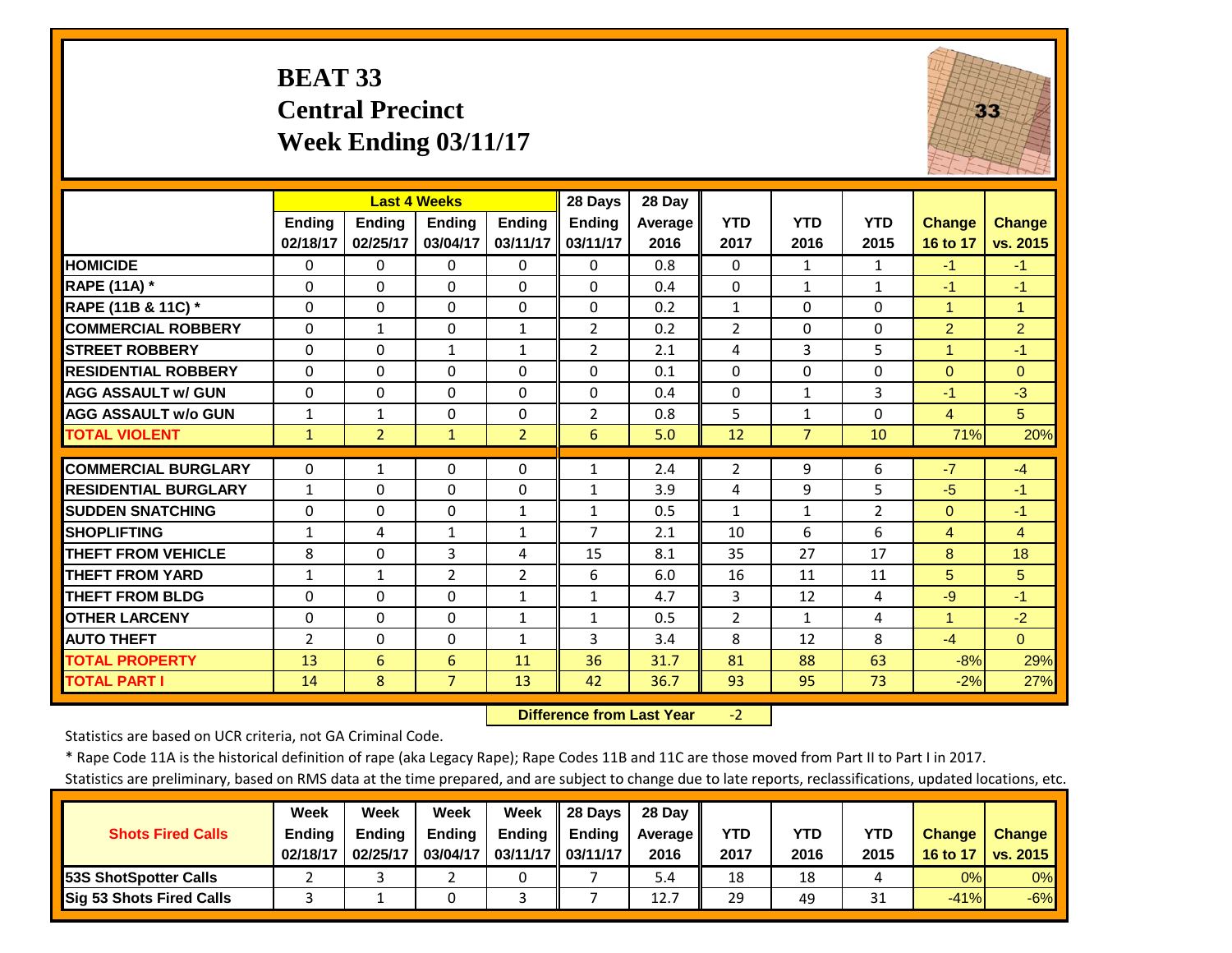#### **BEAT 34 Central Precinct Week Ending 03/11/17**



|                             |                | <b>Last 4 Weeks</b> |                |                | 28 Days        | 28 Day  |                |                |                |                      |                      |
|-----------------------------|----------------|---------------------|----------------|----------------|----------------|---------|----------------|----------------|----------------|----------------------|----------------------|
|                             | <b>Ending</b>  | <b>Ending</b>       | <b>Ending</b>  | <b>Endina</b>  | <b>Ending</b>  | Average | <b>YTD</b>     | <b>YTD</b>     | <b>YTD</b>     | <b>Change</b>        | <b>Change</b>        |
|                             | 02/18/17       | 02/25/17            | 03/04/17       | 03/11/17       | 03/11/17       | 2016    | 2017           | 2016           | 2015           | 16 to 17             | vs. 2015             |
| <b>HOMICIDE</b>             | $\Omega$       | $\Omega$            | $\Omega$       | $\Omega$       | 0              | 0.0     | $\Omega$       | $\Omega$       | $\Omega$       | $\Omega$             | $\Omega$             |
| <b>RAPE (11A) *</b>         | $\Omega$       | $\Omega$            | $\Omega$       | $\Omega$       | $\Omega$       | 0.1     | $\Omega$       | $\Omega$       | $\Omega$       | $\Omega$             | $\Omega$             |
| RAPE (11B & 11C) *          | $\Omega$       | $\Omega$            | $\Omega$       | $\Omega$       | $\Omega$       | 0.1     | $\Omega$       | $\Omega$       | $\mathbf{1}$   | $\Omega$             | $-1$                 |
| <b>COMMERCIAL ROBBERY</b>   | $\Omega$       | $\overline{2}$      | $\Omega$       | $\Omega$       | $\overline{2}$ | 0.2     | $\overline{2}$ | $\Omega$       | $\mathbf{1}$   | $\overline{2}$       | $\blacktriangleleft$ |
| <b>STREET ROBBERY</b>       | 0              | $\Omega$            | $\Omega$       | 0              | $\Omega$       | 0.8     | $\Omega$       | $\Omega$       | 3              | $\mathbf{0}$         | $-3$                 |
| <b>RESIDENTIAL ROBBERY</b>  | $\Omega$       | $\Omega$            | $\Omega$       | $\Omega$       | $\Omega$       | 0.2     | $\Omega$       | $\Omega$       | 0              | $\Omega$             | $\Omega$             |
| <b>AGG ASSAULT w/ GUN</b>   | $\Omega$       | $\mathbf{1}$        | $\mathbf{1}$   | $\Omega$       | $\overline{2}$ | 0.5     | $\overline{2}$ | $\mathbf{1}$   | 3              | $\overline{1}$       | $-1$                 |
| <b>AGG ASSAULT w/o GUN</b>  | $\Omega$       | $\Omega$            | 0              | $\overline{2}$ | $\overline{2}$ | 0.5     | $\overline{2}$ | 3              | 0              | $-1$                 | 2 <sup>1</sup>       |
| <b>TOTAL VIOLENT</b>        | $\mathbf{0}$   | 3                   | $\mathbf{1}$   | $\overline{2}$ | 6              | 2.3     | 6              | 4              | 8              | 50%                  | $-25%$               |
| <b>COMMERCIAL BURGLARY</b>  | $\Omega$       | $\Omega$            | $\Omega$       | $\Omega$       | $\Omega$       | 1.4     | $\Omega$       | 4              | 3              | $-4$                 | $-3$                 |
|                             |                |                     |                |                |                |         |                |                |                |                      |                      |
| <b>RESIDENTIAL BURGLARY</b> | $\Omega$       | $\overline{2}$      | $\Omega$       | $\mathbf{1}$   | 3              | 4.4     | 4              | 4              | 8              | $\mathbf{0}$         | $-4$                 |
| <b>SUDDEN SNATCHING</b>     | $\mathbf{1}$   | $\Omega$            | $\Omega$       | $\Omega$       | $\mathbf{1}$   | 0.1     | $\overline{2}$ | $\Omega$       | 0              | $\overline{2}$       | $\overline{2}$       |
| <b>SHOPLIFTING</b>          | $\Omega$       | $\mathbf{1}$        | 3              | $\Omega$       | 4              | 4.4     | 20             | 10             | $\overline{2}$ | 10                   | 18                   |
| <b>THEFT FROM VEHICLE</b>   | 3              | $\Omega$            | $\overline{2}$ | $\Omega$       | 5              | 7.0     | 12             | 19             | 19             | $-7$                 | $-7$                 |
| <b>THEFT FROM YARD</b>      | $\Omega$       | $\overline{2}$      | $\mathbf{1}$   | 0              | 3              | 2.6     | $\overline{7}$ | $\mathfrak{D}$ | $\overline{7}$ | 5                    | $\Omega$             |
| <b>THEFT FROM BLDG</b>      | $\overline{2}$ | $\overline{2}$      | 3              | $\Omega$       | $\overline{7}$ | 5.3     | 10             | 16             | 6              | $-6$                 | $\overline{4}$       |
| <b>OTHER LARCENY</b>        | $\Omega$       | $\Omega$            | $\mathbf{1}$   | $\Omega$       | $\mathbf{1}$   | 0.3     | 1              | $\Omega$       | $\mathbf{1}$   | $\blacktriangleleft$ | $\Omega$             |
| <b>AUTO THEFT</b>           | $\mathbf 1$    | $\overline{2}$      | $\mathbf{1}$   | $\mathbf{1}$   | 5              | 3.4     | 6              | 12             | 10             | $-6$                 | $-4$                 |
| <b>TOTAL PROPERTY</b>       | $\overline{7}$ | 9                   | 11             | $\overline{2}$ | 29             | 28.8    | 62             | 67             | 56             | $-7%$                | 11%                  |
| <b>TOTAL PART I</b>         | $\overline{7}$ | 12                  | 12             | 4              | 35             | 31.0    | 68             | 71             | 64             | $-4%$                | 6%                   |

 **Difference from Last Year**r -3

Statistics are based on UCR criteria, not GA Criminal Code.

\* Rape Code 11A is the historical definition of rape (aka Legacy Rape); Rape Codes 11B and 11C are those moved from Part II to Part I in 2017.

|                                 | Week          | Week          | Week          | Week              | 28 Davs       | 28 Day     |      |      |      |               |               |
|---------------------------------|---------------|---------------|---------------|-------------------|---------------|------------|------|------|------|---------------|---------------|
| <b>Shots Fired Calls</b>        | <b>Ending</b> | <b>Ending</b> | <b>Ending</b> | <b>Ending</b>     | <b>Ending</b> | Average II | YTD  | YTD  | YTD  | <b>Change</b> | <b>Change</b> |
|                                 | 02/18/17      | 02/25/17      | 03/04/17      | 03/11/17 03/11/17 |               | 2016       | 2017 | 2016 | 2015 | 16 to 17      | vs. 2015      |
| <b>153S ShotSpotter Calls</b>   |               |               |               |                   |               | 0.2        |      |      |      | 0%            | 0%            |
| <b>Sig 53 Shots Fired Calls</b> |               |               |               |                   | 10            | 7.4        | 15   | 20   | 22   | $-25%$        | $-32%$        |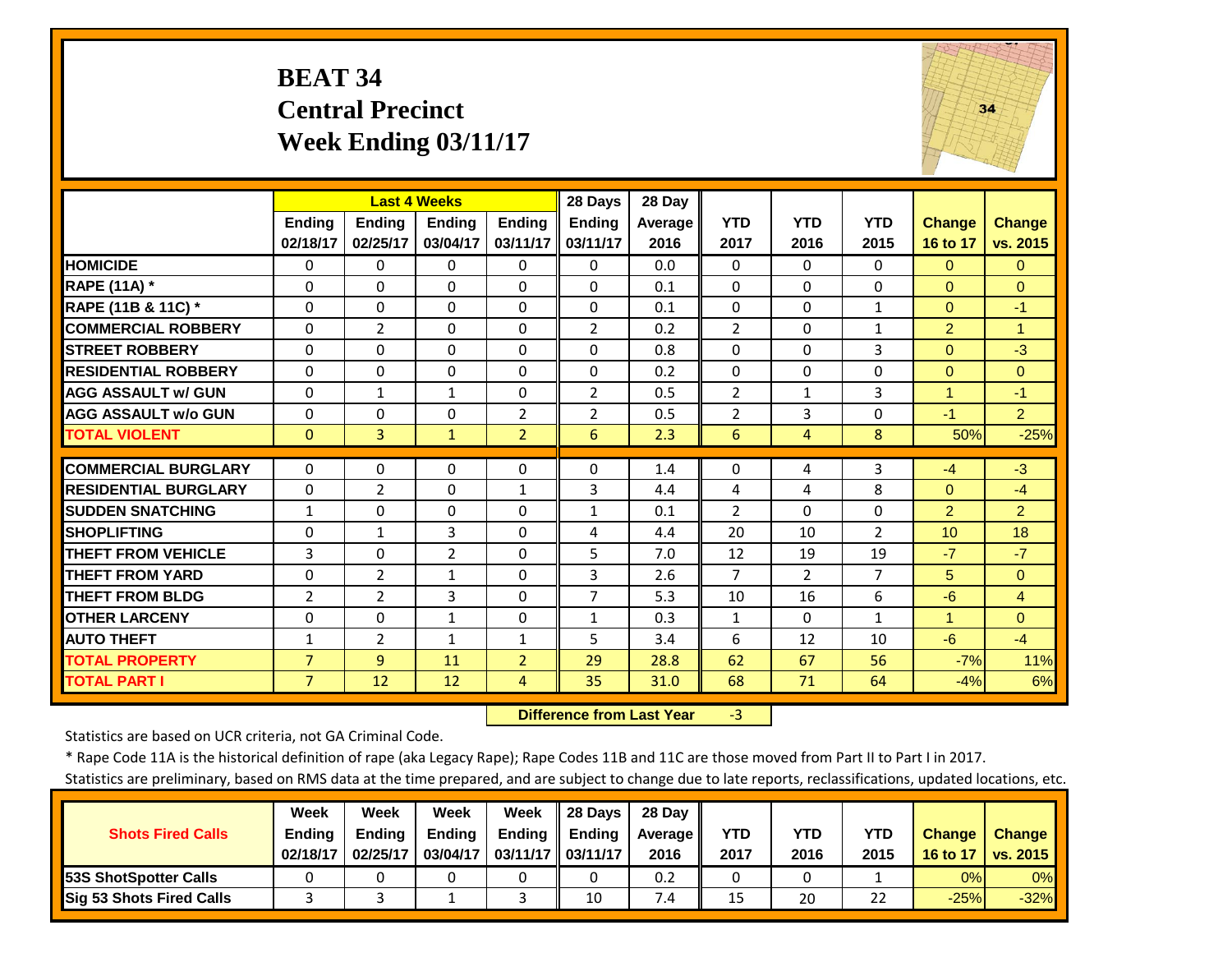### **BEAT 35 Central Precinct Week Ending 03/11/17**



|                             |               |                | <b>Last 4 Weeks</b> |              | 28 Days        | 28 Day  |                |                |                |                      |                      |
|-----------------------------|---------------|----------------|---------------------|--------------|----------------|---------|----------------|----------------|----------------|----------------------|----------------------|
|                             | <b>Ending</b> | <b>Ending</b>  | Ending              | Ending       | <b>Ending</b>  | Average | <b>YTD</b>     | <b>YTD</b>     | <b>YTD</b>     | <b>Change</b>        | <b>Change</b>        |
|                             | 02/18/17      | 02/25/17       | 03/04/17            | 03/11/17     | 03/11/17       | 2016    | 2017           | 2016           | 2015           | 16 to 17             | vs. 2015             |
| <b>HOMICIDE</b>             | $\Omega$      | 0              | $\Omega$            | $\mathbf{1}$ | $\mathbf{1}$   | 0.5     | $\mathbf{1}$   | $\mathbf{1}$   | 0              | $\mathbf{0}$         | 1                    |
| RAPE (11A) *                | $\Omega$      | 0              | $\Omega$            | $\Omega$     | $\Omega$       | 0.2     | $\mathbf{1}$   | $\mathbf{1}$   | $\Omega$       | $\Omega$             | $\overline{1}$       |
| RAPE (11B & 11C) *          | $\Omega$      | 0              | $\Omega$            | $\Omega$     | $\Omega$       | 0.2     | $1\,$          | $\Omega$       | $\mathbf{1}$   | $\mathbf{1}$         | $\overline{0}$       |
| <b>COMMERCIAL ROBBERY</b>   | $\Omega$      | 0              | $\Omega$            | $\Omega$     | $\Omega$       | 0.1     | $\Omega$       | $\Omega$       | $\Omega$       | $\Omega$             | $\Omega$             |
| <b>STREET ROBBERY</b>       | $\Omega$      | 0              | $\Omega$            | $\mathbf{1}$ | $\mathbf{1}$   | 1.5     | $1\,$          | $\mathbf{1}$   | 4              | $\Omega$             | $-3$                 |
| <b>RESIDENTIAL ROBBERY</b>  | $\Omega$      | 0              | $\Omega$            | $\Omega$     | $\Omega$       | 0.4     | $\mathbf{1}$   | $\mathbf{1}$   | $\Omega$       | $\mathbf{0}$         | $\blacktriangleleft$ |
| <b>AGG ASSAULT w/ GUN</b>   | $\Omega$      | 0              | $\mathbf 0$         | $\mathbf{1}$ | $\mathbf{1}$   | 1.2     | 3              | $\overline{2}$ | 3              | 1                    | $\Omega$             |
| <b>AGG ASSAULT w/o GUN</b>  | $\Omega$      | 0              | $\Omega$            | $\mathbf{1}$ | $\mathbf{1}$   | 1.1     | $\overline{2}$ | $\mathbf{1}$   | $\overline{2}$ | $\overline{1}$       | $\overline{0}$       |
| <b>TOTAL VIOLENT</b>        | $\Omega$      | $\overline{0}$ | $\Omega$            | 4            | 4              | 5.1     | 10             | $\overline{7}$ | 10             | 43%                  | 0%                   |
| <b>COMMERCIAL BURGLARY</b>  | $\Omega$      |                |                     |              |                |         |                |                |                | $-1$                 |                      |
|                             |               | 0              | $\Omega$            | $\Omega$     | $\Omega$       | 1.0     | $\Omega$       | $\mathbf{1}$   | $\overline{2}$ |                      | $-2$                 |
| <b>RESIDENTIAL BURGLARY</b> | $\Omega$      | $\overline{2}$ | $\Omega$            | 5            | $\overline{7}$ | 8.0     | 10             | 14             | 22             | $-4$                 | $-12$                |
| <b>SUDDEN SNATCHING</b>     | $\Omega$      | 0              | 1                   | $\Omega$     | 1              | 0.2     | 1              | $\Omega$       | $\Omega$       |                      | 1                    |
| <b>SHOPLIFTING</b>          | 1             | 0              | $\Omega$            | $\Omega$     | $\mathbf{1}$   | 0.3     | $\overline{2}$ | $\mathbf{1}$   | $\mathbf{1}$   | $\blacktriangleleft$ | $\overline{1}$       |
| <b>THEFT FROM VEHICLE</b>   | 3             | $\mathbf{1}$   | $\Omega$            | $\Omega$     | 4              | 5.0     | 12             | 14             | 13             | $-2$                 | $-1$                 |
| <b>THEFT FROM YARD</b>      | 1             | $\mathbf{1}$   | $\Omega$            | $\Omega$     | $\overline{2}$ | 2.1     | $\overline{7}$ | 1              | $\mathbf{1}$   | 6                    | 6                    |
| <b>THEFT FROM BLDG</b>      | $\Omega$      | 0              | $\Omega$            | $\Omega$     | $\Omega$       | 4.9     | 3              | 6              | 6              | $-3$                 | $-3$                 |
| <b>OTHER LARCENY</b>        | $\Omega$      | $\Omega$       | $\Omega$            | $\Omega$     | $\Omega$       | 0.3     | $\mathbf{1}$   | $\Omega$       | $\mathbf{1}$   | $\overline{1}$       | $\Omega$             |
| <b>AUTO THEFT</b>           | $\Omega$      | $\mathbf{1}$   | $\Omega$            | $\mathbf{1}$ | $\overline{2}$ | 3.9     | 6              | 8              | 9              | $-2$                 | $-3$                 |
| <b>TOTAL PROPERTY</b>       | 5             | 5              | $\mathbf{1}$        | 6            | 17             | 25.6    | 42             | 45             | 55             | $-7%$                | $-24%$               |
| <b>TOTAL PART I</b>         | 5             | 5              | $\mathbf{1}$        | 10           | 21             | 30.8    | 52             | 52             | 65             | 0%                   | $-20%$               |

 **Difference from Last Year**0

Statistics are based on UCR criteria, not GA Criminal Code.

\* Rape Code 11A is the historical definition of rape (aka Legacy Rape); Rape Codes 11B and 11C are those moved from Part II to Part I in 2017.

|                                 | Week          | Week          | Week          | Week              | 28 Davs       | 28 Day     |      |      |      |               |               |
|---------------------------------|---------------|---------------|---------------|-------------------|---------------|------------|------|------|------|---------------|---------------|
| <b>Shots Fired Calls</b>        | <b>Ending</b> | <b>Ending</b> | <b>Ending</b> | <b>Ending</b>     | <b>Ending</b> | Average II | YTD  | YTD  | YTD  | <b>Change</b> | <b>Change</b> |
|                                 | 02/18/17      | 02/25/17      | 03/04/17      | 03/11/17 03/11/17 |               | 2016       | 2017 | 2016 | 2015 | 16 to 17      | vs. 2015      |
| <b>153S ShotSpotter Calls</b>   | 10            |               |               |                   | 17            | 15.7       | 74   | 68   |      | 0%            | 0%            |
| <b>Sig 53 Shots Fired Calls</b> |               |               |               |                   | 26            | 18.2       | 53   | 63   | 36   | $-16%$        | 47%           |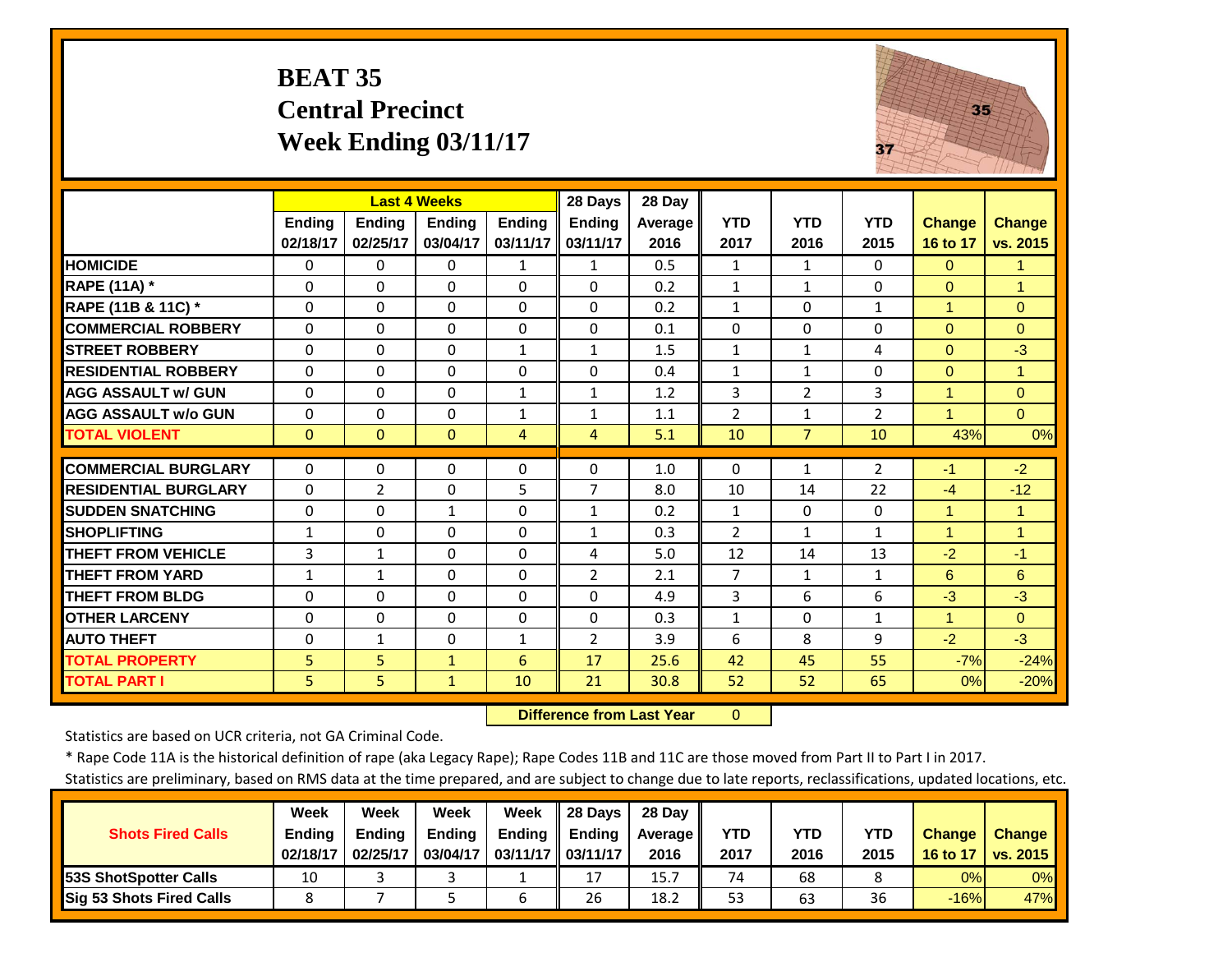# **BEAT 37 Central Precinct Week Ending 03/11/17**



|                             |                |                | <b>Last 4 Weeks</b> |                | 28 Days      | 28 Day         |                |                |                |                      |                |
|-----------------------------|----------------|----------------|---------------------|----------------|--------------|----------------|----------------|----------------|----------------|----------------------|----------------|
|                             | <b>Ending</b>  | <b>Endina</b>  | <b>Endina</b>       | <b>Ending</b>  | Ending       | <b>Average</b> | <b>YTD</b>     | <b>YTD</b>     | <b>YTD</b>     | <b>Change</b>        | <b>Change</b>  |
|                             | 02/18/17       | 02/25/17       | 03/04/17            | 03/11/17       | 03/11/17     | 2016           | 2017           | 2016           | 2015           | 16 to 17             | vs. 2015       |
| <b>HOMICIDE</b>             | $\Omega$       | 0              | 0                   | $\Omega$       | $\Omega$     | 0.1            | 0              | 0              | $\Omega$       | $\Omega$             | $\Omega$       |
| <b>RAPE (11A) *</b>         | $\Omega$       | 0              | $\Omega$            | $\Omega$       | $\Omega$     | 0.1            | $\Omega$       | $\mathbf{1}$   | $\Omega$       | $-1$                 | $\Omega$       |
| RAPE (11B & 11C) *          | $\mathbf{0}$   | 0              | $\Omega$            | $\Omega$       | $\Omega$     | 0.1            | $\Omega$       | $\Omega$       | $\Omega$       | $\Omega$             | $\Omega$       |
| <b>COMMERCIAL ROBBERY</b>   | $\Omega$       | $\mathbf{1}$   | $\Omega$            | $\Omega$       | $\mathbf{1}$ | 0.1            | $\mathbf{1}$   | $\Omega$       | $\mathbf{1}$   | $\mathbf{1}$         | $\Omega$       |
| <b>STREET ROBBERY</b>       | $\Omega$       | 0              | 0                   | $\Omega$       | $\Omega$     | 1.5            | $\mathbf{1}$   | 3              | $\overline{2}$ | $-2$                 | $-1$           |
| <b>RESIDENTIAL ROBBERY</b>  | $\Omega$       | 0              | 0                   | $\Omega$       | $\Omega$     | 0.0            | $\mathbf{0}$   | 0              | $\Omega$       | $\Omega$             | $\Omega$       |
| <b>AGG ASSAULT w/ GUN</b>   | $\Omega$       | 0              | $\Omega$            | $\Omega$       | $\Omega$     | 0.5            | $\mathbf{0}$   | $\overline{2}$ | $\mathbf{1}$   | $-2$                 | $-1$           |
| <b>AGG ASSAULT w/o GUN</b>  | $\Omega$       | 0              | $\Omega$            | $\Omega$       | $\Omega$     | 0.2            | $\mathbf{1}$   | $\Omega$       | $\mathbf{1}$   | $\blacktriangleleft$ | $\overline{0}$ |
| <b>TOTAL VIOLENT</b>        | $\mathbf{0}$   | $\mathbf{1}$   | $\Omega$            | $\Omega$       | $\mathbf{1}$ | 2.4            | 3              | 6              | 5 <sup>1</sup> | $-50%$               | $-40%$         |
| <b>COMMERCIAL BURGLARY</b>  | $\Omega$       | 0              | $\mathbf{1}$        | $\Omega$       | $\mathbf{1}$ | 1.3            | $\mathbf{1}$   | 3              | $\mathbf{1}$   | $-2$                 | $\Omega$       |
|                             |                |                |                     |                |              |                |                |                | $\overline{7}$ |                      |                |
| <b>RESIDENTIAL BURGLARY</b> | $\mathbf 0$    | 0              | $\Omega$            | $\Omega$       | $\Omega$     | 3.1            | $\mathbf{1}$   | 5              |                | $-4$                 | $-6$           |
| <b>SUDDEN SNATCHING</b>     | $\Omega$       | 0              | $\Omega$            | $\Omega$       | $\Omega$     | 0.2            | $\Omega$       | $\Omega$       | $\Omega$       | $\Omega$             | $\Omega$       |
| <b>SHOPLIFTING</b>          | $\overline{2}$ | $\mathbf{1}$   | $\Omega$            | 1              | 4            | 3.3            | $\overline{7}$ | 3              | 3              | $\overline{4}$       | $\overline{4}$ |
| <b>THEFT FROM VEHICLE</b>   | $\mathbf{1}$   | $\overline{2}$ | $\mathbf{1}$        | $\mathbf{1}$   | 5            | 7.3            | 16             | 18             | 37             | $-2$                 | $-21$          |
| <b>THEFT FROM YARD</b>      | $\Omega$       | 0              | 0                   | $\Omega$       | $\Omega$     | 3.1            | 2              | 5              | $\overline{7}$ | $-3$                 | $-5$           |
| <b>THEFT FROM BLDG</b>      | $\Omega$       | $\mathbf{1}$   | 0                   | $\Omega$       | $\mathbf{1}$ | 2.4            | 4              | $\overline{2}$ | 11             | 2                    | $-7$           |
| <b>OTHER LARCENY</b>        | $\Omega$       | 0              | $\Omega$            | $\Omega$       | $\Omega$     | 0.2            | 1              | 0              | 3              | 1                    | $-2$           |
| <b>AUTO THEFT</b>           | $\Omega$       | 0              | $\mathbf{1}$        | $\overline{2}$ | 3            | 1.4            | 5              | 6              | 6              | $-1$                 | $-1$           |
| <b>TOTAL PROPERTY</b>       | $\overline{3}$ | 4              | 3                   | 4              | 14           | 22.2           | 37             | 42             | 75             | $-12%$               | $-51%$         |
| <b>TOTAL PART I</b>         | 3              | 5.             | 3                   | $\overline{4}$ | 15           | 24.6           | 40             | 48             | 80             | $-17%$               | $-50%$         |

 **Difference from Last Year**‐8

Statistics are based on UCR criteria, not GA Criminal Code.

\* Rape Code 11A is the historical definition of rape (aka Legacy Rape); Rape Codes 11B and 11C are those moved from Part II to Part I in 2017.

|                                 | Week          | Week          | Week          | Week              | 28 Davs       | 28 Dav     |      |      |      |               |               |
|---------------------------------|---------------|---------------|---------------|-------------------|---------------|------------|------|------|------|---------------|---------------|
| <b>Shots Fired Calls</b>        | <b>Ending</b> | <b>Ending</b> | <b>Ending</b> | <b>Ending</b>     | <b>Ending</b> | Average II | YTD  | YTD  | YTD  | <b>Change</b> | <b>Change</b> |
|                                 | 02/18/17      | 02/25/17      | 03/04/17      | 03/11/17 03/11/17 |               | 2016       | 2017 | 2016 | 2015 | 16 to 17      | vs. 2015      |
| <b>153S ShotSpotter Calls</b>   |               |               |               |                   |               | 3.5        | 12   | 11   |      | 0%            | $0\%$         |
| <b>Sig 53 Shots Fired Calls</b> |               |               |               |                   |               | 12.7       | 26   | 35   | 29   | $-26%$        | $-10%$        |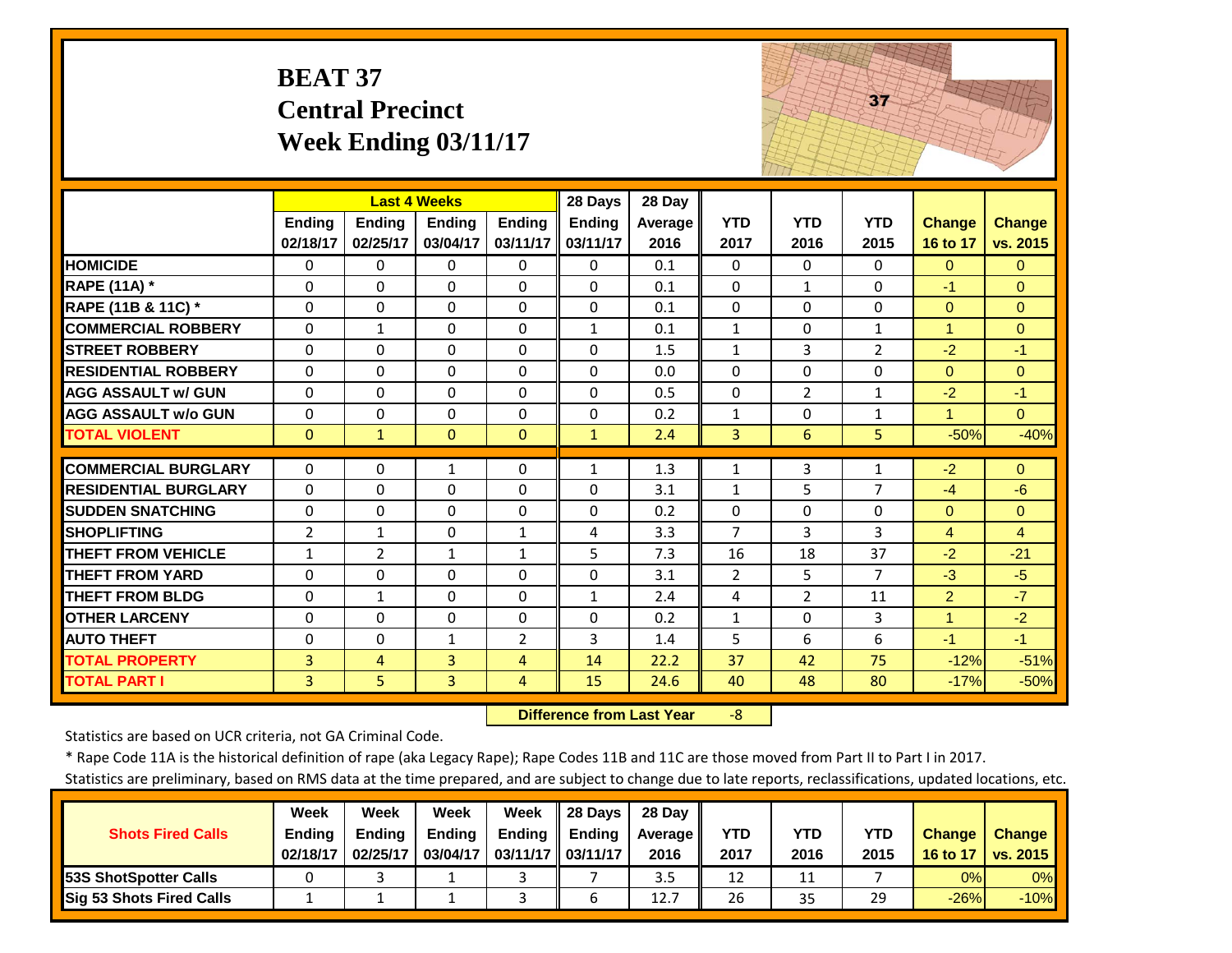

#### **COMPSTATSOUTHSIDE PRECINCT** CAPT. ASHLEY BROWN **Week Ending 03/11/17**

**PRECINCT COMMANDER:**



|                             | Week          | Week          | <b>Weekly</b> | 28-Day          | 28-Day        | Avg            |                |                |                 |                |                |
|-----------------------------|---------------|---------------|---------------|-----------------|---------------|----------------|----------------|----------------|-----------------|----------------|----------------|
|                             | <b>Ending</b> | <b>Ending</b> | Avg           | <b>Ending</b>   | <b>Ending</b> | $28-Day$       | <b>YTD</b>     | <b>YTD</b>     | <b>YTD</b>      | <b>Change</b>  | <b>Change</b>  |
|                             | 03/11/17      | 03/04/17      | 2016          | 03/11/17        | 2/18/17       | 2016           | 2017           | 2016           | 2015            | 16 to 17       | vs. 2015       |
| <b>HOMICIDE</b>             | 0             | 0             | $\Omega$      | 0               | $\mathbf{0}$  | 0              | $\mathbf{2}$   |                |                 |                |                |
| <b>RAPE (11A)</b> *         | 0             | 1             | $\Omega$      | 1               | 1             |                | -1             | 3              |                 | $-2$           | $\mathbf{0}$   |
| RAPE (11B & 11C) *          | $\bf{0}$      | 0             | $\mathbf 0$   | 0               | 0             |                | $\bf{0}$       | 3              | 4               | $-3$           | -4             |
| <b>COMMERCIAL ROBBERY</b>   | 0             | 2             | 1             | 5               | 5             | $\overline{2}$ | 9              | 6              |                 | 3              | 8              |
| <b>STREET ROBBERY</b>       | 1             |               | 1             | 3               | 3             | 3              | 6              | 10             | $\overline{7}$  | $-4$           | $-1$           |
| <b>RESIDENTIAL ROBBERY</b>  | $\bf{0}$      | $\Omega$      | $\Omega$      | 0               | $\Omega$      | 0              | $\bf{0}$       | $\Omega$       | $\overline{2}$  | $\Omega$       | $-2$           |
| <b>AGG ASSAULT w/ GUN</b>   | 1             |               | $\Omega$      | 3               | 2             | $\overline{2}$ | 6              | $\overline{2}$ | 4               | 4              | $\overline{2}$ |
| <b>AGG ASSAULT w/o GUN</b>  |               | 0             | 1             | 3               | 4             | 3              | 4              | 11             | 6               | $-7$           | $-2$           |
| <b>TOTAL VIOLENT</b>        | 3             | 5             | 3             | $\overline{15}$ | 15            | 12             | 28             | 36             | 26              | $-22%$         | 8%             |
|                             |               |               |               |                 |               |                |                |                |                 |                |                |
| <b>COMMERCIAL BURGLARY</b>  | 0             |               |               | 6               | 6             | 5              | 9              | 6              | 13              | 3              | -4             |
| <b>RESIDENTIAL BURGLARY</b> | 5             | 8             | 4             | 23              | 23            | 17             | 43             | 37             | 50              | 6              | $-7$           |
| <b>SUDDEN SNATCHING</b>     | 4             | $\Omega$      | $\Omega$      | 1               |               |                |                |                | $\Omega$        | $\Omega$       | 1              |
| <b>SHOPLIFTING</b>          | 19            | 15            | 12            | 58              | 58            | 49             | 138            | 147            | 129             | -9             | 9              |
| <b>THEFT FROM VEHICLE</b>   | 6             | 4             | 6             | 25              | 25            | 24             | 85             | 64             | 56              | 21             | 29             |
| <b>THEFT FROM YARD</b>      | A             | 5             | 3             | 9               | 9             | 11             | 24             | 17             | 19              | $\overline{7}$ | 5              |
| <b>THEFT FROM BLDG</b>      | 3             | 4             | 4             | 16              | 16            | 15             | 43             | 30             | 34              | 13             | $\overline{9}$ |
| <b>OTHER LARCENY</b>        | 4             | $\Omega$      | 1             | 1               | 1             | 2              | $\overline{7}$ | 4              | 4               | 3              | 3              |
| <b>AUTO THEFT</b>           | $\mathbf{2}$  |               | 2             | 7               | 8             | 9              | 24             | 26             | $\overline{37}$ | $-2$           | $-13$          |
| <b>TOTAL PROPERTY</b>       | 38            | 38            | 33            | 146             | 147           | 133            | 374            | 332            | 342             | 13%            | 9%             |
| <b>TOTAL PART I</b>         | 41            | 43            | 36            | 161             | 162           | 146            | 402            | 368            | 368             | 9%             | 9%             |

Statistics are based on UCR criteria, not GA Criminal Code. **Difference from Last Year** 34

Statistics are preliminary, based on RMS data at the time prepared, and are subject to change due to late reports, reclassifications, updated locations, etc.

Cell Shading: white is within 0.6 standard deviation of the mean; red is above; green is below.

| <b>Citizen Initiated Calls</b>  | Week<br><b>Ending</b><br>03/11/17 | <b>Week</b><br><b>Ending</b><br>03/04/17 | Weekly<br>Avg<br>2016 | 28-Dav<br><b>Ending</b><br>03/11/17 | $28-Dav$<br><b>Ending</b><br>2/18/17 | Avg<br>$28-Day$<br>2016 | <b>YTD</b><br>2017 | YTD<br>2016 | <b>YTD</b><br>2015 | <b>Change</b><br>16 to 17 | <b>Change</b><br>vs. 2015 |
|---------------------------------|-----------------------------------|------------------------------------------|-----------------------|-------------------------------------|--------------------------------------|-------------------------|--------------------|-------------|--------------------|---------------------------|---------------------------|
| <b>Midnight Shift</b>           | 91                                | 81                                       | 100                   | 375                                 | 373                                  | 399                     | 954                | 901         | 943                | 53                        | 11                        |
| Day Shift                       | 232                               | 285                                      | 273                   | 1008                                | 1004                                 | 1090                    | 2517               | 2577        | 2597               | $-60$                     | $-80$                     |
| <b>Afternoon Shift</b>          | 211                               | 234                                      | 269                   | 937                                 | 976                                  | 1077                    | 2420               | 2474        | 2493               | $-54$                     | $-73$                     |
| <b>TOTAL CITIZEN CFS</b>        | 534                               | 600                                      | 641                   | 2320                                | 2353                                 | 2566                    | 5891               | 5952        | 6034               | $-1.0%$                   | $-2.4%$                   |
| <b>53S ShotSpotter Calls</b>    | 14                                |                                          | υ                     | 14                                  |                                      |                         |                    |             |                    |                           |                           |
| <b>Sig 53 Shots Fired Calls</b> |                                   |                                          | 9                     | 26                                  | 24                                   | 37                      | 86                 | 75          | 91                 |                           | -5                        |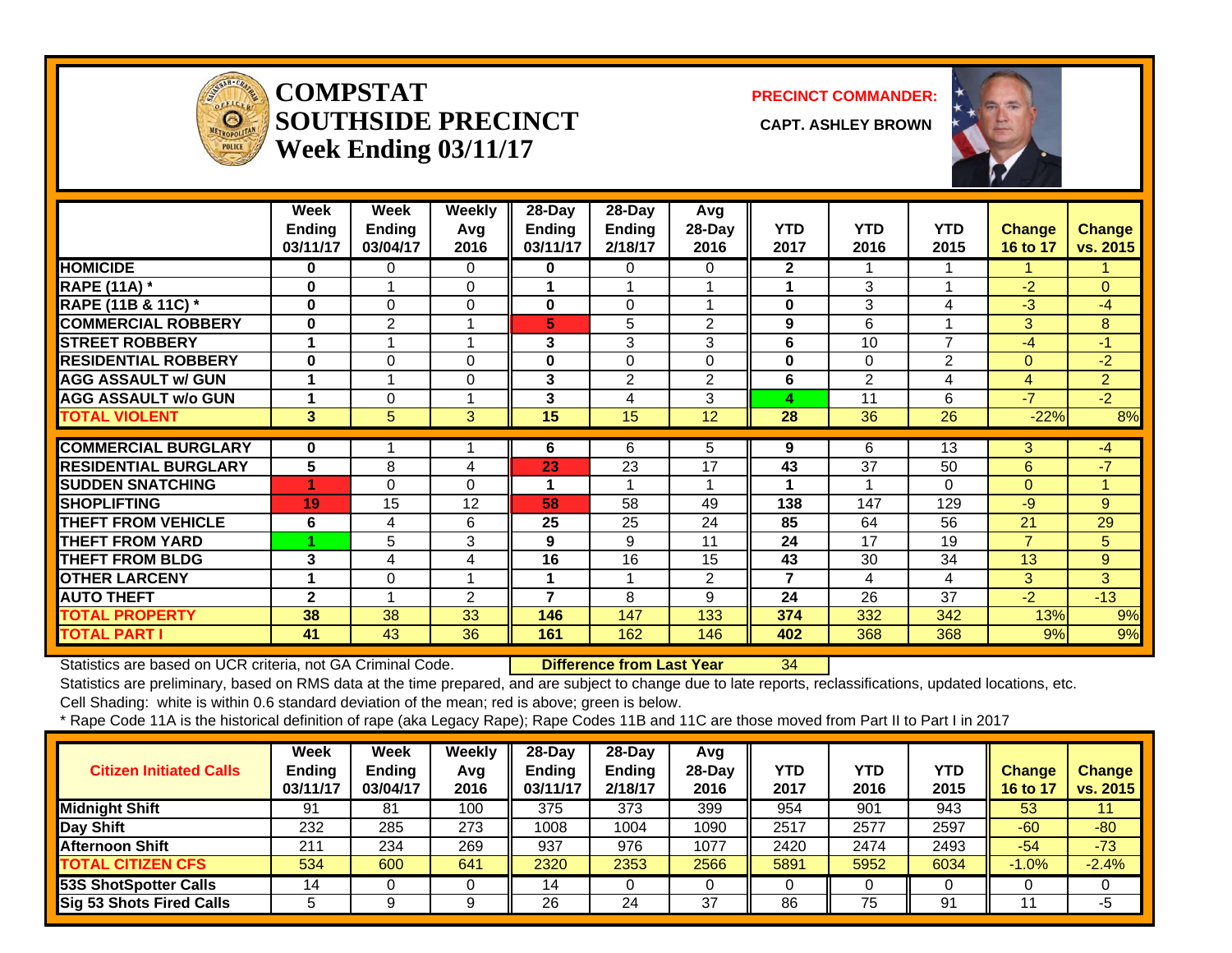# **BEAT 41 Southside Precinct Week Ending 03/11/17**



|                             |                |                | <b>Last 4 Weeks</b> |              | 28 Days        | 28 Day  |                |                |                |                |                |
|-----------------------------|----------------|----------------|---------------------|--------------|----------------|---------|----------------|----------------|----------------|----------------|----------------|
|                             | <b>Endina</b>  | <b>Ending</b>  | <b>Endina</b>       | Ending       | <b>Ending</b>  | Average | <b>YTD</b>     | <b>YTD</b>     | <b>YTD</b>     | <b>Change</b>  | <b>Change</b>  |
|                             | 02/18/17       | 02/25/17       | 03/04/17            | 03/11/17     | 03/11/17       | 2016    | 2017           | 2016           | 2015           | 16 to 17       | vs. 2015       |
| <b>HOMICIDE</b>             | $\Omega$       | 0              | $\Omega$            | $\Omega$     | $\Omega$       | 0.0     | $\Omega$       | $\Omega$       | $\Omega$       | $\Omega$       | $\Omega$       |
| <b>RAPE (11A) *</b>         | $\Omega$       | $\Omega$       | $\Omega$            | $\Omega$     | $\Omega$       | 0.2     | $\mathbf{0}$   | $\overline{2}$ | $\Omega$       | $-2$           | $\Omega$       |
| RAPE (11B & 11C) *          | $\Omega$       | 0              | $\Omega$            | $\Omega$     | $\Omega$       | 0.1     | $\Omega$       | $\mathbf{1}$   | $\Omega$       | $-1$           | $\Omega$       |
| <b>COMMERCIAL ROBBERY</b>   | $\mathbf{1}$   | $\overline{2}$ | $\Omega$            | $\Omega$     | 3              | 0.4     | 4              | 3              | $\Omega$       | $\mathbf{1}$   | $\overline{4}$ |
| <b>STREET ROBBERY</b>       | $\Omega$       | 0              | $\Omega$            | $\Omega$     | $\Omega$       | 0.3     | $\mathbf{0}$   | $\overline{2}$ | $\Omega$       | $-2$           | $\Omega$       |
| <b>RESIDENTIAL ROBBERY</b>  | $\Omega$       | 0              | $\Omega$            | $\Omega$     | $\Omega$       | 0.1     | $\Omega$       | $\Omega$       | $\mathbf{1}$   | $\Omega$       | $-1$           |
| <b>AGG ASSAULT W/ GUN</b>   | $\Omega$       | 0              | $\Omega$            | $\Omega$     | $\Omega$       | 0.3     | $\mathbf{0}$   | $\Omega$       | $\Omega$       | $\Omega$       | $\Omega$       |
| <b>AGG ASSAULT w/o GUN</b>  | $\Omega$       | 0              | $\Omega$            | $\Omega$     | $\Omega$       | 0.5     | $\Omega$       | 3              | $\Omega$       | $-3$           | $\Omega$       |
| <b>TOTAL VIOLENT</b>        | $\mathbf{1}$   | $\overline{2}$ | $\Omega$            | $\Omega$     | 3              | 1.8     | 4              | 11             | $\mathbf{1}$   | $-64%$         | 300%           |
| <b>COMMERCIAL BURGLARY</b>  | 1              | 0              | 1                   | 0            | $\overline{2}$ | 1.8     | 4              | 5              | 1              | $-1$           | 3              |
| <b>RESIDENTIAL BURGLARY</b> | $\Omega$       | 0              | $\Omega$            | $\mathbf{1}$ | $\mathbf{1}$   | 1.1     | $\overline{2}$ | 4              | $\overline{2}$ | $-2$           | $\Omega$       |
| <b>SUDDEN SNATCHING</b>     | $\Omega$       | 0              | $\Omega$            | $\Omega$     | $\Omega$       | 0.0     | $\Omega$       | $\Omega$       | $\Omega$       | $\Omega$       | $\Omega$       |
|                             |                |                |                     |              |                |         |                |                |                |                |                |
| <b>SHOPLIFTING</b>          | 1              | 0              | $\Omega$            | $\mathbf{1}$ | $\overline{2}$ | 2.4     | 8              | 3              | $\overline{2}$ | 5              | 6              |
| <b>THEFT FROM VEHICLE</b>   | $\Omega$       | $\mathbf{1}$   | $\overline{2}$      | 4            | $\overline{7}$ | 4.6     | 15             | 19             | 14             | $-4$           | $\overline{1}$ |
| <b>THEFT FROM YARD</b>      | $\Omega$       | 0              | $\mathbf{1}$        | $\Omega$     | $\mathbf{1}$   | 1.7     | 4              | $\overline{2}$ | 4              | $\overline{2}$ | $\Omega$       |
| <b>THEFT FROM BLDG</b>      | $\overline{2}$ | 0              | $\Omega$            | $\Omega$     | $\overline{2}$ | 2.3     | $\overline{7}$ | 4              | 9              | 3              | $-2$           |
| <b>OTHER LARCENY</b>        | $\Omega$       | 0              | $\Omega$            | $\Omega$     | $\Omega$       | 0.2     | $\mathbf{1}$   | $\Omega$       | $\mathbf{1}$   | $\overline{1}$ | $\Omega$       |
| <b>AUTO THEFT</b>           | $\Omega$       | 0              | $\Omega$            | $\Omega$     | $\Omega$       | 1.5     | $\mathbf{1}$   | $\overline{2}$ | 9              | $-1$           | $-8$           |
| <b>TOTAL PROPERTY</b>       | 4              | $\mathbf{1}$   | 4                   | 6            | 15             | 15.5    | 42             | 39             | 42             | 8%             | 0%             |
| <b>TOTAL PART I</b>         | 5              | $\overline{3}$ | 4                   | 6            | 18             | 17.3    | 46             | 50             | 43             | $-8%$          | 7%             |

 **Difference from Last Year**‐4

Statistics are based on UCR criteria, not GA Criminal Code.

\* Rape Code 11A is the historical definition of rape (aka Legacy Rape); Rape Codes 11B and 11C are those moved from Part II to Part I in 2017.

|                                 | Week          | Week          | Week          | Week                           | 28 Davs | 28 Dav     |            |      |            |               |                          |
|---------------------------------|---------------|---------------|---------------|--------------------------------|---------|------------|------------|------|------------|---------------|--------------------------|
| <b>Shots Fired Calls</b>        | <b>Ending</b> | <b>Ending</b> | <b>Ending</b> | <b>Ending</b>                  | Endina  | Average II | <b>YTD</b> | YTD  | <b>YTD</b> | <b>Change</b> | <b>Change</b>            |
|                                 | 02/18/17      | 02/25/17      |               | 03/04/17   03/11/17   03/11/17 |         | 2016       | 2017       | 2016 | 2015       | 16 to 17      | $\vert$ vs. 2015 $\vert$ |
| <b>53S ShotSpotter Calls</b>    |               |               |               |                                |         | 0.1        |            |      |            | 0%            | $0\%$                    |
| <b>Sig 53 Shots Fired Calls</b> |               |               |               |                                |         | 1.8        |            |      |            | $-20%$        | 0%                       |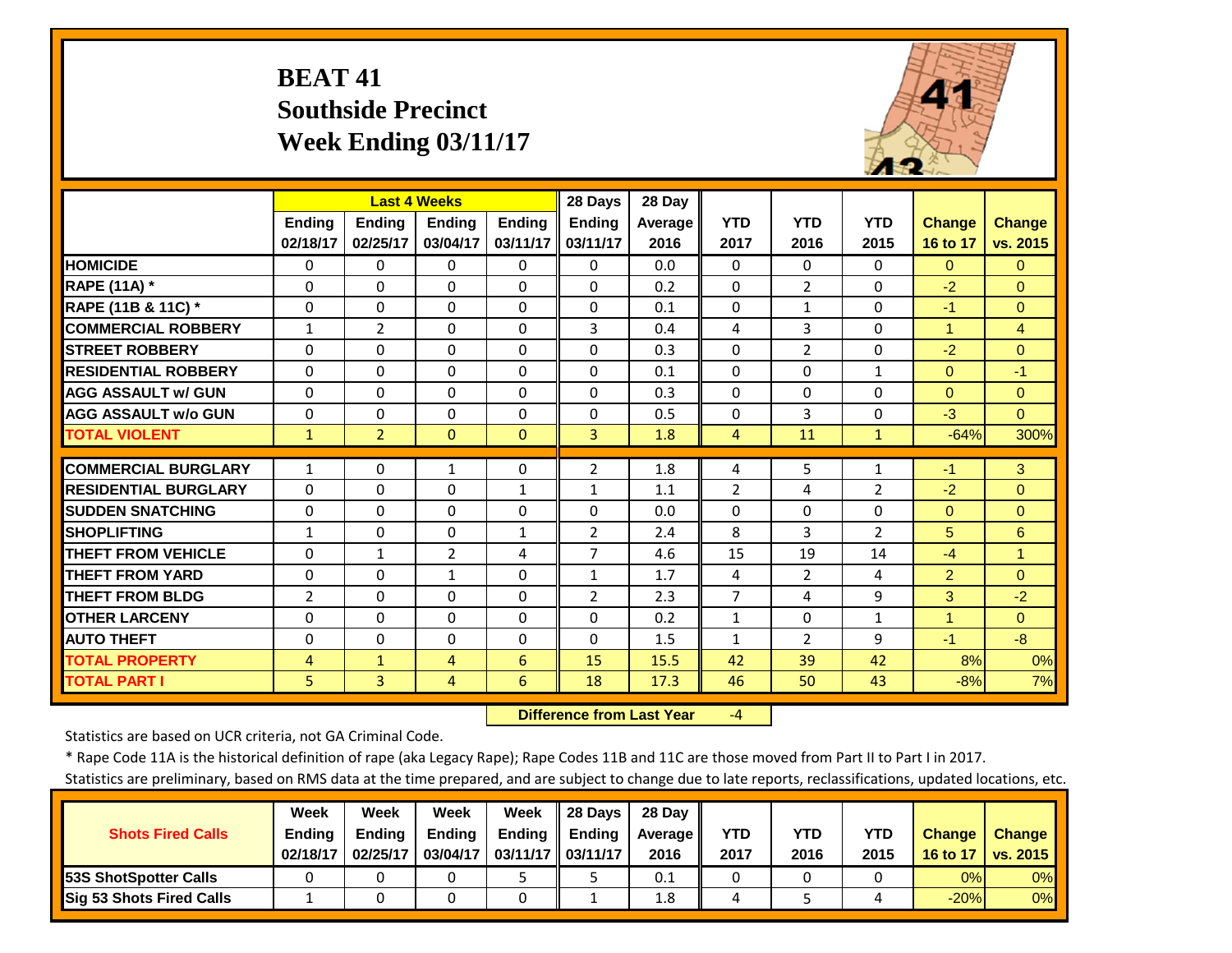# **BEAT 42 Southside Precinct Week Ending 03/11/17**



|                             |                | <b>Last 4 Weeks</b> |                |              | 28 Days        | 28 Day  |              |                |                |                      |                |
|-----------------------------|----------------|---------------------|----------------|--------------|----------------|---------|--------------|----------------|----------------|----------------------|----------------|
|                             | Ending         | <b>Ending</b>       | <b>Endina</b>  | Ending       | <b>Ending</b>  | Average | <b>YTD</b>   | <b>YTD</b>     | <b>YTD</b>     | <b>Change</b>        | <b>Change</b>  |
|                             | 02/18/17       | 02/25/17            | 03/04/17       | 03/11/17     | 03/11/17       | 2016    | 2017         | 2016           | 2015           | 16 to 17             | vs. 2015       |
| <b>HOMICIDE</b>             | $\Omega$       | 0                   | $\Omega$       | $\Omega$     | 0              | 0.1     | $\Omega$     | $\Omega$       | 0              | $\Omega$             | $\Omega$       |
| RAPE (11A) *                | $\Omega$       | 0                   | $\Omega$       | $\Omega$     | $\Omega$       | 0.2     | $\Omega$     | $\Omega$       | $\Omega$       | $\Omega$             | $\Omega$       |
| RAPE (11B & 11C) *          | $\Omega$       | 0                   | $\Omega$       | $\Omega$     | $\Omega$       | 0.2     | $\Omega$     | $\Omega$       | $\overline{2}$ | $\Omega$             | $-2$           |
| <b>COMMERCIAL ROBBERY</b>   | $\Omega$       | 0                   | $\Omega$       | $\Omega$     | $\Omega$       | 0.6     | $\mathbf{1}$ | $\Omega$       | $\Omega$       | $\mathbf{1}$         | $\mathbf{1}$   |
| <b>STREET ROBBERY</b>       | $\Omega$       | $\Omega$            | $\mathbf{1}$   | $\Omega$     | $\mathbf{1}$   | 0.9     | 3            | $\overline{2}$ | $\mathbf{1}$   | $\mathbf{1}$         | $\overline{2}$ |
| <b>RESIDENTIAL ROBBERY</b>  | $\Omega$       | $\Omega$            | $\Omega$       | $\Omega$     | $\Omega$       | 0.2     | $\Omega$     | $\Omega$       | $\Omega$       | $\Omega$             | $\Omega$       |
| <b>AGG ASSAULT W/ GUN</b>   | $\Omega$       | 0                   | $\Omega$       | $\Omega$     | $\Omega$       | 0.5     | $\mathbf{1}$ | $\mathbf{1}$   | $\Omega$       | $\Omega$             | $\mathbf{1}$   |
| <b>AGG ASSAULT w/o GUN</b>  | 1              | 0                   | $\Omega$       | $\mathbf{1}$ | 2              | 0.7     | 3            | $\overline{2}$ | 3              | $\mathbf{1}$         | $\Omega$       |
| <b>TOTAL VIOLENT</b>        | $\mathbf{1}$   | $\Omega$            | $\mathbf{1}$   | $\mathbf{1}$ | 3              | 3.4     | 8            | 5              | 6              | 60%                  | 33%            |
| <b>COMMERCIAL BURGLARY</b>  | 3              | 0                   | $\Omega$       | 0            | 3              | 1.4     | 3            | $\Omega$       | 3              | 3 <sup>1</sup>       | $\Omega$       |
| <b>RESIDENTIAL BURGLARY</b> | $\Omega$       | 3                   | $\mathbf{1}$   | $\mathbf{1}$ | 5              | 4.5     | 6            | 17             | 10             | $-11$                | $-4$           |
| <b>SUDDEN SNATCHING</b>     | $\Omega$       | 0                   | $\Omega$       | $\Omega$     | $\Omega$       | 0.1     | $\Omega$     | 0              | $\Omega$       | $\Omega$             | $\Omega$       |
| <b>SHOPLIFTING</b>          | $\overline{2}$ | 4                   | 3              | 3            | 12             | 9.0     | 28           | 24             | 29             | $\overline{4}$       | $-1$           |
| <b>THEFT FROM VEHICLE</b>   | $\overline{2}$ | 3                   | $\mathbf{1}$   | $\Omega$     | 6              | 5.7     | 18           | 12             | 12             | 6                    | 6              |
| <b>THEFT FROM YARD</b>      | $\Omega$       | 0                   | $\overline{2}$ | $\Omega$     | $\overline{2}$ | 2.3     | 5.           | 8              | 4              | $-3$                 | $\mathbf{1}$   |
| <b>THEFT FROM BLDG</b>      | $\overline{2}$ | $\Omega$            | $\mathbf{1}$   | $\mathbf{1}$ | 4              | 3.0     | 11           | 4              | 8              | $\overline{7}$       | 3              |
| <b>OTHER LARCENY</b>        | $\Omega$       | 0                   | $\Omega$       | $\Omega$     | $\Omega$       | 0.5     | $\mathbf{1}$ | $\mathbf{1}$   | $\mathbf{1}$   | $\Omega$             | $\Omega$       |
| <b>AUTO THEFT</b>           | $\mathbf{1}$   | $\mathbf{1}$        | $\mathbf{1}$   | $\Omega$     | 3              | 2.3     | 12           | 11             | 13             | $\blacktriangleleft$ | $-1$           |
| <b>TOTAL PROPERTY</b>       | 10             | 11                  | 9              | 5            | 35             | 28.7    | 84           | 77             | 80             | 9%                   | 5%             |
| <b>TOTAL PART I</b>         | 11             | 11                  | 10             | 6            | 38             | 32.1    | 92           | 82             | 86             | 12%                  | 7%             |

 **Difference from Last Year**10

Statistics are based on UCR criteria, not GA Criminal Code.

\* Rape Code 11A is the historical definition of rape (aka Legacy Rape); Rape Codes 11B and 11C are those moved from Part II to Part I in 2017.

|                                 | Week          | Week          | Week          | Week              | 28 Days       | 28 Dav     |      |      |            |               |               |
|---------------------------------|---------------|---------------|---------------|-------------------|---------------|------------|------|------|------------|---------------|---------------|
| <b>Shots Fired Calls</b>        | <b>Ending</b> | <b>Ending</b> | <b>Ending</b> | <b>Ending</b>     | <b>Ending</b> | Average II | YTD  | YTD  | <b>YTD</b> | <b>Change</b> | <b>Change</b> |
|                                 | 02/18/17      | 02/25/17      | 03/04/17      | 03/11/17 03/11/17 |               | 2016       | 2017 | 2016 | 2015       | 16 to 17      | vs. 2015      |
| <b>53S ShotSpotter Calls</b>    |               |               |               |                   |               | 0.0        |      |      |            | 0%            | 0%            |
| <b>Sig 53 Shots Fired Calls</b> |               |               |               |                   |               | 7.5        |      | 10   | າາ<br>∠∠   | $-20%$        | $-64%$        |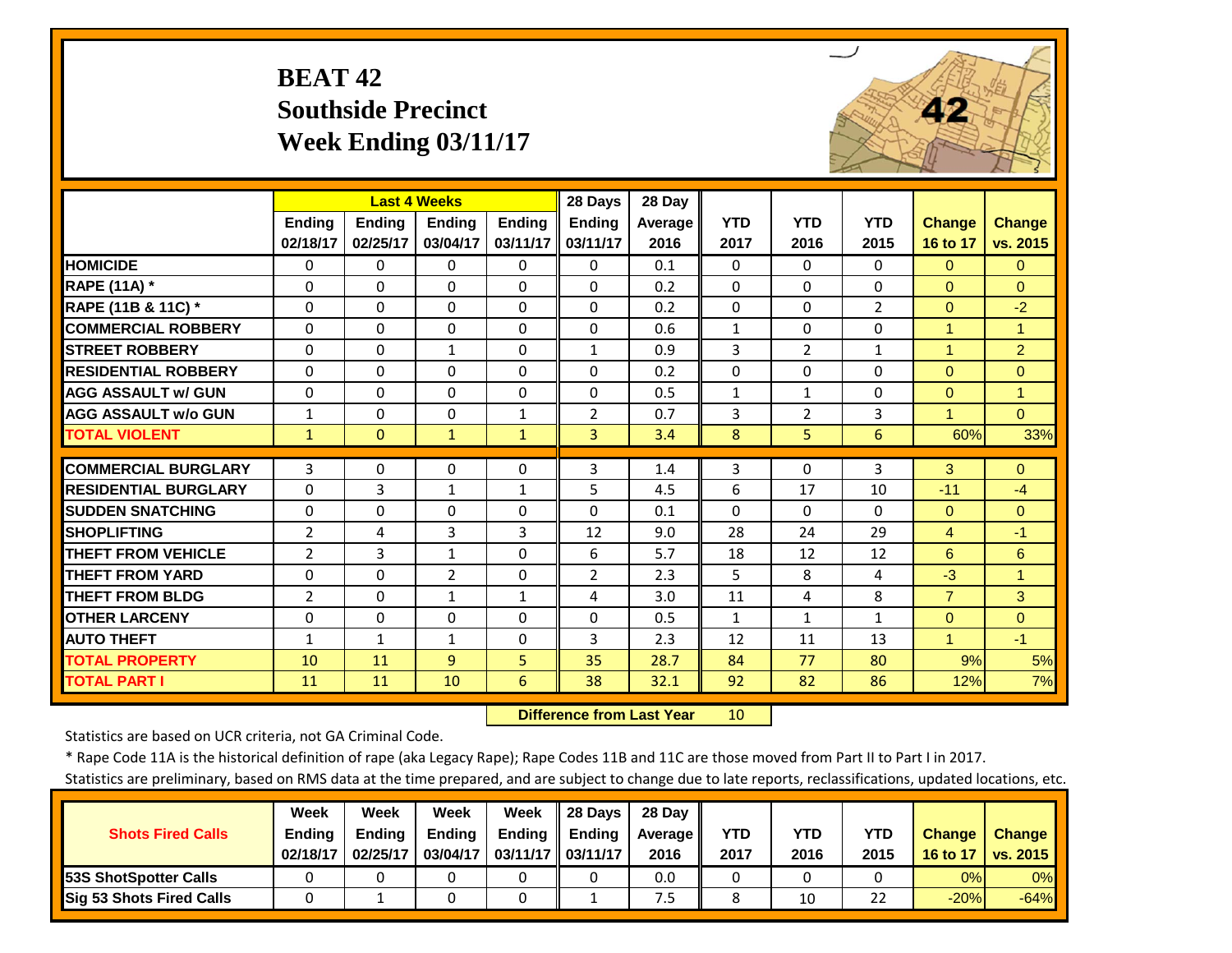# **BEAT 43 Southside PrecinctWeek Ending 03/11/17**



|                             |              | <b>Last 4 Weeks</b> |                |               | 28 Days        | 28 Day         |                |                |              |                |                      |
|-----------------------------|--------------|---------------------|----------------|---------------|----------------|----------------|----------------|----------------|--------------|----------------|----------------------|
|                             | Ending       | <b>Ending</b>       | <b>Ending</b>  | <b>Endina</b> | <b>Ending</b>  | <b>Average</b> | <b>YTD</b>     | <b>YTD</b>     | <b>YTD</b>   | <b>Change</b>  | <b>Change</b>        |
|                             | 02/18/17     | 02/25/17            | 03/04/17       | 03/11/17      | 03/11/17       | 2016           | 2017           | 2016           | 2015         | 16 to 17       | vs. 2015             |
| <b>HOMICIDE</b>             | 0            | 0                   | 0              | $\Omega$      | $\Omega$       | 0.2            | $\Omega$       | 0              | 0            | $\mathbf{0}$   | $\Omega$             |
| <b>RAPE (11A) *</b>         | $\Omega$     | $\Omega$            | $\Omega$       | $\Omega$      | $\Omega$       | 0.1            | $\Omega$       | $\Omega$       | 0            | $\Omega$       | $\Omega$             |
| RAPE (11B & 11C) *          | $\Omega$     | $\Omega$            | $\Omega$       | $\Omega$      | $\Omega$       | 0.2            | $\Omega$       | $\mathbf{1}$   | $\Omega$     | $-1$           | $\Omega$             |
| <b>COMMERCIAL ROBBERY</b>   | $\Omega$     | 0                   | $\Omega$       | $\Omega$      | $\Omega$       | 0.8            | $\mathbf{1}$   | 2              | $\mathbf{1}$ | $-1$           | $\Omega$             |
| <b>STREET ROBBERY</b>       | $\Omega$     | $\Omega$            | $\mathbf 0$    | $\Omega$      | $\Omega$       | 0.5            | $\mathbf{1}$   | 3              | 6            | $-2$           | $-5$                 |
| <b>RESIDENTIAL ROBBERY</b>  | $\Omega$     | 0                   | $\Omega$       | $\Omega$      | $\Omega$       | 0.1            | $\Omega$       | $\Omega$       | $\mathbf{1}$ | $\Omega$       | $-1$                 |
| <b>AGG ASSAULT W/ GUN</b>   | $\Omega$     | 0                   | $\Omega$       | $\Omega$      | $\Omega$       | 0.1            | $\Omega$       | $\Omega$       | $\mathbf{1}$ | $\Omega$       | $-1$                 |
| <b>AGG ASSAULT w/o GUN</b>  | $\Omega$     | 0                   | $\Omega$       | $\Omega$      | $\Omega$       | 0.6            | $\Omega$       | $\overline{2}$ | $\mathbf{1}$ | $-2$           | $-1$                 |
| <b>TOTAL VIOLENT</b>        | $\Omega$     | $\Omega$            | $\Omega$       | $\Omega$      | $\Omega$       | 2.6            | $\overline{2}$ | 8              | 10           | $-75%$         | $-80%$               |
| <b>COMMERCIAL BURGLARY</b>  | $\Omega$     | 0                   | 0              | 0             | 0              | 1.5            | 0              | 1              | 7            | $-1$           | $-7$                 |
| <b>RESIDENTIAL BURGLARY</b> | $\Omega$     | $\overline{2}$      | $\overline{2}$ | $\Omega$      | 4              | 2.2            | 5              | 3              | 2            | $\overline{2}$ | 3                    |
| <b>SUDDEN SNATCHING</b>     | $\Omega$     | 0                   | $\Omega$       | $\Omega$      | $\Omega$       | 0.3            | $\Omega$       | $\Omega$       | $\Omega$     | $\Omega$       | $\Omega$             |
| <b>SHOPLIFTING</b>          | 5            | 7                   | 10             | 9             | 31             | 25.6           | 63             | 86             | 72           | $-23$          | $-9$                 |
| <b>THEFT FROM VEHICLE</b>   | 6            | 1                   | $\Omega$       | $\Omega$      | $\overline{7}$ | 2.8            | 20             | 6              | 3            | 14             | 17                   |
| <b>THEFT FROM YARD</b>      | $\Omega$     | $\Omega$            | $\mathbf{1}$   | $\Omega$      | $\mathbf{1}$   | 1.4            | 4              | 4              | 3            | $\Omega$       | $\blacktriangleleft$ |
| <b>THEFT FROM BLDG</b>      | $\Omega$     | $\overline{2}$      | $\mathbf{1}$   | $\mathbf{1}$  | 4              | 3.1            | 12             | 7              | 6            | 5              | 6                    |
| <b>OTHER LARCENY</b>        | $\Omega$     | 0                   | $\Omega$       | $\Omega$      | $\Omega$       | 0.3            | $\mathbf{1}$   | $\mathbf{1}$   | 0            | $\Omega$       | $\overline{1}$       |
| <b>AUTO THEFT</b>           | $\mathbf{1}$ | $\mathbf{1}$        | $\Omega$       | $\mathbf{1}$  | 3              | 1.3            | 5              | $\overline{2}$ | 4            | 3              | $\blacktriangleleft$ |
| <b>TOTAL PROPERTY</b>       | 12           | 13                  | 14             | 11            | 50             | 38.4           | 110            | 110            | 97           | 0%             |                      |
|                             |              |                     | 14             |               | 50             |                |                |                | 107          |                | 13%                  |
| <b>TOTAL PART I</b>         | 12           | 13                  |                | 11            |                | 41.0           | 112            | 118            |              | $-5%$          | 5%                   |

 **Difference from Last Year**‐6

Statistics are based on UCR criteria, not GA Criminal Code.

\* Rape Code 11A is the historical definition of rape (aka Legacy Rape); Rape Codes 11B and 11C are those moved from Part II to Part I in 2017.

|                                 | Week          | Week          | Week          | Week              | 28 Days       | 28 Dav     |      |      |      |               |               |
|---------------------------------|---------------|---------------|---------------|-------------------|---------------|------------|------|------|------|---------------|---------------|
| <b>Shots Fired Calls</b>        | <b>Ending</b> | <b>Ending</b> | <b>Ending</b> | <b>Ending</b>     | <b>Ending</b> | Average II | YTD  | YTD  | YTD  | <b>Change</b> | <b>Change</b> |
|                                 | 02/18/17      | 02/25/17      | 03/04/17      | 03/11/17 03/11/17 |               | 2016       | 2017 | 2016 | 2015 | 16 to 17      | vs. 2015      |
| <b>153S ShotSpotter Calls</b>   |               |               |               |                   |               | 0.0        |      |      |      | 0%            | $0\%$         |
| <b>Sig 53 Shots Fired Calls</b> |               |               |               |                   |               | 5.4        | 15   | 10   |      | 50%           | 25%           |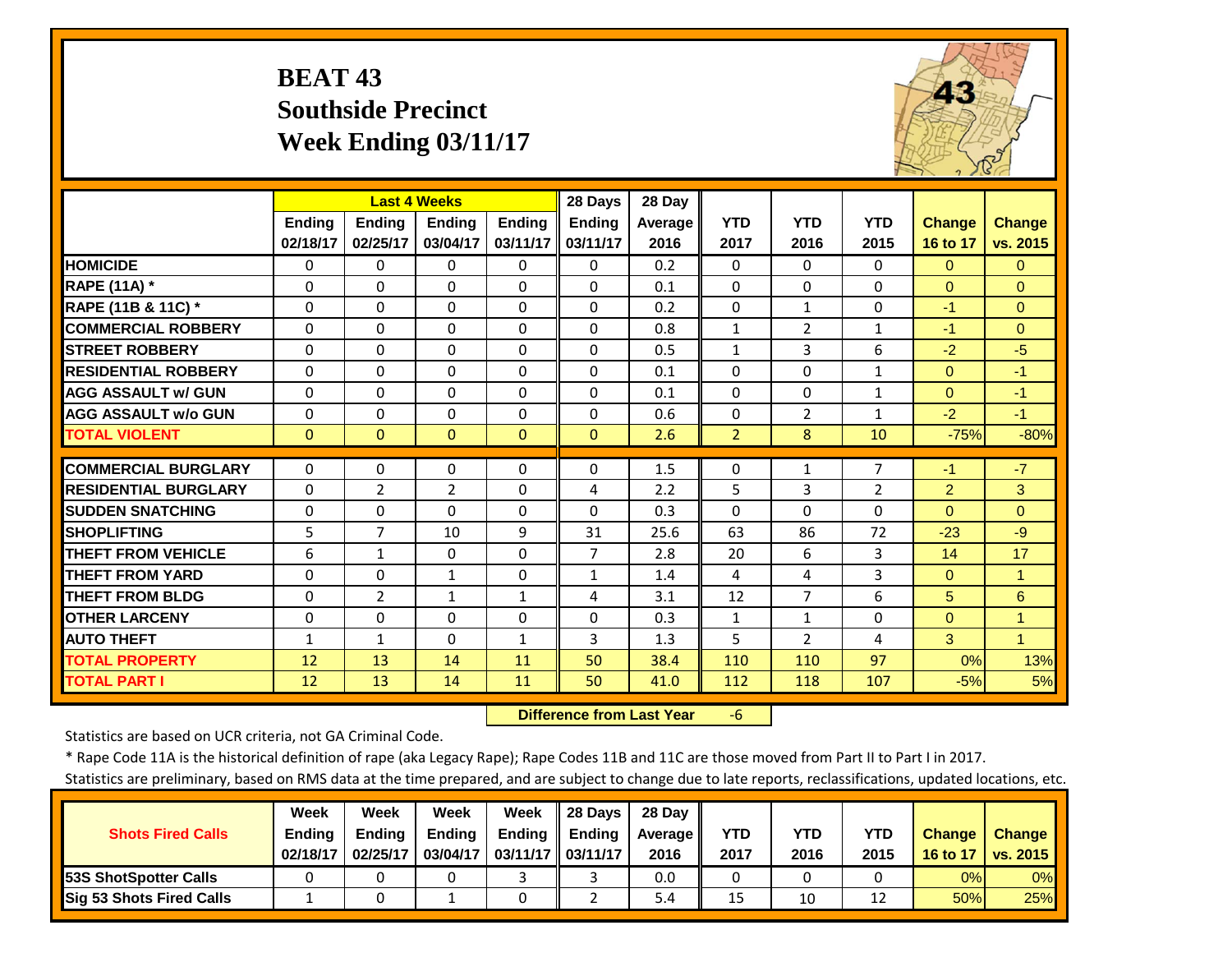### **BEAT 44 Southside PrecinctWeek Ending 03/11/17**



|                             |                |               | <b>Last 4 Weeks</b> |                | 28 Days         | 28 Day         |                |                |                |                |                |
|-----------------------------|----------------|---------------|---------------------|----------------|-----------------|----------------|----------------|----------------|----------------|----------------|----------------|
|                             | <b>Endina</b>  | <b>Ending</b> | <b>Ending</b>       | <b>Endina</b>  | Ending          | <b>Average</b> | <b>YTD</b>     | <b>YTD</b>     | <b>YTD</b>     | <b>Change</b>  | <b>Change</b>  |
|                             | 02/18/17       | 02/25/17      | 03/04/17            | 03/11/17       | 03/11/17        | 2016           | 2017           | 2016           | 2015           | 16 to 17       | vs. 2015       |
| <b>HOMICIDE</b>             | $\Omega$       | 0             | $\Omega$            | $\Omega$       | $\Omega$        | 0.1            | $\mathbf{1}$   | $\Omega$       | $\Omega$       | $\mathbf{1}$   | $\mathbf{1}$   |
| <b>RAPE (11A)</b> *         | $\Omega$       | $\Omega$      | $\mathbf{1}$        | $\Omega$       | $\mathbf{1}$    | 0.2            | $\mathbf{1}$   | $\Omega$       | $\mathbf{1}$   | $\overline{1}$ | $\Omega$       |
| RAPE (11B & 11C) *          | $\mathbf 0$    | $\Omega$      | $\Omega$            | $\Omega$       | $\Omega$        | 0.1            | $\Omega$       | $\Omega$       | $\mathbf{1}$   | $\Omega$       | $-1$           |
| <b>COMMERCIAL ROBBERY</b>   | $\mathbf{0}$   | $\Omega$      | $\Omega$            | $\Omega$       | $\Omega$        | 0.2            | $\mathbf{1}$   | $\Omega$       | $\Omega$       | $\mathbf{1}$   | -1             |
| <b>ISTREET ROBBERY</b>      | $\mathbf{1}$   | 0             | $\Omega$            | $\Omega$       | $\mathbf{1}$    | 0.2            | $\mathbf{1}$   | $\mathbf{1}$   | $\Omega$       | $\Omega$       | $\overline{1}$ |
| <b>RESIDENTIAL ROBBERY</b>  | $\Omega$       | 0             | $\Omega$            | $\Omega$       | $\Omega$        | 0.1            | $\Omega$       | $\Omega$       | 0              | $\Omega$       | $\Omega$       |
| <b>AGG ASSAULT w/ GUN</b>   | $\mathbf{1}$   | 0             | 1                   | $\mathbf{1}$   | 3               | 0.5            | 5              | $\mathbf{1}$   | $\mathbf{1}$   | $\overline{4}$ | $\overline{4}$ |
| <b>AGG ASSAULT w/o GUN</b>  | $\Omega$       | 0             | $\Omega$            | $\Omega$       | $\Omega$        | 0.6            | $\Omega$       | $\overline{2}$ | $\mathbf{1}$   | $-2$           | $-1$           |
| <b>TOTAL VIOLENT</b>        | $\overline{2}$ | $\Omega$      | $\overline{2}$      | $\mathbf{1}$   | 5               | 2.1            | 9              | 4              | 4              | 125%           | 125%           |
| <b>COMMERCIAL BURGLARY</b>  | $\mathbf{0}$   |               |                     |                |                 |                |                |                |                |                | 1              |
|                             |                | $\mathbf{1}$  | $\Omega$            | $\Omega$       | 1               | 0.2            | $\mathbf{1}$   | $\Omega$       | $\Omega$       | 1              |                |
| <b>RESIDENTIAL BURGLARY</b> | $\overline{2}$ | 0             | 1                   | $\overline{2}$ | $5\overline{)}$ | 3.7            | 15             | 5              | 15             | 10             | $\Omega$       |
| <b>SUDDEN SNATCHING</b>     | $\Omega$       | 0             | $\Omega$            | $\Omega$       | $\Omega$        | 0.2            | $\Omega$       | $\Omega$       | $\Omega$       | $\Omega$       | $\Omega$       |
| <b>SHOPLIFTING</b>          | $\Omega$       | 0             | $\mathbf{1}$        | 2              | 3               | 1.1            | 6              | $\overline{2}$ | 1              | 4              | 5              |
| <b>THEFT FROM VEHICLE</b>   | $\Omega$       | 0             | $\mathbf{1}$        | $\mathbf{1}$   | $\overline{2}$  | 4.1            | 11             | 7              | 16             | $\overline{4}$ | $-5$           |
| <b>THEFT FROM YARD</b>      | $\Omega$       | $\Omega$      | $\mathbf{1}$        | $\Omega$       | $\mathbf{1}$    | 1.6            | 5              | $\mathbf{1}$   | 3              | $\overline{4}$ | 2              |
| <b>THEFT FROM BLDG</b>      | $\Omega$       | 0             | $\Omega$            | $\mathbf{1}$   | $\mathbf{1}$    | 2.8            | 4              | 6              | 4              | $-2$           | $\Omega$       |
| <b>OTHER LARCENY</b>        | $\Omega$       | 0             | $\Omega$            | $\Omega$       | $\Omega$        | 0.2            | $\overline{2}$ | $\Omega$       | $\overline{2}$ | $\overline{2}$ | $\Omega$       |
| <b>AUTO THEFT</b>           | $\Omega$       | $\Omega$      | $\Omega$            | $\mathbf{1}$   | $\mathbf{1}$    | 2.1            | 5              | 6              | 6              | $-1$           | $-1$           |
| <b>TOTAL PROPERTY</b>       | $\overline{2}$ | $\mathbf{1}$  | 4                   | $\overline{7}$ | 14              | 16.1           | 49             | 27             | 47             | 81%            | 4%             |
| <b>TOTAL PART I</b>         | 4              | $\mathbf{1}$  | 6                   | 8              | 19              | 18.2           | 58             | 31             | 51             | 87%            | 14%            |

 **Difference from Last Year**r 27

Statistics are based on UCR criteria, not GA Criminal Code.

\* Rape Code 11A is the historical definition of rape (aka Legacy Rape); Rape Codes 11B and 11C are those moved from Part II to Part I in 2017.

|                               | Week          | Week          | Week          | Week                | 28 Days       | 28 Day            |            |      |      |               |               |
|-------------------------------|---------------|---------------|---------------|---------------------|---------------|-------------------|------------|------|------|---------------|---------------|
| <b>Shots Fired Calls</b>      | <b>Ending</b> | <b>Endina</b> | <b>Ending</b> | <b>Ending</b>       | <b>Ending</b> | <b>Average</b> II | <b>YTD</b> | YTD  | YTD  | <b>Change</b> | <b>Change</b> |
|                               | 02/18/17      | 02/25/17      | 03/04/17      | $03/11/17$ 03/11/17 |               | 2016              | 2017       | 2016 | 2015 | 16 to 17      | vs. 2015      |
| <b>153S ShotSpotter Calls</b> |               |               |               |                     |               | 0.0               |            |      |      | 0%            | 0%            |
| Sig 53 Shots Fired Calls      |               |               |               |                     | 10            | 8.2               | 26         | 16   | 14   | 63%           | 86%           |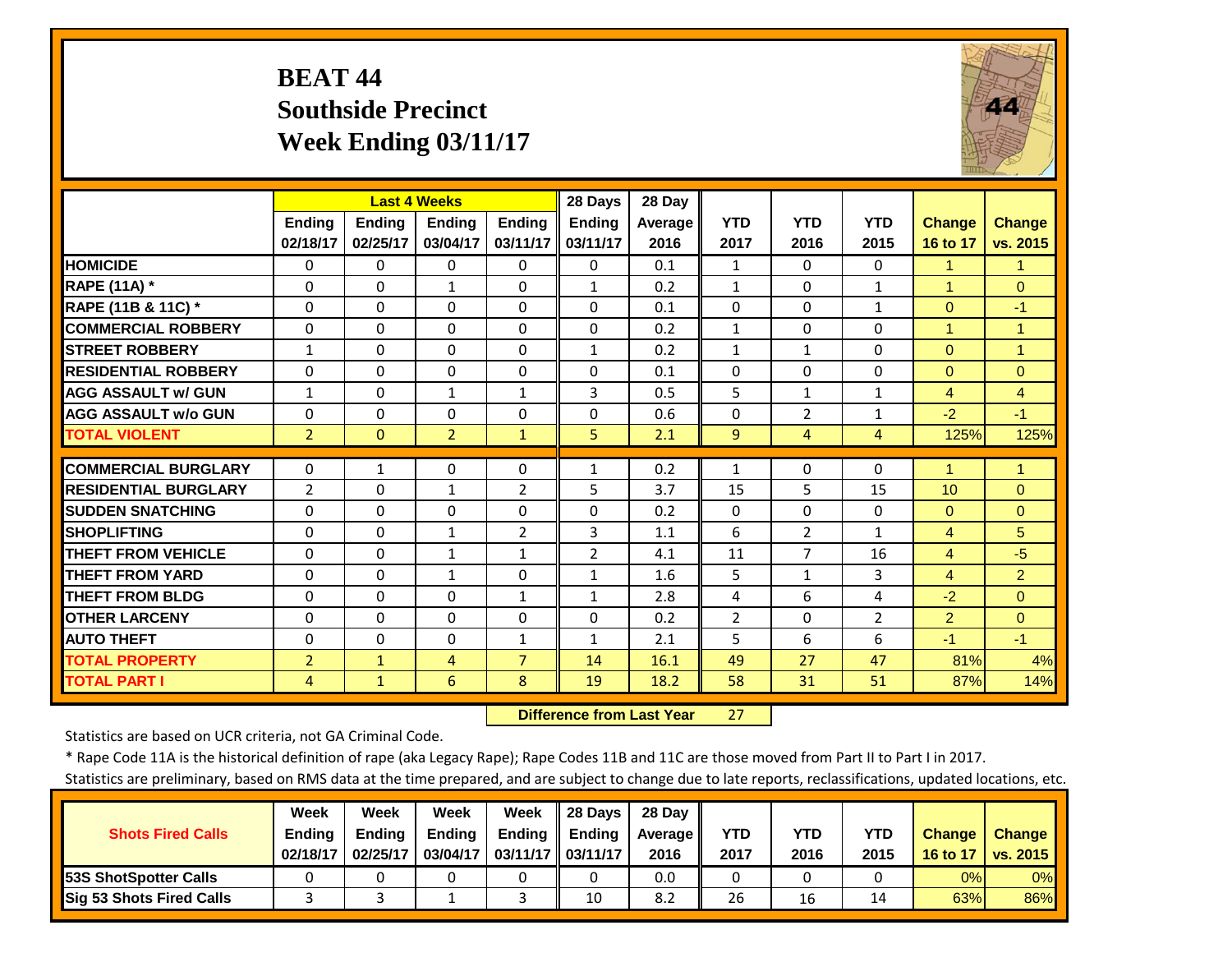## **BEAT 45 Southside PrecinctWeek Ending 03/11/17**



|                             |                |                | <b>Last 4 Weeks</b> |               | 28 Days       | 28 Day  |                |                |                |               |                      |
|-----------------------------|----------------|----------------|---------------------|---------------|---------------|---------|----------------|----------------|----------------|---------------|----------------------|
|                             | <b>Ending</b>  | <b>Ending</b>  | <b>Ending</b>       | <b>Ending</b> | <b>Ending</b> | Average | <b>YTD</b>     | <b>YTD</b>     | <b>YTD</b>     | <b>Change</b> | <b>Change</b>        |
|                             | 02/18/17       | 02/25/17       | 03/04/17            | 03/11/17      | 03/11/17      | 2016    | 2017           | 2016           | 2015           | 16 to 17      | vs. 2015             |
| <b>HOMICIDE</b>             | $\Omega$       | $\Omega$       | $\Omega$            | $\Omega$      | $\Omega$      | 0.1     | $\mathbf{1}$   | $\mathbf{1}$   | $\Omega$       | $\Omega$      | 1                    |
| <b>RAPE (11A) *</b>         | $\Omega$       | $\Omega$       | $\Omega$            | $\Omega$      | $\Omega$      | 0.0     | $\Omega$       | $\Omega$       | 0              | $\Omega$      | $\Omega$             |
| RAPE (11B & 11C) *          | $\Omega$       | $\Omega$       | $\Omega$            | $\Omega$      | $\Omega$      | 0.3     | $\Omega$       | $\mathbf{1}$   | $\mathbf{1}$   | $-1$          | $-1$                 |
| <b>COMMERCIAL ROBBERY</b>   | $\Omega$       | $\Omega$       | $\Omega$            | $\Omega$      | $\Omega$      | 0.0     | $\Omega$       | $\Omega$       | $\Omega$       | $\mathbf{0}$  | $\Omega$             |
| <b>STREET ROBBERY</b>       | 0              | $\Omega$       | 0                   | $\mathbf{1}$  | $\mathbf{1}$  | 0.2     | $\mathbf{1}$   | $\Omega$       | 0              | 1             | $\overline{1}$       |
| <b>RESIDENTIAL ROBBERY</b>  | $\Omega$       | $\Omega$       | $\Omega$            | $\Omega$      | $\Omega$      | 0.0     | $\Omega$       | $\Omega$       | 0              | $\Omega$      | $\Omega$             |
| <b>AGG ASSAULT w/ GUN</b>   | $\Omega$       | 0              | $\Omega$            | 0             | $\Omega$      | 0.0     | $\Omega$       | $\Omega$       | 0              | $\Omega$      | $\Omega$             |
| <b>AGG ASSAULT w/o GUN</b>  | 0              | $\Omega$       | $\Omega$            | $\Omega$      | 0             | 0.3     | $\Omega$       | $\overline{2}$ | 1              | $-2$          | $-1$                 |
| <b>TOTAL VIOLENT</b>        | $\Omega$       | $\Omega$       | $\Omega$            | $\mathbf{1}$  | $\mathbf{1}$  | 0.9     | $\overline{2}$ | 4              | $\overline{2}$ | $-50%$        | 0%                   |
| <b>COMMERCIAL BURGLARY</b>  | $\Omega$       | 0              | $\mathbf 0$         | 0             | 0             | 0.2     | $\Omega$       | $\Omega$       | $\overline{2}$ | $\mathbf{0}$  | $-2$                 |
| <b>RESIDENTIAL BURGLARY</b> | $\overline{2}$ | 0              | 4                   | 1             | 7             | 3.7     | 11             | 6              | 17             | 5             | $-6$                 |
| <b>SUDDEN SNATCHING</b>     | $\Omega$       | 0              | $\Omega$            | 0             | $\Omega$      | 0.2     | $\Omega$       | $\Omega$       | 0              | $\Omega$      | $\Omega$             |
| <b>SHOPLIFTING</b>          | $\Omega$       | $\Omega$       | $\Omega$            | $\Omega$      | $\Omega$      | 0.5     | $\Omega$       | $\overline{2}$ | 0              | $-2$          | $\Omega$             |
| <b>THEFT FROM VEHICLE</b>   | 1              | $\Omega$       | $\Omega$            | $\mathbf{1}$  | 2             | 5.0     | 9              | 18             | 4              | $-9$          | 5                    |
| <b>THEFT FROM YARD</b>      | 1              | 1              | $\Omega$            | $\mathbf{1}$  | 3             | 2.1     | 4              | $\mathbf{1}$   | 4              | 3             | $\Omega$             |
| <b>THEFT FROM BLDG</b>      | 0              | $\mathbf{1}$   | $\overline{2}$      | $\Omega$      | 3             | 2.1     | 5              | 6              | 4              | $-1$          | $\overline{1}$       |
| <b>OTHER LARCENY</b>        | $\Omega$       | $\Omega$       | $\Omega$            | $\mathbf{1}$  | $\mathbf{1}$  | 0.5     | $\mathbf{1}$   | $\mathbf{1}$   | $\Omega$       | $\Omega$      | $\overline{1}$       |
| <b>AUTO THEFT</b>           | 0              | $\Omega$       | $\Omega$            | $\Omega$      | $\Omega$      | 1.1     | $\mathbf{1}$   | $\overline{2}$ | $\Omega$       | $-1$          | $\blacktriangleleft$ |
| <b>TOTAL PROPERTY</b>       | 4              | $\overline{2}$ | 6                   | 4             | 16            | 15.4    | 31             | 36             | 31             | $-14%$        | 0%                   |
| <b>TOTAL PART I</b>         | 4              | $\overline{2}$ | 6                   | 5             | 17            | 16.3    | 33             | 40             | 33             | $-18%$        | 0%                   |
|                             |                |                |                     |               |               |         |                |                |                |               |                      |

 **Difference from Last Year** $-7$ 

Statistics are based on UCR criteria, not GA Criminal Code.

\* Rape Code 11A is the historical definition of rape (aka Legacy Rape); Rape Codes 11B and 11C are those moved from Part II to Part I in 2017.

|                                 | Week          | Week          | Week          | Week              | 28 Davs       | 28 Day     |      |      |      |               |               |
|---------------------------------|---------------|---------------|---------------|-------------------|---------------|------------|------|------|------|---------------|---------------|
| <b>Shots Fired Calls</b>        | <b>Ending</b> | <b>Ending</b> | <b>Ending</b> | <b>Ending</b>     | <b>Ending</b> | Average II | YTD  | YTD  | YTD  | <b>Change</b> | <b>Change</b> |
|                                 | 02/18/17      | 02/25/17      | 03/04/17      | 03/11/17 03/11/17 |               | 2016       | 2017 | 2016 | 2015 | 16 to 17      | vs. 2015      |
| <b>153S ShotSpotter Calls</b>   |               |               |               |                   |               | 0.0        |      |      |      | 0%            | $0\%$         |
| <b>Sig 53 Shots Fired Calls</b> |               |               |               |                   |               | 6.4        | 20   | 13   | 16   | 54%           | 25%           |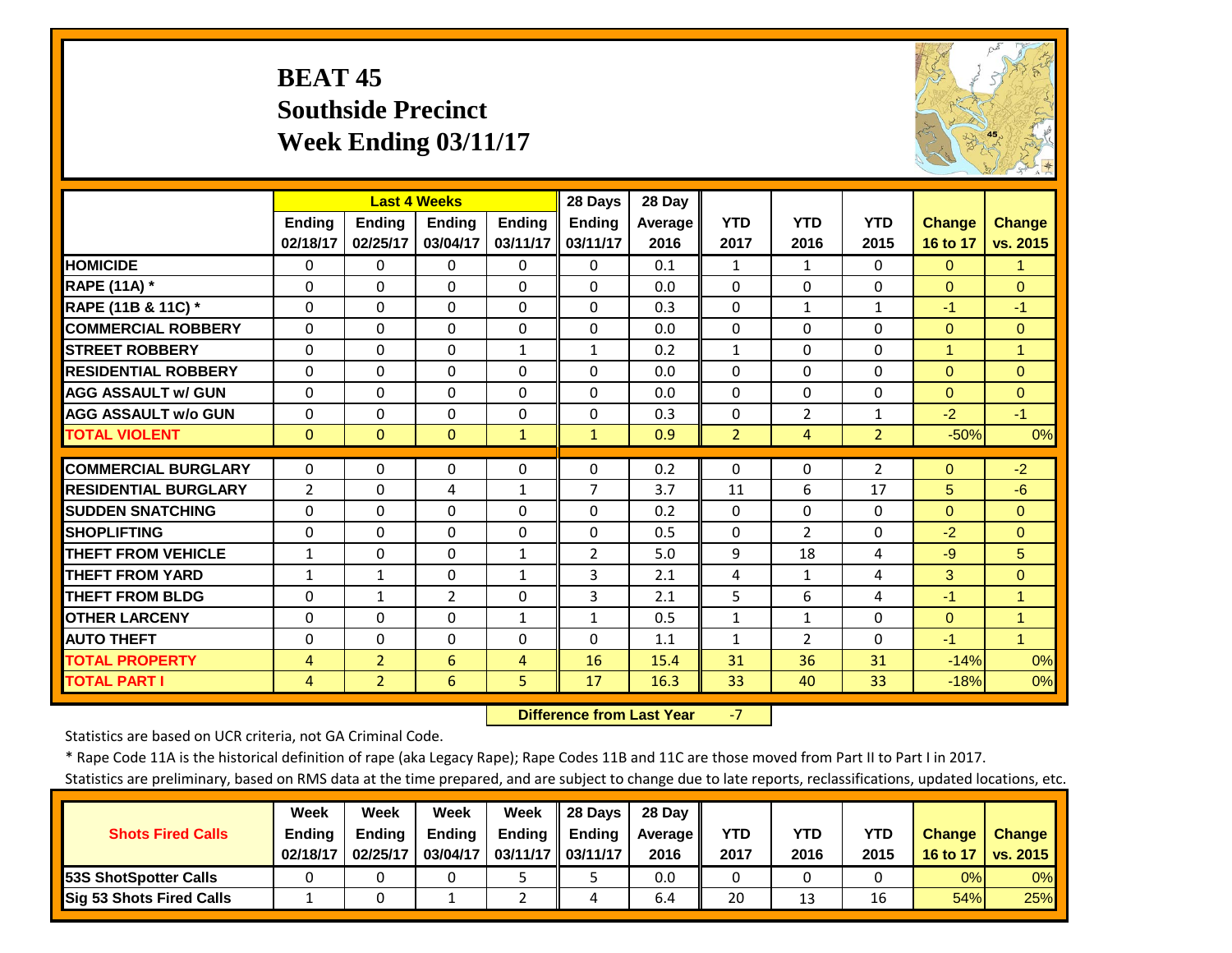#### **BEAT 46 Southside PrecinctWeek Ending 03/11/17**



|                             |               | <b>Last 4 Weeks</b> |                |               | 28 Days        | 28 Day  |                |                |                |                      |                |
|-----------------------------|---------------|---------------------|----------------|---------------|----------------|---------|----------------|----------------|----------------|----------------------|----------------|
|                             | <b>Ending</b> | <b>Endina</b>       | <b>Endina</b>  | <b>Endina</b> | <b>Endina</b>  | Average | <b>YTD</b>     | <b>YTD</b>     | <b>YTD</b>     | <b>Change</b>        | <b>Change</b>  |
|                             | 02/18/17      | 02/25/17            | 03/04/17       | 03/11/17      | 03/11/17       | 2016    | 2017           | 2016           | 2015           | 16 to 17             | vs. 2015       |
| <b>HOMICIDE</b>             | $\Omega$      | $\Omega$            | $\Omega$       | $\Omega$      | 0              | 0.0     | $\Omega$       | 0              | $\mathbf{1}$   | $\Omega$             | $-1$           |
| RAPE (11A) *                | $\Omega$      | $\Omega$            | $\Omega$       | $\Omega$      | 0              | 0.1     | $\Omega$       | $\mathbf{1}$   | 0              | $-1$                 | $\Omega$       |
| RAPE (11B & 11C) *          | $\mathbf 0$   | $\Omega$            | $\Omega$       | $\Omega$      | $\Omega$       | 0.1     | $\Omega$       | $\Omega$       | $\Omega$       | $\mathbf{0}$         | $\Omega$       |
| <b>COMMERCIAL ROBBERY</b>   | $\Omega$      | $\Omega$            | 2              | $\Omega$      | $\overline{2}$ | 0.4     | $\overline{2}$ | $\mathbf{1}$   | $\Omega$       | $\mathbf{1}$         | $\overline{2}$ |
| <b>STREET ROBBERY</b>       | $\Omega$      | $\Omega$            | $\Omega$       | $\Omega$      | $\Omega$       | 0.3     | $\Omega$       | $\overline{2}$ | $\Omega$       | $-2$                 | $\Omega$       |
| <b>RESIDENTIAL ROBBERY</b>  | $\Omega$      | $\Omega$            | $\Omega$       | $\Omega$      | $\Omega$       | 0.0     | $\Omega$       | $\Omega$       | 0              | $\Omega$             | $\Omega$       |
| <b>AGG ASSAULT W/ GUN</b>   | $\Omega$      | $\Omega$            | $\Omega$       | $\Omega$      | $\Omega$       | 0.2     | $\Omega$       | $\Omega$       | $\overline{2}$ | $\Omega$             | $-2$           |
| <b>AGG ASSAULT w/o GUN</b>  | $\mathbf{1}$  | $\Omega$            | $\Omega$       | $\Omega$      | $\mathbf{1}$   | 0.1     | $\mathbf{1}$   | $\Omega$       | 0              | $\blacktriangleleft$ | $\overline{1}$ |
| <b>TOTAL VIOLENT</b>        | $\mathbf{1}$  | $\Omega$            | $\overline{2}$ | $\Omega$      | 3              | 1.1     | 3              | 4              | 3              | $-25%$               | 0%             |
| <b>COMMERCIAL BURGLARY</b>  | $\Omega$      | $\Omega$            | 0              | 0             | $\Omega$       | 0.0     | 1              | $\Omega$       | 0              | $\mathbf 1$          | 1              |
| <b>RESIDENTIAL BURGLARY</b> | $\Omega$      | $\mathbf{1}$        | $\Omega$       | $\Omega$      | $\mathbf{1}$   | 1.8     | 4              | $\overline{2}$ | 4              | $\overline{2}$       | $\Omega$       |
| <b>SUDDEN SNATCHING</b>     | $\Omega$      | $\Omega$            | $\Omega$       | $\mathbf{1}$  | $\mathbf{1}$   | 0.2     | $\mathbf{1}$   | $\mathbf{1}$   | 0              | $\Omega$             | 1              |
| <b>SHOPLIFTING</b>          | 3             | $\overline{2}$      | 1              | 4             | 10             | 10.9    | 33             | 30             | 25             | 3                    | 8              |
| <b>THEFT FROM VEHICLE</b>   | $\Omega$      | $\mathbf{1}$        | $\Omega$       | $\Omega$      | $\mathbf{1}$   | 2.0     | 12             | $\overline{2}$ | 7              | 10                   | 5              |
| <b>THEFT FROM YARD</b>      | 1             | $\Omega$            | $\Omega$       | 0             | $\mathbf{1}$   | 1.5     | 2              | $\mathbf{1}$   | $\mathbf{1}$   | $\mathbf{1}$         | $\overline{1}$ |
| <b>THEFT FROM BLDG</b>      | 1             | 1                   | $\Omega$       | 0             | $\overline{2}$ | 1.6     | 4              | 3              | 3              | $\mathbf{1}$         | 1              |
| <b>OTHER LARCENY</b>        | $\Omega$      | $\Omega$            | $\Omega$       | $\Omega$      | $\Omega$       | 0.4     | $\mathbf{1}$   | $\mathbf{1}$   | $\Omega$       | $\Omega$             | $\overline{1}$ |
| <b>AUTO THEFT</b>           | $\mathbf 0$   | $\Omega$            | $\Omega$       | $\Omega$      | $\Omega$       | 1.1     | $\Omega$       | 3              | 5              | $-3$                 | $-5$           |
| <b>TOTAL PROPERTY</b>       | 5             | 5                   | $\mathbf{1}$   | 5             | 16             | 19.5    | 58             | 43             | 45             | 35%                  | 29%            |
| <b>TOTAL PART I</b>         | 6             | 5                   | $\overline{3}$ | 5             | 19             | 20.7    | 61             | 47             | 48             | 30%                  | 27%            |
|                             |               |                     |                |               |                |         |                |                |                |                      |                |

 **Difference from Last Year**r 14

Statistics are based on UCR criteria, not GA Criminal Code.

\* Rape Code 11A is the historical definition of rape (aka Legacy Rape); Rape Codes 11B and 11C are those moved from Part II to Part I in 2017.

|                               | Week          | Week          | Week          | Week                     | 28 Davs       | 28 Dav     |            |      |      |               |                 |
|-------------------------------|---------------|---------------|---------------|--------------------------|---------------|------------|------------|------|------|---------------|-----------------|
| <b>Shots Fired Calls</b>      | <b>Ending</b> | <b>Endina</b> | <b>Ending</b> | <b>Ending</b>            | <b>Ending</b> | Average II | <b>YTD</b> | YTD  | YTD  | <b>Change</b> | <b>Change</b>   |
|                               | 02/18/17      | 02/25/17      | 03/04/17      | ′   03/11/17    03/11/17 |               | 2016       | 2017       | 2016 | 2015 | 16 to 17      | <b>vs. 2015</b> |
| <b>153S ShotSpotter Calls</b> |               |               |               |                          |               | 0.0        |            |      |      | 0%            | $0\%$           |
| Sig 53 Shots Fired Calls      |               |               |               |                          |               | '.8        | 13         | 21   | 23   | $-38%$        | $-43%$          |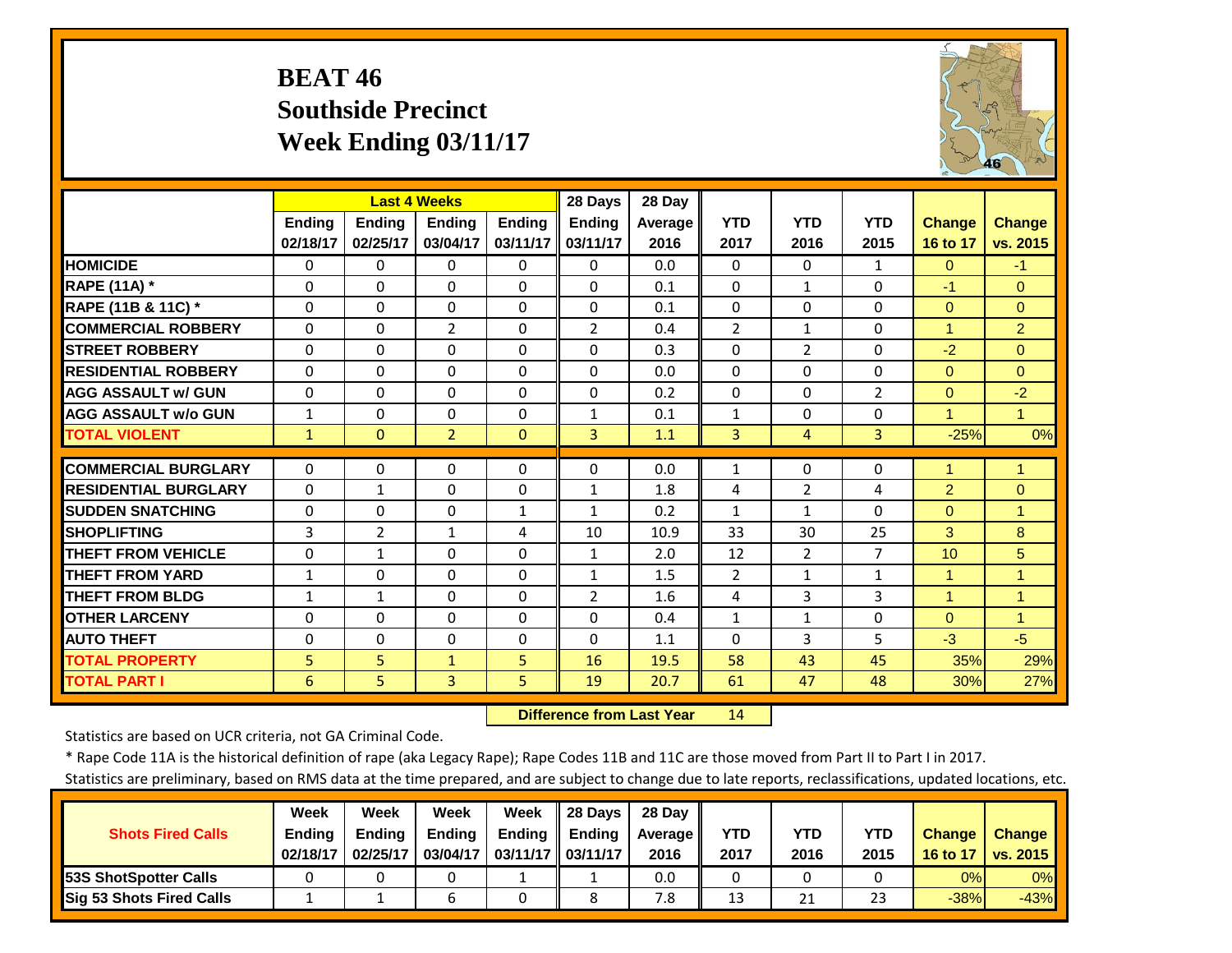

#### **COMPSTATISLANDS PRECINCT** CAPT. CARY HILL **Week Ending 03/11/17**

**PRECINCT COMMANDER:**



|                             | Week<br><b>Ending</b><br>03/11/17 | Week<br><b>Ending</b><br>03/04/17 | Weekly<br>Avg<br>2016 | 28-Day<br><b>Ending</b><br>03/11/17 | 28-Day<br>Ending<br>2/18/17 | Avg<br>28-Day<br>2016 | <b>YTD</b><br>2017 | <b>YTD</b><br>2016 | <b>YTD</b><br>2015 | <b>Change</b><br>16 to 17 | <b>Change</b><br>vs. 2015 |
|-----------------------------|-----------------------------------|-----------------------------------|-----------------------|-------------------------------------|-----------------------------|-----------------------|--------------------|--------------------|--------------------|---------------------------|---------------------------|
| <b>HOMICIDE</b>             | 0                                 |                                   | $\Omega$              | $\mathbf{2}$                        | 2                           |                       | $\mathbf{2}$       | 0                  | 2                  | $\overline{2}$            | $\Omega$                  |
| <b>RAPE (11A)</b> *         | 0                                 | 0                                 | $\Omega$              | 0                                   | $\Omega$                    | $\Omega$              | $\bf{0}$           | 0                  | $\overline{2}$     | $\Omega$                  | $-2$                      |
| RAPE (11B & 11C) *          | $\bf{0}$                          | 0                                 | $\Omega$              | $\mathbf{0}$                        | $\overline{2}$              | 0                     | $\mathbf{3}$       | 0                  | 3                  | 3                         | $\overline{0}$            |
| <b>COMMERCIAL ROBBERY</b>   | $\bf{0}$                          | $\overline{2}$                    | $\Omega$              | 3                                   | 3                           |                       | 9                  | 4                  |                    | 5                         | 8                         |
| <b>STREET ROBBERY</b>       | $\overline{2}$                    |                                   |                       | 4                                   | 4                           | 4                     | 4                  | 10                 | 11                 | $-6$                      | $-7$                      |
| <b>RESIDENTIAL ROBBERY</b>  | $\bf{0}$                          | 0                                 | $\Omega$              | 0                                   | 0                           |                       |                    | 0                  | 3                  |                           | $-2$                      |
| <b>AGG ASSAULT w/ GUN</b>   | $\overline{2}$                    | 0                                 | 1                     | $\overline{ }$                      | $\overline{7}$              | 5                     | 14                 | 18                 | 9                  | -4                        | 5                         |
| <b>AGG ASSAULT w/o GUN</b>  | 0                                 |                                   |                       | 5                                   | 5                           | 4                     | 8                  | 9                  | 3                  | $-1$                      | 5                         |
| <b>TOTAL VIOLENT</b>        | 4                                 | 5                                 | 4                     | 21                                  | 23                          | 17                    | 41                 | 41                 | 34                 | 0%                        | 21%                       |
|                             |                                   |                                   |                       |                                     |                             |                       |                    |                    |                    |                           |                           |
| <b>COMMERCIAL BURGLARY</b>  | 3                                 | 0                                 |                       | 3                                   | 3                           | 3                     | 3                  | 11                 | 5                  | $-8$                      | $-2$                      |
| <b>RESIDENTIAL BURGLARY</b> |                                   | 8                                 | 9                     | 24                                  | 24                          | 35                    | 63                 | 78                 | 50                 | $-15$                     | 13                        |
| <b>SUDDEN SNATCHING</b>     | $\bf{0}$                          | 0                                 | $\Omega$              | 1                                   | 1                           |                       | $\mathbf{2}$       | $\overline{2}$     | $\overline{2}$     | $\Omega$                  | $\Omega$                  |
| <b>SHOPLIFTING</b>          | 4                                 | $\overline{7}$                    | 8                     | 37                                  | 37                          | 32                    | 89                 | 89                 | 100                | $\Omega$                  | $-11$                     |
| <b>THEFT FROM VEHICLE</b>   | 6                                 | 2                                 | $\overline{7}$        | 22                                  | 23                          | 26                    | 74                 | 67                 | 50                 | $\overline{7}$            | 24                        |
| <b>THEFT FROM YARD</b>      | 1                                 |                                   | 3                     | 4                                   | 4                           | 11                    | 19                 | 20                 | 19                 | $-1$                      | $\Omega$                  |
| <b>THEFT FROM BLDG</b>      |                                   | 4                                 | 5                     | 12 <sub>2</sub>                     | 13                          | 20                    | 36                 | 46                 | 44                 | $-10$                     | $-8$                      |
| <b>OTHER LARCENY</b>        | $\overline{2}$                    | 4                                 |                       | $\overline{7}$                      | 5                           | 3                     | 9                  | 12                 | 5                  | $-3$                      | $\overline{4}$            |
| <b>AUTO THEFT</b>           | 3                                 | 4                                 | 3                     | 14                                  | 14                          | 14                    | 39                 | 24                 | 26                 | 15                        | 13                        |
| <b>TOTAL PROPERTY</b>       | 21                                | 30                                | 36                    | 124                                 | 124                         | 145                   | 334                | 349                | 301                | $-4%$                     | 11%                       |
| <b>TOTAL PART I</b>         | 25                                | 35                                | 40                    | 145                                 | 147                         | 162                   | 375                | 390                | 335                | $-4%$                     | 12%                       |

Statistics are based on UCR criteria, not GA Criminal Code. **Difference from Last Year** -15

Statistics are preliminary, based on RMS data at the time prepared, and are subject to change due to late reports, reclassifications, updated locations, etc. Cell Shading: white is within 0.6 standard deviation of the mean; red is above; green is below.

| <b>Citizen Initiated Calls</b> | Week<br><b>Ending</b><br>03/11/17 | Week<br><b>Ending</b><br>03/04/17 | <b>Weekly</b><br>Avg<br>2016 | $28$ -Day<br><b>Ending</b><br>03/11/17 | $28-Dav$<br>Ending<br>2/18/17 | Avg<br>$28-Dav$<br>2016 | <b>YTD</b><br>2017 | YTD<br>2016 | <b>YTD</b><br>2015 | <b>Change</b><br>16 to 17 | <b>Change</b><br>vs. 2015 |
|--------------------------------|-----------------------------------|-----------------------------------|------------------------------|----------------------------------------|-------------------------------|-------------------------|--------------------|-------------|--------------------|---------------------------|---------------------------|
| <b>Midnight Shift</b>          | 86                                | 97                                | 108                          | 382                                    | 375                           | 432                     | 977                | 949         | 962                | 28                        | 15                        |
| Day Shift                      | 283                               | 268                               | 265                          | 1077                                   | 1060                          | 1060                    | 2525               | 2536        | 2511               | $-11$                     | 14                        |
| <b>Afternoon Shift</b>         | 299                               | 229                               | 297                          | 1049                                   | 1021                          | 1188                    | 2631               | 2794        | 2704               | $-163$                    | $-73$                     |
| <b>TOTAL CITIZEN CFS</b>       | 668                               | 594                               | 670                          | 2508                                   | 2456                          | 2680                    | 6133               | 6279        | 6177               | $-2.3%$                   | $-0.7%$                   |
| 53S ShotSpotter Calls          |                                   |                                   | 3                            | $12 \overline{ }$                      | 11                            | 12                      | 33                 | 28          |                    |                           | 27                        |
| Sig 53 Shots Fired Calls       |                                   |                                   | 19                           | 53                                     | 54                            | 78                      | 166                | 219         | 132                | $-53$                     | 34                        |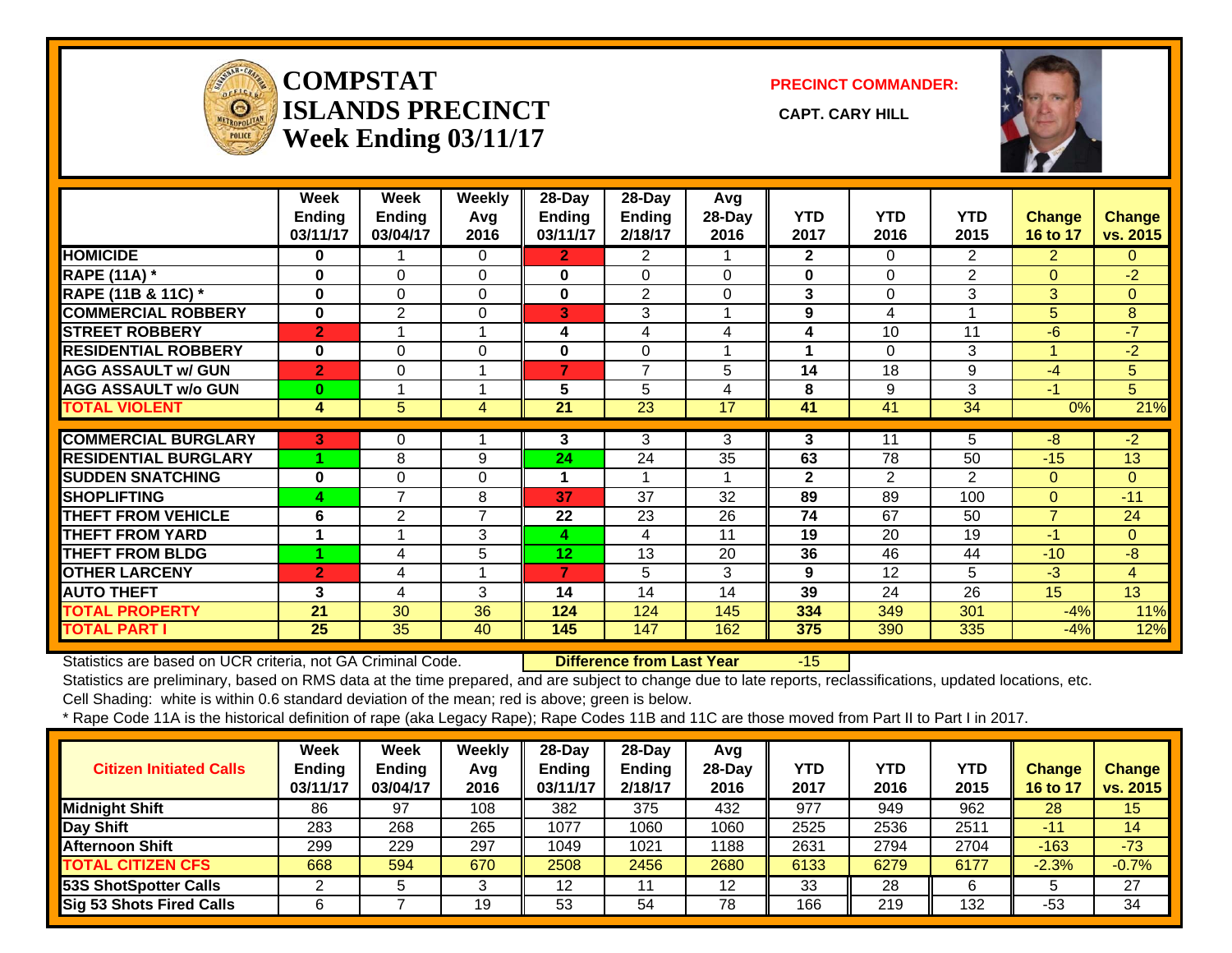# **BEAT 51 Islands Precinct Week Ending 03/11/17**



|                             |                | <b>Last 4 Weeks</b> |                |                | 28 Days        | 28 Day         |                |                |                |               |                |
|-----------------------------|----------------|---------------------|----------------|----------------|----------------|----------------|----------------|----------------|----------------|---------------|----------------|
|                             | <b>Ending</b>  | <b>Ending</b>       | <b>Endina</b>  | <b>Endina</b>  | <b>Ending</b>  | <b>Average</b> | <b>YTD</b>     | <b>YTD</b>     | <b>YTD</b>     | <b>Change</b> | <b>Change</b>  |
|                             | 02/18/17       | 02/25/17            | 03/04/17       | 03/11/17       | 03/11/17       | 2016           | 2017           | 2016           | 2015           | 16 to 17      | vs. 2015       |
| <b>HOMICIDE</b>             | $\Omega$       | 0                   | $\Omega$       | 0              | $\Omega$       | 0.2            | $\Omega$       | $\Omega$       | $\Omega$       | $\Omega$      | $\Omega$       |
| <b>RAPE (11A) *</b>         | $\Omega$       | 0                   | $\Omega$       | $\Omega$       | $\Omega$       | 0.2            | $\Omega$       | $\Omega$       | $\Omega$       | $\Omega$      | $\Omega$       |
| RAPE (11B & 11C) *          | $\Omega$       | 0                   | $\Omega$       | $\Omega$       | $\Omega$       | 0.1            | $\Omega$       | $\Omega$       | $\Omega$       | $\Omega$      | $\Omega$       |
| <b>COMMERCIAL ROBBERY</b>   | $\Omega$       | 0                   | $\overline{2}$ | $\Omega$       | $\overline{2}$ | 0.4            | 5              | $\Omega$       | $\Omega$       | 5             | 5              |
| <b>STREET ROBBERY</b>       | $\Omega$       | 0                   | $\mathbf{1}$   | $\Omega$       | $\mathbf{1}$   | 1.5            | $\mathbf{1}$   | 4              | 5              | $-3$          | $-4$           |
| <b>RESIDENTIAL ROBBERY</b>  | $\Omega$       | 0                   | $\Omega$       | $\Omega$       | $\Omega$       | 0.3            | $\Omega$       | $\Omega$       | $\overline{2}$ | $\Omega$      | $-2$           |
| <b>AGG ASSAULT W/ GUN</b>   | $\Omega$       | 0                   | $\Omega$       | $\Omega$       | $\Omega$       | 1.6            | 3              | 8              | $\mathbf{1}$   | $-5$          | $\overline{2}$ |
| <b>AGG ASSAULT w/o GUN</b>  | 1              | 0                   | 0              | 0              | 1              | 0.7            | 1              | 1              | 1              | $\Omega$      | $\Omega$       |
| <b>TOTAL VIOLENT</b>        | $\mathbf{1}$   | $\Omega$            | 3              | $\Omega$       | 4              | 4.9            | 10             | 13             | 9              | $-23%$        | 11%            |
| <b>COMMERCIAL BURGLARY</b>  | 0              | 0                   | $\Omega$       | $\mathbf{1}$   | $\mathbf{1}$   | 1.1            | $\mathbf{1}$   | 6              | 0              | $-5$          | 1              |
| <b>RESIDENTIAL BURGLARY</b> | $\mathbf{1}$   | $\overline{3}$      | 3              | $\mathbf{1}$   | 8              | 6.8            | 13             | 20             | 5              | $-7$          | 8              |
| <b>SUDDEN SNATCHING</b>     | $\Omega$       | 0                   | $\Omega$       | 0              | 0              | 0.2            | $\Omega$       | $\Omega$       | $\Omega$       | $\Omega$      | $\Omega$       |
| <b>SHOPLIFTING</b>          | 6              | 5.                  | 4              | $\mathbf{1}$   | 16             | 13.7           | 40             | 35             | 45             | 5             | $-5$           |
| <b>THEFT FROM VEHICLE</b>   | $\Omega$       | 0                   | $\Omega$       | $\mathbf{1}$   | $\mathbf{1}$   | 5.7            | 21             | 19             | 15             | 2             | 6              |
| <b>THEFT FROM YARD</b>      | $\mathbf{1}$   | 0                   | $\Omega$       | $\Omega$       | $\mathbf{1}$   | 2.1            | 3              | 4              | 5              | $-1$          | $-2$           |
| <b>THEFT FROM BLDG</b>      | $\Omega$       | $\mathbf{1}$        | $\mathbf{1}$   | $\Omega$       | $\overline{2}$ | 4.1            | $\overline{7}$ | $\overline{7}$ | 10             | $\Omega$      | $-3$           |
| <b>OTHER LARCENY</b>        | $\Omega$       | 0                   | $\overline{2}$ | $\Omega$       | $\overline{2}$ | 0.5            | $\mathbf{1}$   | $\mathbf{1}$   | $\Omega$       | $\Omega$      | $\mathbf{1}$   |
| <b>AUTO THEFT</b>           | $\overline{2}$ | 0                   | 0              | $\Omega$       | $\overline{2}$ | 3.1            | 8              | 5              | $\overline{7}$ | 3             | $\mathbf{1}$   |
| <b>TOTAL PROPERTY</b>       | 10             | 9                   | 10             | $\overline{4}$ | 33             | 37.3           | 94             | 97             | 87             | $-3%$         | 8%             |
| <b>TOTAL PART I</b>         | 11             | $\overline{9}$      | 13             | $\overline{4}$ | 37             | 42.2           | 104            | 110            | 96             | $-5%$         | 8%             |

 **Difference from Last Year**‐6

Statistics are based on UCR criteria, not GA Criminal Code.

\* Rape Code 11A is the historical definition of rape (aka Legacy Rape); Rape Codes 11B and 11C are those moved from Part II to Part I in 2017.

|                                 | Week          | Week          | Week          | Week              | 28 Davs       | 28 Day     |      |      |      |               |               |
|---------------------------------|---------------|---------------|---------------|-------------------|---------------|------------|------|------|------|---------------|---------------|
| <b>Shots Fired Calls</b>        | <b>Ending</b> | <b>Ending</b> | <b>Ending</b> | <b>Ending</b>     | <b>Ending</b> | Average II | YTD  | YTD  | YTD  | <b>Change</b> | <b>Change</b> |
|                                 | 02/18/17      | 02/25/17      | 03/04/17      | 03/11/17 03/11/17 |               | 2016       | 2017 | 2016 | 2015 | 16 to 17      | vs. 2015      |
| <b>153S ShotSpotter Calls</b>   |               |               |               |                   | a             | 10.8       | 26   | 25   |      | 0%            | $0\%$         |
| <b>Sig 53 Shots Fired Calls</b> |               |               |               |                   |               | 20.9       | 31   | 60   | 23   | $-48%$        | 35%           |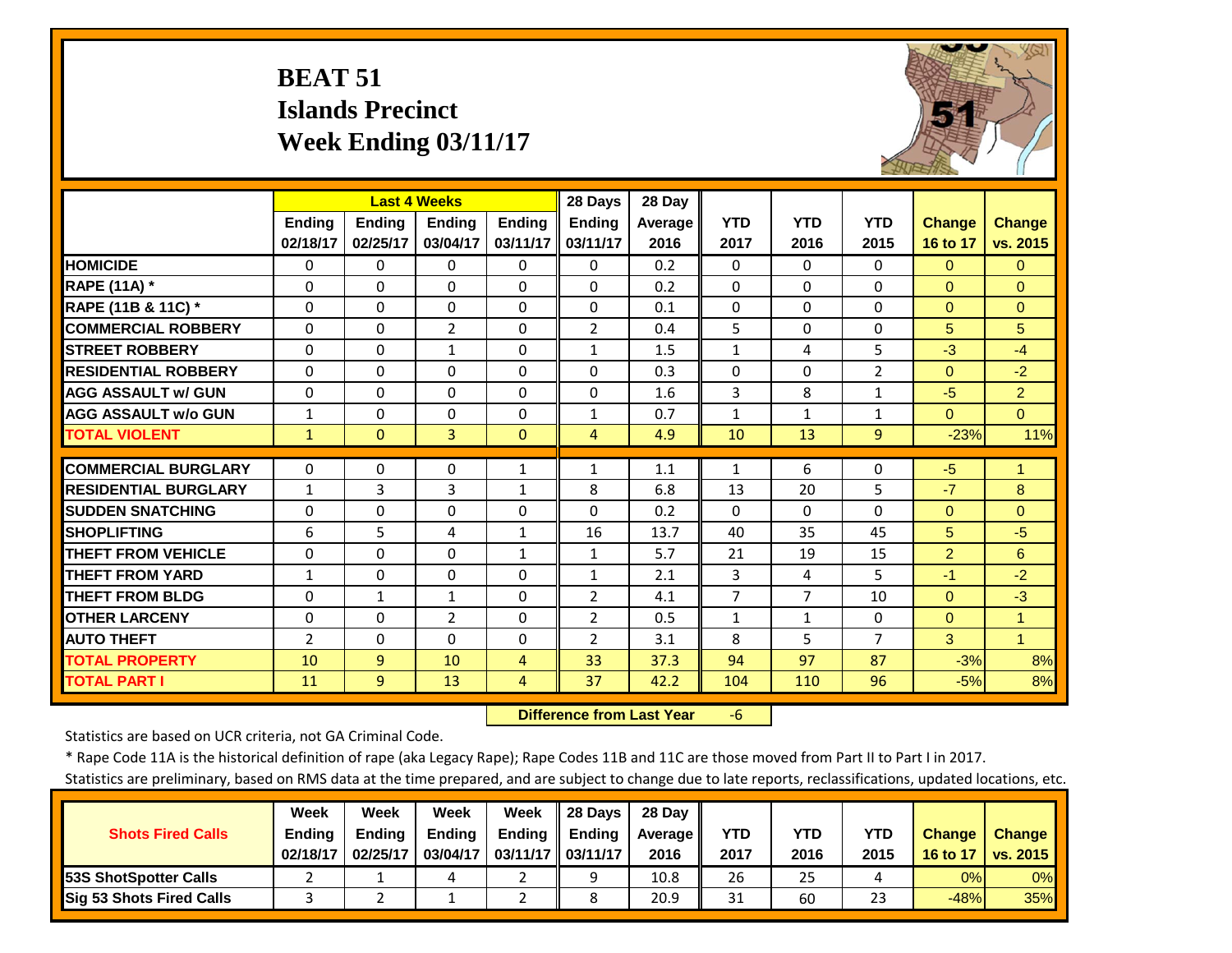# **BEAT 52 Islands Precinct Week Ending 03/11/17**



|                             |              |                | <b>Last 4 Weeks</b> |                | 28 Days        | 28 Day  |                |                |                |                |                      |
|-----------------------------|--------------|----------------|---------------------|----------------|----------------|---------|----------------|----------------|----------------|----------------|----------------------|
|                             | Ending       | Ending         | Ending              | <b>Ending</b>  | <b>Ending</b>  | Average | <b>YTD</b>     | <b>YTD</b>     | <b>YTD</b>     | <b>Change</b>  | Change               |
|                             | 02/18/17     | 02/25/17       | 03/04/17            | 03/11/17       | 03/11/17       | 2016    | 2017           | 2016           | 2015           | 16 to 17       | vs. 2015             |
| <b>HOMICIDE</b>             | $\Omega$     | $\Omega$       | $\Omega$            | $\Omega$       | $\Omega$       | 0.4     | $\Omega$       | $\Omega$       | $\Omega$       | $\Omega$       | $\Omega$             |
| <b>RAPE (11A) *</b>         | $\Omega$     | $\Omega$       | $\Omega$            | $\Omega$       | $\Omega$       | 0.1     | $\Omega$       | $\Omega$       | $\Omega$       | $\Omega$       | $\Omega$             |
| RAPE (11B & 11C) *          | $\Omega$     | $\Omega$       | $\Omega$            | $\Omega$       | $\Omega$       | 0.2     | $1\,$          | $\Omega$       | $\mathbf{1}$   | $\overline{1}$ | $\Omega$             |
| <b>COMMERCIAL ROBBERY</b>   | $\Omega$     | $\Omega$       | $\mathbf 0$         | 0              | $\Omega$       | 0.2     | $\Omega$       | $\mathbf{1}$   | 0              | $-1$           | $\Omega$             |
| <b>STREET ROBBERY</b>       | $\Omega$     | 0              | $\Omega$            | $\Omega$       | $\Omega$       | 0.8     | $\Omega$       | 4              | 0              | $-4$           | $\Omega$             |
| <b>RESIDENTIAL ROBBERY</b>  | $\Omega$     | 0              | $\Omega$            | 0              | 0              | 0.2     | $\Omega$       | $\Omega$       | 0              | $\Omega$       | $\Omega$             |
| <b>AGG ASSAULT w/ GUN</b>   | $\Omega$     | $\mathbf{1}$   | $\Omega$            | 0              | 1              | 0.7     | $\overline{2}$ | 3              | $\overline{2}$ | $-1$           | $\mathbf{0}$         |
| <b>AGG ASSAULT w/o GUN</b>  | $\mathbf{1}$ | $\Omega$       | $\mathbf{1}$        | 0              | $\overline{2}$ | 0.9     | $\overline{2}$ | $\mathbf{1}$   | $\mathbf{1}$   | 1              | $\blacktriangleleft$ |
| <b>TOTAL VIOLENT</b>        | $\mathbf{1}$ | $\mathbf{1}$   | $\mathbf{1}$        | $\Omega$       | 3              | 3.3     | 5              | 9              | 4              | $-44%$         | 25%                  |
| <b>COMMERCIAL BURGLARY</b>  | $\Omega$     | 0              | 0                   | 1              | 1              | 0.7     | 1              | $\mathbf{1}$   | $\overline{2}$ | $\Omega$       | $-1$                 |
| <b>RESIDENTIAL BURGLARY</b> | $\Omega$     | 2              | $\overline{2}$      | 0              | 4              | 6.9     | 8              | 24             | 10             | $-16$          | $-2$                 |
| <b>SUDDEN SNATCHING</b>     | $\Omega$     | $\Omega$       | $\Omega$            | 0              | 0              | 0.3     | $\mathbf{1}$   | $\Omega$       | 0              | 1              | 1                    |
| <b>SHOPLIFTING</b>          | $\Omega$     | $\Omega$       | $\Omega$            | $\mathbf{1}$   | $\mathbf{1}$   | 0.6     | $\overline{2}$ | 4              | $\Omega$       | $-2$           | $\overline{2}$       |
| <b>THEFT FROM VEHICLE</b>   | 3            | $\Omega$       | $\mathbf{1}$        | 3              | 7              | 4.1     | 11             | 12             | 10             | $-1$           | $\overline{1}$       |
| <b>THEFT FROM YARD</b>      | $\Omega$     | 0              | $\Omega$            | $\mathbf{1}$   | $\mathbf{1}$   | 1.6     | 3              | $\overline{2}$ | 4              | 1              | $-1$                 |
| <b>THEFT FROM BLDG</b>      | 0            | $\mathbf{1}$   | $\mathbf{1}$        | 0              | $\overline{2}$ | 4.7     | 6              | 10             | 5              | $-4$           | $\mathbf{1}$         |
| <b>OTHER LARCENY</b>        | $\Omega$     | $\Omega$       | $\Omega$            | $\Omega$       | $\Omega$       | 0.3     | $\overline{2}$ | $\Omega$       | $\mathbf{1}$   | $\overline{2}$ | $\overline{1}$       |
| <b>AUTO THEFT</b>           | $\mathbf{1}$ | $\Omega$       | $\mathbf{1}$        | $\mathbf{1}$   | 3              | 2.4     | $\overline{7}$ | $\overline{7}$ | 5              | $\Omega$       | $\overline{2}$       |
| <b>TOTAL PROPERTY</b>       | 4            | 3              | 5                   | $\overline{7}$ | 19             | 21.6    | 41             | 60             | 37             | $-32%$         | 11%                  |
| <b>TOTAL PART I</b>         | 5            | $\overline{4}$ | 6                   | $\overline{7}$ | 22             | 24.9    | 46             | 69             | 41             | $-33%$         | 12%                  |

 **Difference from Last Year**‐23

Statistics are based on UCR criteria, not GA Criminal Code.

\* Rape Code 11A is the historical definition of rape (aka Legacy Rape); Rape Codes 11B and 11C are those moved from Part II to Part I in 2017.

|                               | Week          | Week          | Week     | Week              | 28 Days       | 28 Dav     |      |      |            |               |               |
|-------------------------------|---------------|---------------|----------|-------------------|---------------|------------|------|------|------------|---------------|---------------|
| <b>Shots Fired Calls</b>      | <b>Ending</b> | <b>Endina</b> | Ending   | <b>Ending</b>     | <b>Ending</b> | Average II | YTD  | YTD  | <b>YTD</b> | <b>Change</b> | <b>Change</b> |
|                               | 02/18/17      | 02/25/17      | 03/04/17 | 03/11/17 03/11/17 |               | 2016       | 2017 | 2016 | 2015       | 16 to 17      | vs. 2015      |
| <b>153S ShotSpotter Calls</b> |               |               |          |                   |               | 0.0        |      |      |            | 0%            | 0%            |
| Sig 53 Shots Fired Calls      |               |               |          |                   | 16            | 14.0       | 43   | 38   | 31         | 13%           | <b>39%</b>    |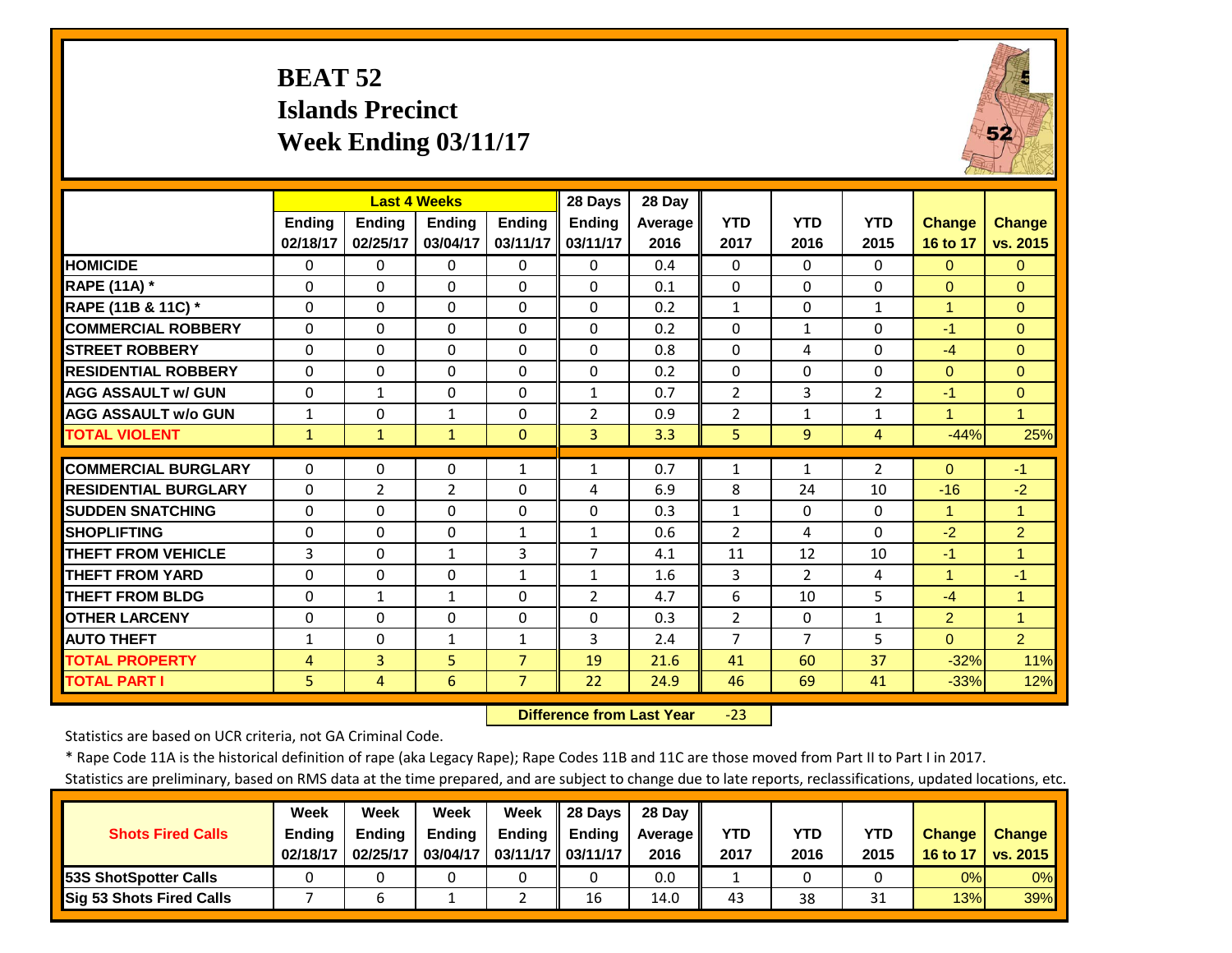# **BEAT 53 Islands Precinct Week Ending 03/11/17**



|                             |                |                | <b>Last 4 Weeks</b> |                | 28 Days        | 28 Day  |                |                |                |                |                      |
|-----------------------------|----------------|----------------|---------------------|----------------|----------------|---------|----------------|----------------|----------------|----------------|----------------------|
|                             | <b>Ending</b>  | <b>Ending</b>  | Ending              | Ending         | <b>Ending</b>  | Average | <b>YTD</b>     | <b>YTD</b>     | <b>YTD</b>     | <b>Change</b>  | <b>Change</b>        |
|                             | 02/18/17       | 02/25/17       | 03/04/17            | 03/11/17       | 03/11/17       | 2016    | 2017           | 2016           | 2015           | 16 to 17       | vs. 2015             |
| <b>HOMICIDE</b>             | $\mathbf{1}$   | 0              | $\Omega$            | 0              | $\mathbf{1}$   | 0.1     | 1              | $\Omega$       | 0              | 1              | 1                    |
| RAPE (11A) *                | $\Omega$       | 0              | $\Omega$            | $\Omega$       | $\Omega$       | 0.0     | $\mathbf{0}$   | $\Omega$       | $\overline{2}$ | $\Omega$       | $-2$                 |
| RAPE (11B & 11C) *          | $\Omega$       | 0              | $\Omega$            | $\Omega$       | $\Omega$       | 0.1     | $1\,$          | $\Omega$       | $\Omega$       | $\mathbf{1}$   | $\overline{1}$       |
| <b>COMMERCIAL ROBBERY</b>   | $\Omega$       | 0              | $\Omega$            | $\Omega$       | $\Omega$       | 0.1     | $\mathbf{1}$   | $\mathbf{1}$   | $\Omega$       | $\Omega$       | $\overline{1}$       |
| <b>STREET ROBBERY</b>       | $\Omega$       | 0              | $\Omega$            | $\Omega$       | $\Omega$       | 0.5     | $\mathbf 0$    | $\Omega$       | $\mathbf{1}$   | $\mathbf{0}$   | $-1$                 |
| <b>RESIDENTIAL ROBBERY</b>  | $\Omega$       | 0              | $\Omega$            | $\Omega$       | $\Omega$       | 0.1     | $\mathbf{1}$   | $\Omega$       | $\Omega$       | $\mathbf{1}$   | 1                    |
| <b>AGG ASSAULT w/ GUN</b>   | $\overline{2}$ | 0              | $\mathbf 0$         | $\mathbf{1}$   | 3              | 1.0     | 5              | 3              | $\mathbf{1}$   | $\overline{2}$ | $\overline{4}$       |
| <b>AGG ASSAULT w/o GUN</b>  | $\Omega$       | 0              | $\Omega$            | $\Omega$       | $\Omega$       | 0.6     | $\mathbf{1}$   | $\mathbf{1}$   | $\Omega$       | $\Omega$       | $\blacktriangleleft$ |
| <b>TOTAL VIOLENT</b>        | $\overline{3}$ | $\overline{0}$ | $\Omega$            | $\mathbf{1}$   | 4              | 2.4     | 10             | 5.             | 4              | 100%           | 150%                 |
| <b>COMMERCIAL BURGLARY</b>  | $\Omega$       |                |                     |                | $\Omega$       |         |                |                |                |                |                      |
|                             |                | 0              | $\Omega$            | $\Omega$       |                | 0.2     | $\Omega$       | $\Omega$       | $\Omega$       | $\Omega$       | $\Omega$             |
| <b>RESIDENTIAL BURGLARY</b> | $\Omega$       | 1              | $\Omega$            | $\Omega$       | $\mathbf{1}$   | 3.5     | 8              | 3              | 5              | 5              | 3                    |
| <b>SUDDEN SNATCHING</b>     | $\Omega$       | 0              | $\Omega$            | $\Omega$       | $\Omega$       | 0.2     | $\Omega$       | $\Omega$       | $\mathbf{1}$   | $\Omega$       | $-1$                 |
| <b>SHOPLIFTING</b>          | 1              | $\mathbf{1}$   | $\Omega$            | $\Omega$       | $\overline{2}$ | 0.9     | 8              | 3              | $\Omega$       | 5              | 8                    |
| <b>THEFT FROM VEHICLE</b>   | $\Omega$       | 0              | $\Omega$            | $\Omega$       | $\Omega$       | 2.7     | 5              | 3              | $\overline{2}$ | $\overline{2}$ | 3                    |
| <b>THEFT FROM YARD</b>      | $\Omega$       | 0              | $\Omega$            | $\Omega$       | $\Omega$       | 1.5     | $\mathbf{1}$   | 1              | 3              | $\Omega$       | $-2$                 |
| <b>THEFT FROM BLDG</b>      | $\mathbf{1}$   | $\mathbf{1}$   | $\mathbf{1}$        | $\Omega$       | 3              | 2.5     | 5              | 8              | 4              | $-3$           | $\blacktriangleleft$ |
| <b>OTHER LARCENY</b>        | $\mathbf{1}$   | 0              | $\mathbf{1}$        | $\mathbf{1}$   | 3              | 0.3     | $\overline{2}$ | $\mathbf{1}$   | $\Omega$       | $\overline{1}$ | $\overline{2}$       |
| <b>AUTO THEFT</b>           | $\Omega$       | $\mathbf{1}$   | $\Omega$            | $\mathbf{1}$   | $\overline{2}$ | 1.8     | 4              | $\overline{2}$ | 3              | $\overline{2}$ | $\mathbf{1}$         |
| <b>TOTAL PROPERTY</b>       | 3              | 4              | $\overline{2}$      | $\overline{2}$ | 11             | 13.6    | 33             | 21             | 18             | 57%            | 83%                  |
| <b>TOTAL PART I</b>         | 6              | $\overline{4}$ | $\overline{2}$      | 3              | 15             | 16.0    | 43             | 26             | 22             | 65%            | 95%                  |

 **Difference from Last Year**17

Statistics are based on UCR criteria, not GA Criminal Code.

\* Rape Code 11A is the historical definition of rape (aka Legacy Rape); Rape Codes 11B and 11C are those moved from Part II to Part I in 2017.

|                                 | <b>Week</b>   | Week          | Week          | Week              | <b>28 Davs</b> | 28 Dav     |      |      |      |               |               |
|---------------------------------|---------------|---------------|---------------|-------------------|----------------|------------|------|------|------|---------------|---------------|
| <b>Shots Fired Calls</b>        | <b>Ending</b> | <b>Ending</b> | <b>Ending</b> | <b>Ending</b>     | <b>Ending</b>  | Average II | YTD  | YTD  | YTD  | <b>Change</b> | <b>Change</b> |
|                                 | 02/18/17      | 02/25/17      | 03/04/17      | 03/11/17 03/11/17 |                | 2016       | 2017 | 2016 | 2015 | 16 to 17      | vs. 2015      |
| <b>153S ShotSpotter Calls</b>   |               |               |               |                   |                | 0.8        |      |      |      | 0%            | 0%            |
| <b>Sig 53 Shots Fired Calls</b> |               |               |               |                   | 15             | 15.0       | 29   | 53   | 20   | $-45%$        | 45%           |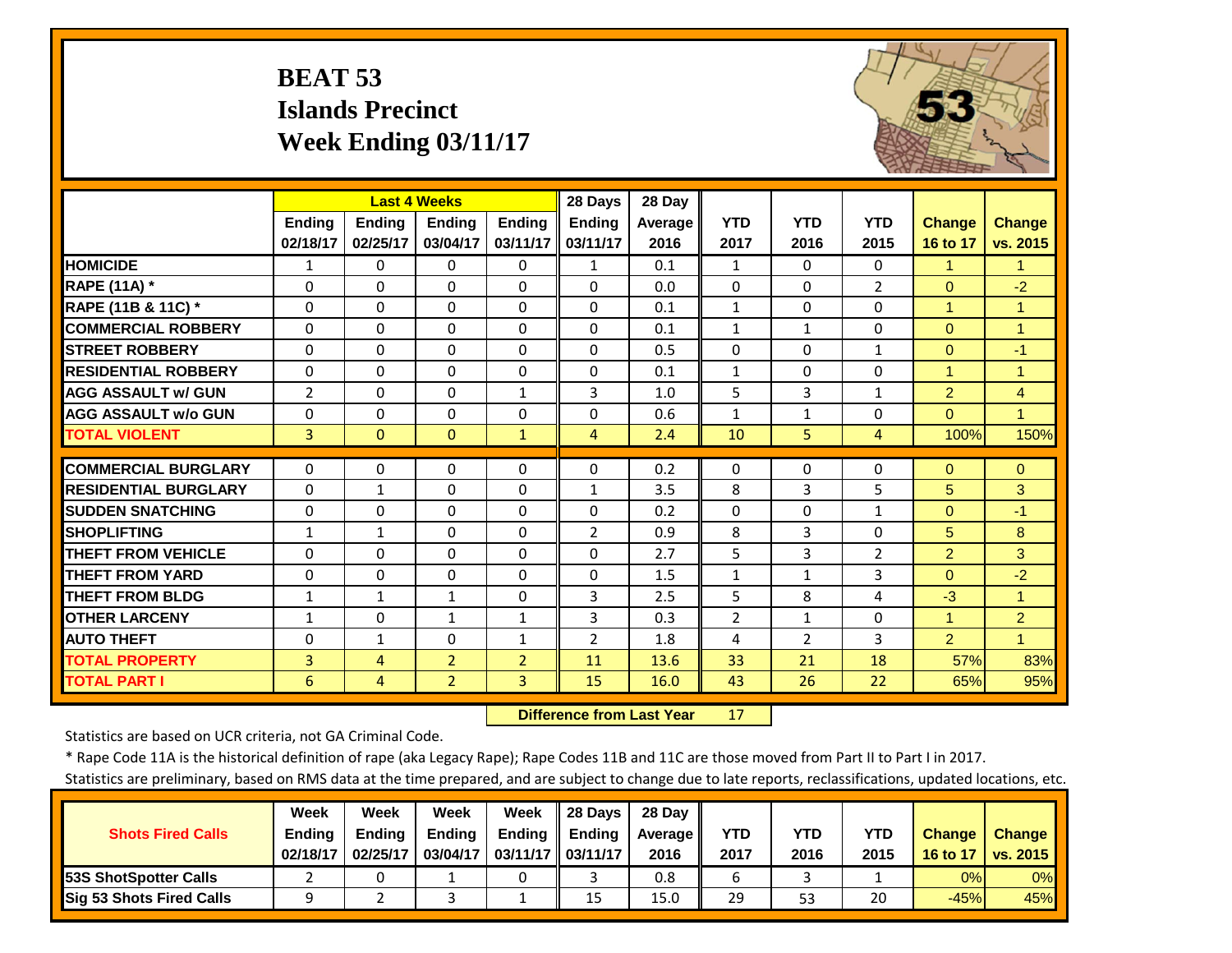# **BEAT 54 Islands Precinct Week Ending 03/11/17**



|                             |                | <b>Last 4 Weeks</b> |               |                | 28 Days        | 28 Day  |                |                |                |                      |                |
|-----------------------------|----------------|---------------------|---------------|----------------|----------------|---------|----------------|----------------|----------------|----------------------|----------------|
|                             | <b>Ending</b>  | <b>Ending</b>       | <b>Endina</b> | Ending         | Ending         | Average | <b>YTD</b>     | <b>YTD</b>     | <b>YTD</b>     | <b>Change</b>        | <b>Change</b>  |
|                             | 02/18/17       | 02/25/17            | 03/04/17      | 03/11/17       | 03/11/17       | 2016    | 2017           | 2016           | 2015           | 16 to 17             | vs. 2015       |
| <b>HOMICIDE</b>             | $\Omega$       | 0                   | $\Omega$      | $\Omega$       | $\Omega$       | 0.1     | $\Omega$       | 0              | $\mathbf{1}$   | $\Omega$             | $-1$           |
| RAPE (11A) *                | $\Omega$       | $\Omega$            | $\Omega$      | $\Omega$       | $\Omega$       | 0.1     | $\Omega$       | $\Omega$       | 0              | $\Omega$             | $\Omega$       |
| RAPE (11B & 11C) *          | $\Omega$       | $\Omega$            | $\Omega$      | $\Omega$       | $\Omega$       | 0.0     | $\Omega$       | $\Omega$       | $\mathbf{1}$   | $\mathbf{0}$         | $-1$           |
| <b>COMMERCIAL ROBBERY</b>   | $\Omega$       | $\mathbf{1}$        | $\Omega$      | $\Omega$       | $\mathbf{1}$   | 0.5     | $\overline{2}$ | $\mathbf{1}$   | 0              | $\blacktriangleleft$ | $\overline{2}$ |
| <b>STREET ROBBERY</b>       | $\Omega$       | $\Omega$            | $\Omega$      | $\mathbf{1}$   | $\mathbf{1}$   | 0.8     | $\mathbf{1}$   | $\overline{2}$ | 4              | $-1$                 | $-3$           |
| <b>RESIDENTIAL ROBBERY</b>  | $\Omega$       | $\Omega$            | $\Omega$      | $\Omega$       | $\Omega$       | 0.0     | $\Omega$       | $\Omega$       | 0              | $\Omega$             | $\Omega$       |
| <b>AGG ASSAULT w/ GUN</b>   | $\Omega$       | 1                   | $\Omega$      | $\mathbf{1}$   | $\overline{2}$ | 0.7     | $\overline{2}$ | $\Omega$       | 3              | $\overline{2}$       | $-1$           |
| <b>AGG ASSAULT w/o GUN</b>  | $\Omega$       | $\mathbf{1}$        | $\Omega$      | $\Omega$       | $\mathbf{1}$   | 0.6     | $\mathbf{1}$   | 3              | 0              | $-2$                 | $\mathbf{1}$   |
| <b>TOTAL VIOLENT</b>        | $\Omega$       | $\overline{3}$      | $\Omega$      | $\overline{2}$ | 5              | 2.8     | 6              | 6              | 9              | 0%                   | $-33%$         |
| <b>COMMERCIAL BURGLARY</b>  | $\Omega$       | 0                   | $\Omega$      | 0              | 0              | 0.2     | $\Omega$       | 0              | $\mathbf{1}$   | $\Omega$             | $-1$           |
|                             |                |                     |               |                |                |         |                | $\overline{7}$ |                |                      |                |
| <b>RESIDENTIAL BURGLARY</b> | $\overline{2}$ | 3                   | $\Omega$      | $\Omega$       | 5              | 6.1     | 21             |                | $\overline{7}$ | 14                   | 14             |
| <b>SUDDEN SNATCHING</b>     | $\Omega$       | $\mathbf{1}$        | $\Omega$      | $\Omega$       | $\mathbf{1}$   | 0.0     | $\mathbf{1}$   | 0              | $\mathbf{1}$   | $\blacktriangleleft$ | $\Omega$       |
| <b>SHOPLIFTING</b>          | $\Omega$       | $\Omega$            | $\Omega$      | 1              | 1              | 2.0     | 3              | 6              | 4              | $-3$                 | $-1$           |
| <b>THEFT FROM VEHICLE</b>   | $\Omega$       | $\Omega$            | $\Omega$      | 0              | $\Omega$       | 4.7     | $\overline{7}$ | $\overline{7}$ | 10             | $\Omega$             | $-3$           |
| <b>THEFT FROM YARD</b>      | $\Omega$       | 0                   | $\Omega$      | 0              | 0              | 1.0     | 3              | $\mathbf{1}$   | $\mathbf{1}$   | 2                    | $\overline{2}$ |
| <b>THEFT FROM BLDG</b>      | 1              | 0                   | $\Omega$      | $\mathbf{1}$   | $\overline{2}$ | 2.2     | 4              | 4              | 6              | $\Omega$             | $-2$           |
| <b>OTHER LARCENY</b>        | $\Omega$       | $\Omega$            | $\Omega$      | $\Omega$       | $\Omega$       | 0.2     | $\mathbf{1}$   | $\mathbf{1}$   | $\mathbf{1}$   | $\Omega$             | $\Omega$       |
| <b>AUTO THEFT</b>           | $\Omega$       | $\Omega$            | $\mathbf{1}$  | $\mathbf{1}$   | $\overline{2}$ | 2.8     | 9              | 4              | 6              | 5                    | $\mathbf{3}$   |
| <b>TOTAL PROPERTY</b>       | 3              | 4                   | $\mathbf{1}$  | 3              | 11             | 19.2    | 49             | 30             | 37             | 63%                  | 32%            |
| <b>TOTAL PART I</b>         | 3              | $\overline{7}$      | $\mathbf{1}$  | 5              | 16             | 22.0    | 55             | 36             | 46             | 53%                  | 20%            |

 **Difference from Last Year**19

Statistics are based on UCR criteria, not GA Criminal Code.

\* Rape Code 11A is the historical definition of rape (aka Legacy Rape); Rape Codes 11B and 11C are those moved from Part II to Part I in 2017.

|                                 | Week          | Week          | Week          | Week              | 28 Davs       | 28 Dav     |      |      |      |               |               |
|---------------------------------|---------------|---------------|---------------|-------------------|---------------|------------|------|------|------|---------------|---------------|
| <b>Shots Fired Calls</b>        | <b>Ending</b> | <b>Ending</b> | <b>Ending</b> | <b>Ending</b>     | <b>Ending</b> | Average II | YTD  | YTD  | YTD  | <b>Change</b> | <b>Change</b> |
|                                 | 02/18/17      | 02/25/17      | 03/04/17      | 03/11/17 03/11/17 |               | 2016       | 2017 | 2016 | 2015 | 16 to 17      | vs. 2015      |
| <b>153S ShotSpotter Calls</b>   |               |               |               |                   |               | 0.0        |      |      |      | 0%            | $0\%$         |
| <b>Sig 53 Shots Fired Calls</b> |               |               |               |                   |               | 10.7       | 24   | 21   | 16   | 14%           | 50%           |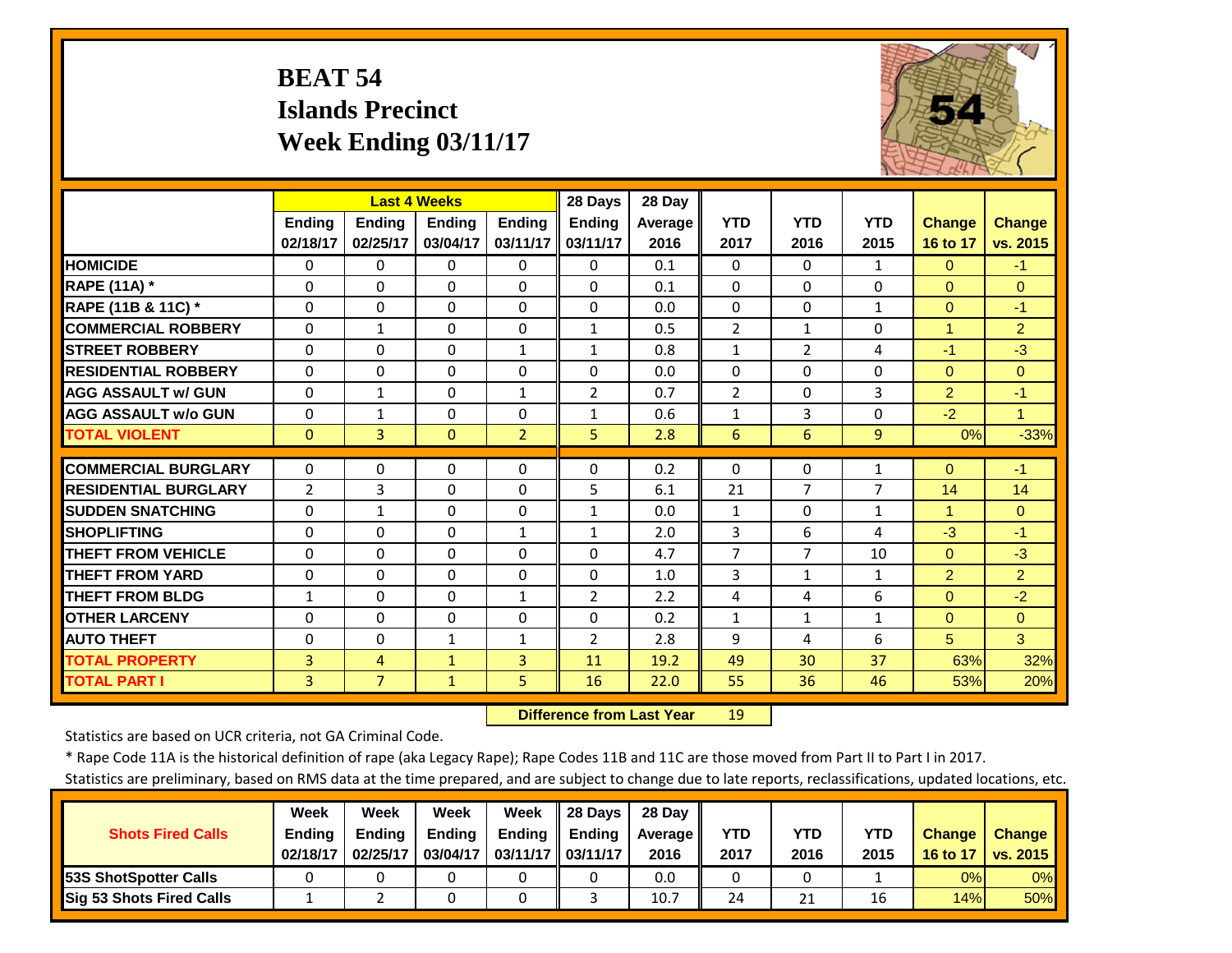# **BEAT 55 Islands Precinct Week Ending 03/11/17**



|                             | <b>Last 4 Weeks</b> |                |                |                | 28 Days        | 28 Day  |              |                |                |                |                      |
|-----------------------------|---------------------|----------------|----------------|----------------|----------------|---------|--------------|----------------|----------------|----------------|----------------------|
|                             | <b>Endina</b>       | <b>Ending</b>  | <b>Endina</b>  | Ending         | <b>Ending</b>  | Average | <b>YTD</b>   | <b>YTD</b>     | <b>YTD</b>     | <b>Change</b>  | <b>Change</b>        |
|                             | 02/18/17            | 02/25/17       | 03/04/17       | 03/11/17       | 03/11/17       | 2016    | 2017         | 2016           | 2015           | 16 to 17       | vs. 2015             |
| <b>HOMICIDE</b>             | $\Omega$            | 0              | $\Omega$       | 0              | $\Omega$       | 0.0     | $\Omega$     | $\Omega$       | $\mathbf{1}$   | $\mathbf{0}$   | $-1$                 |
| RAPE (11A) *                | $\Omega$            | 0              | $\Omega$       | $\Omega$       | $\Omega$       | 0.1     | $\Omega$     | $\Omega$       | $\Omega$       | $\Omega$       | $\Omega$             |
| RAPE (11B & 11C) *          | $\Omega$            | 0              | $\Omega$       | $\Omega$       | $\Omega$       | 0.0     | $\Omega$     | $\Omega$       | $\Omega$       | $\mathbf{0}$   | $\overline{0}$       |
| <b>COMMERCIAL ROBBERY</b>   | $\Omega$            | 0              | 0              | $\Omega$       | $\mathbf 0$    | 0.1     | $\mathbf{1}$ | $\mathbf{1}$   | $\Omega$       | $\mathbf{0}$   | $\overline{1}$       |
| <b>STREET ROBBERY</b>       | $\mathbf{1}$        | 0              | $\Omega$       | $\Omega$       | $\mathbf{1}$   | 0.1     | $\mathbf{1}$ | $\Omega$       | $\Omega$       | $\mathbf{1}$   | $\overline{1}$       |
| <b>RESIDENTIAL ROBBERY</b>  | $\Omega$            | 0              | $\Omega$       | $\Omega$       | $\Omega$       | 0.0     | $\mathbf{0}$ | $\Omega$       | $\Omega$       | $\mathbf{0}$   | $\Omega$             |
| <b>AGG ASSAULT W/ GUN</b>   | $\Omega$            | 0              | $\Omega$       | $\Omega$       | $\Omega$       | 0.2     | $\mathbf{0}$ | $\Omega$       | $\mathbf{1}$   | $\Omega$       | $-1$                 |
| <b>AGG ASSAULT w/o GUN</b>  | $\mathbf{1}$        | 0              | $\Omega$       | $\Omega$       | $\mathbf{1}$   | 0.5     | 3            | $\mathbf{1}$   | $\Omega$       | $\overline{2}$ | 3                    |
| <b>TOTAL VIOLENT</b>        | $\overline{2}$      | $\overline{0}$ | $\mathbf{0}$   | $\Omega$       | $\overline{2}$ | 1.0     | 5            | $\overline{2}$ | $\overline{2}$ | 150%           | 150%                 |
| <b>COMMERCIAL BURGLARY</b>  | $\Omega$            | 0              | 0              | $\mathbf{1}$   | $\mathbf{1}$   | 0.2     | $\mathbf{1}$ | $\overline{2}$ | $\mathbf{1}$   | $-1$           | $\Omega$             |
| <b>RESIDENTIAL BURGLARY</b> | $\mathbf{1}$        | 0              | $\overline{2}$ | $\Omega$       | 3              | 4.0     | 5            | 8              | 9              | $-3$           | $-4$                 |
| <b>SUDDEN SNATCHING</b>     | $\Omega$            | 0              | $\Omega$       | $\Omega$       | $\Omega$       | 0.4     | $\Omega$     | $\overline{2}$ | $\Omega$       | $-2$           | $\Omega$             |
| <b>SHOPLIFTING</b>          | $\mathbf{1}$        | 5              | $\overline{2}$ | $\Omega$       | 8              | 6.1     | 11           | 21             | 7              | $-10$          | $\overline{4}$       |
| <b>THEFT FROM VEHICLE</b>   | 3                   | 4              | 1              | $\overline{2}$ | 10             | 4.2     | 16           | 13             | $\overline{7}$ | 3              | 9                    |
| <b>THEFT FROM YARD</b>      | $\Omega$            | 0              | $\mathbf{1}$   | $\Omega$       | $\mathbf{1}$   | 2.6     | 4            | 5.             | 5              | $-1$           | $-1$                 |
| <b>THEFT FROM BLDG</b>      | 1                   | 0              | $\mathbf{1}$   | $\Omega$       | $\overline{2}$ | 3.7     | 9            | 9              | 11             | $\Omega$       | $-2$                 |
| <b>OTHER LARCENY</b>        | $\Omega$            | 0              | $\Omega$       | $\Omega$       | $\Omega$       | 1.1     | $\Omega$     | 8              | $\mathbf{1}$   | $-8$           | $-1$                 |
| <b>AUTO THEFT</b>           | $\Omega$            | 0              | $\mathbf{1}$   | $\Omega$       | $\mathbf{1}$   | 1.5     | 3            | 3              | $\overline{2}$ | $\Omega$       | $\blacktriangleleft$ |
|                             | 6                   |                |                |                | 26             |         |              | 71             | 43             |                |                      |
| <b>TOTAL PROPERTY</b>       |                     | 9              | 8              | 3              |                | 23.8    | 49           |                |                | $-31%$         | 14%                  |
| <b>TOTAL PART I</b>         | 8                   | 9              | 8              | 3              | 28             | 24.7    | 54           | 73             | 45             | $-26%$         | 20%                  |

 **Difference from Last Year** $-19$ 

Statistics are based on UCR criteria, not GA Criminal Code.

\* Rape Code 11A is the historical definition of rape (aka Legacy Rape); Rape Codes 11B and 11C are those moved from Part II to Part I in 2017.

|                                 | Week          | Week          | Week          | Week              | 28 Days       | 28 Dav     |      |      |      |               |               |
|---------------------------------|---------------|---------------|---------------|-------------------|---------------|------------|------|------|------|---------------|---------------|
| <b>Shots Fired Calls</b>        | <b>Ending</b> | <b>Ending</b> | <b>Ending</b> | <b>Ending</b>     | <b>Ending</b> | Average II | YTD  | YTD  | YTD  | <b>Change</b> | <b>Change</b> |
|                                 | 02/18/17      | 02/25/17      | 03/04/17      | 03/11/17 03/11/17 |               | 2016       | 2017 | 2016 | 2015 | 16 to 17      | vs. 2015      |
| <b>153S ShotSpotter Calls</b>   |               |               |               |                   |               | 0.0        |      |      |      | 0%            | $0\%$         |
| <b>Sig 53 Shots Fired Calls</b> |               |               |               |                   |               | 5.1        | 10   | 13   |      | $-23%$        | $-41%$        |